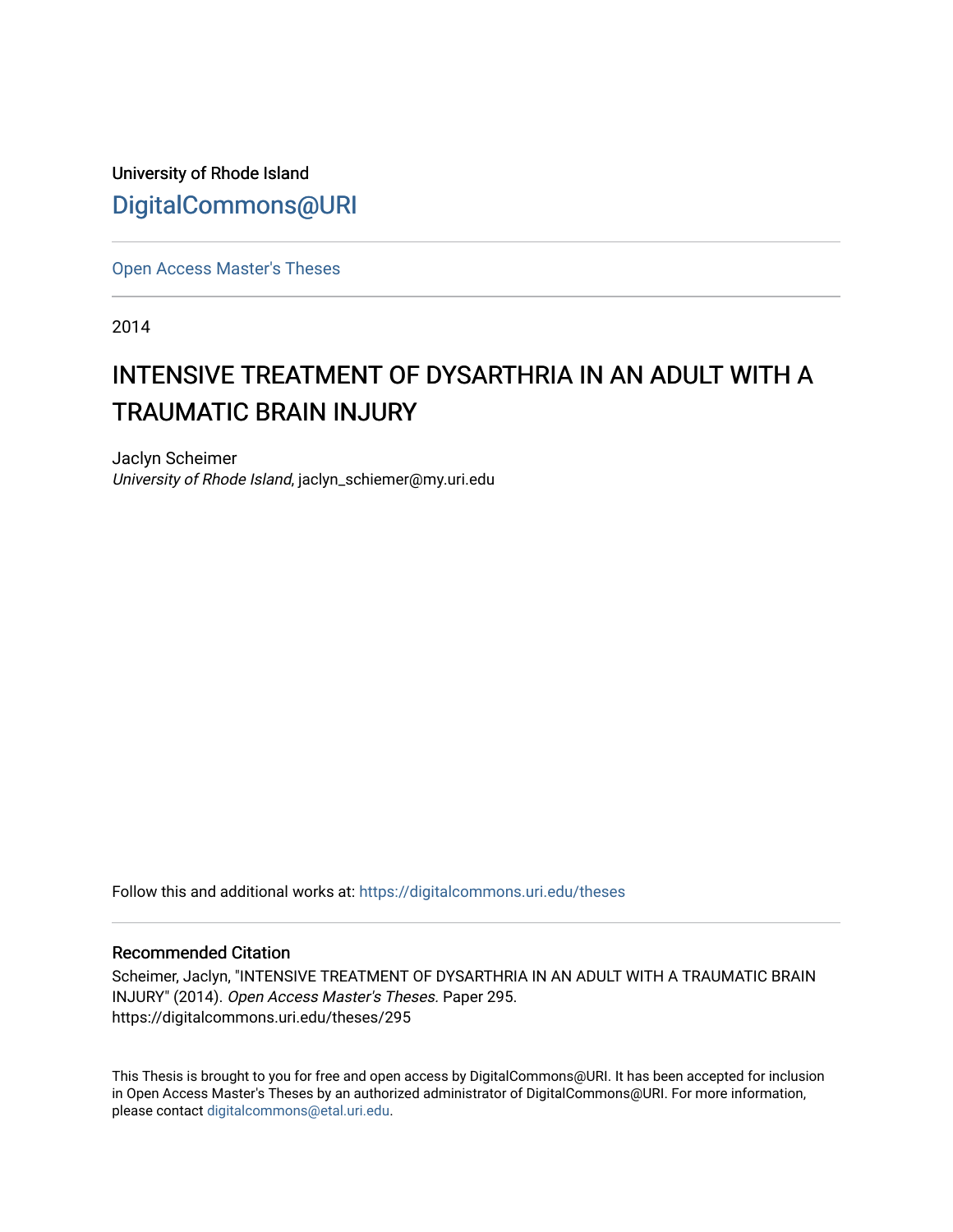## INTENSIVE TREATMENT OF DYSARTHRIA IN AN ADULT WITH A

## TRAUMATIC BRAIN INJURY

BY

JACLYN SCHIEMER

## A THESIS SUBMITTED IN PARTIAL FULFILLMENT OF THE

## REQUIREMENTS FOR THE DEGREE OF

## MASTERS OF SCIENCE

IN

## SPEECH-LANGUAGE PATHOLOGY

UNIVERSITY OF RHODE ISLAND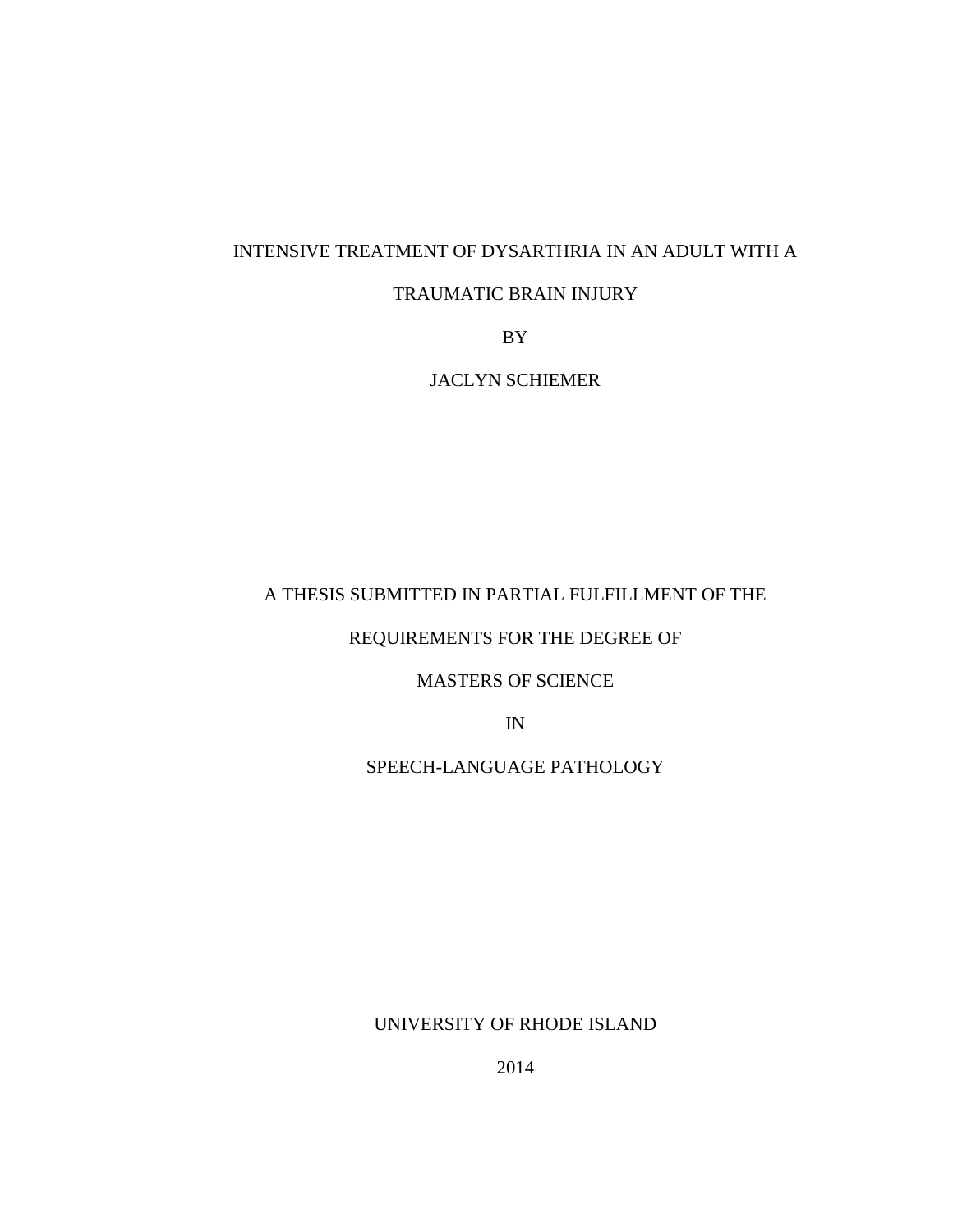## MASTER OF SCIENCE THESIS

OF

## JACLYN SCHIEMER

APPROVED:

Thesis Committee:

Major Professor Leslie Mahler

Dana Kovarsky

Matthew Delmonico

Nasser H. Zawia DEAN OF THE GRADUATE SCHOOL

#### UNIVERSITY OF RHODE ISLAND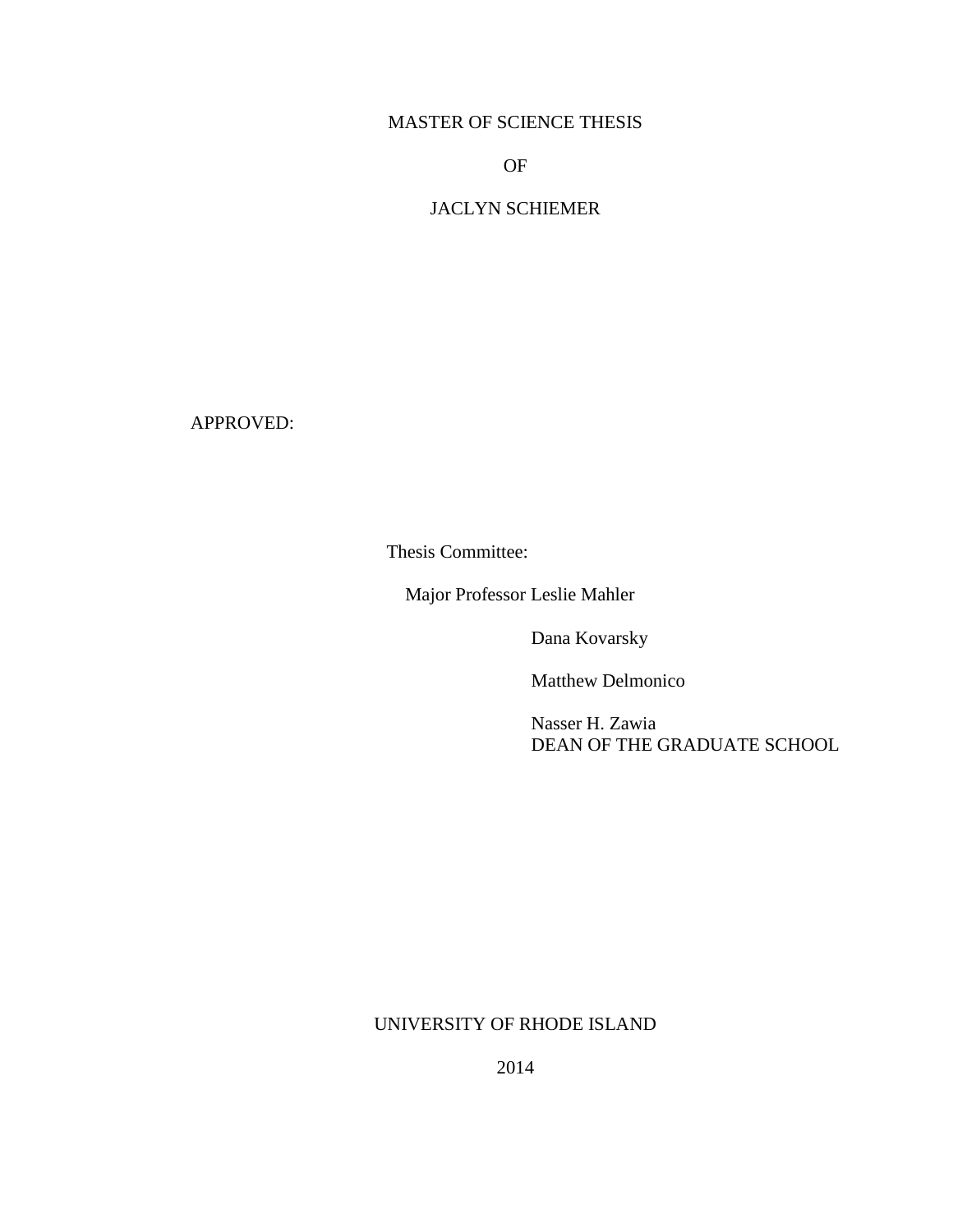#### **ABSTRACT**

**Objective:** This study investigated the impact of an intensive articulation treatment on acoustic and perceptual measures of speech in an individual with spastic dysarthria acquired from a traumatic brain injury (TBI).

**Method:** A single-subject A-B-A-A experimental design was used to measure the effects of an intensive articulation treatment that incorporated principles of motor learning to evaluate the impact on speech and communication. The primary dependent variables were single word intelligibility and vowel space area. Additional dependent variables included vocal sound pressure level (dB SPL) during a variety of speech tasks, acoustic measures of voice, and listener perceptual ratings of voice quality and speech.

**Results:** Multiple comparisons with t-tests were used to determine statistically significant changes in primary and secondary dependent variables. Statistically significant  $(p<0.05)$  changes were present immediately post-treatment with single word intelligibility ( $p=0.00$ ), vowel prolongation duration ( $p=0.00$ ), and lip pressure exerted (0.04) and six months following treatment with vowel duration prolongation  $(p=0.01)$  and Noise-to-Harmonics Ratio  $(p=0.02)$ . There were no statistically significant ( $p<0.05$ ) changes with listener preference studies, vowel space area, and vocal dB SPL across vowel prolongation and speech tasks immediately post-treatment and six months following treatment.

**Conclusions:** These data demonstrate that this individual with spastic dysarthria secondary to a traumatic brain injury responded positively to an intensive articulation treatment on selected variables, particularly on tasks practiced directly in treatment.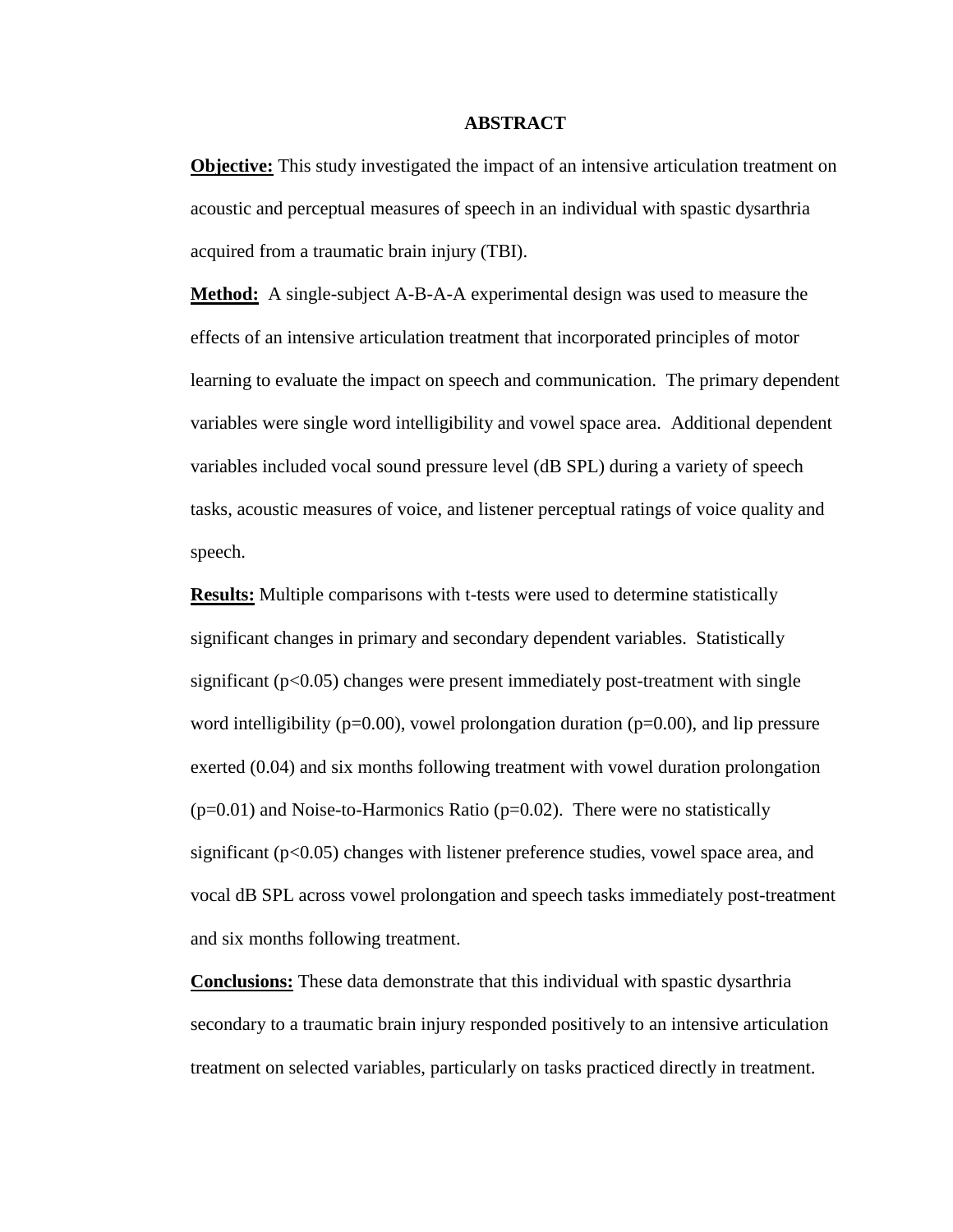Generalization of a treatment effect outside of treatment was not demonstrated.

Further research is needed to determine whether the lack of generalization was due to the treatment or specific characteristics of the individuals who are treated.

# **Keywords: Traumatic Brain Injury, dysarthria, articulation, motor learning,**

**speech disorder, speech treatment, behavioral treatment**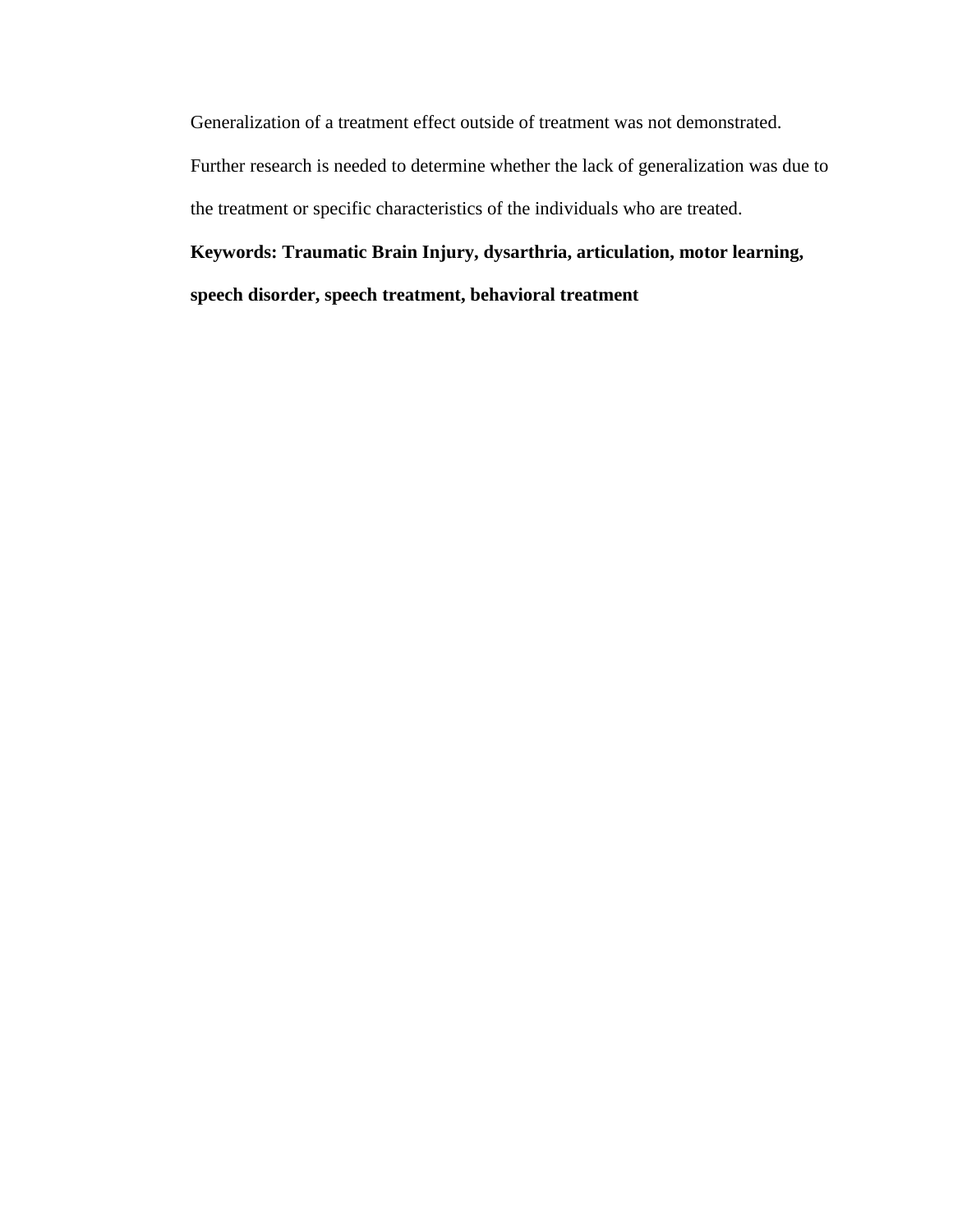#### **ACKNOWLEDGMENTS**

I would like to acknowledge Dr. Leslie Mahler, Dr. Dana Kovarsky, Dr. Matthew Delmonico, Dr. Blaire Gagnon, and the Department of Communicative Disorders for their support and contribution to this research study. I would also like to thank TBI02 and his family for their participation and support in the research treatment and the undergraduate and graduate speech-language pathology students, especially Lauren Ferrara and Octavia Miller, at the University of Rhode Island for their assistance in listener tasks. In addition, I am grateful to my family and friends for their constant love, support, and belief in me.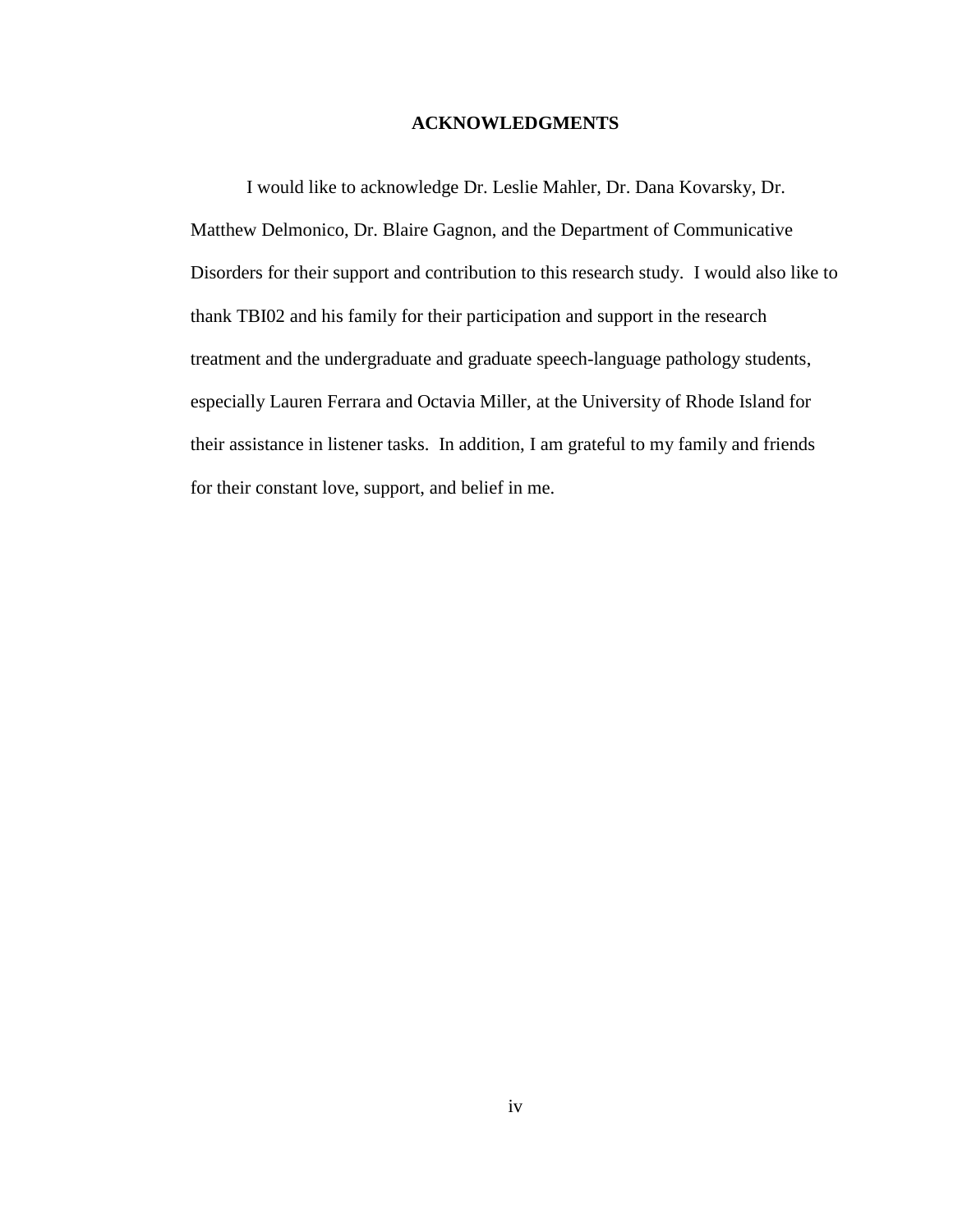## **PREFACE**

Manuscript format is used. This article is prepared for submission to the Archives of Physical Medicine and Rehabilitation.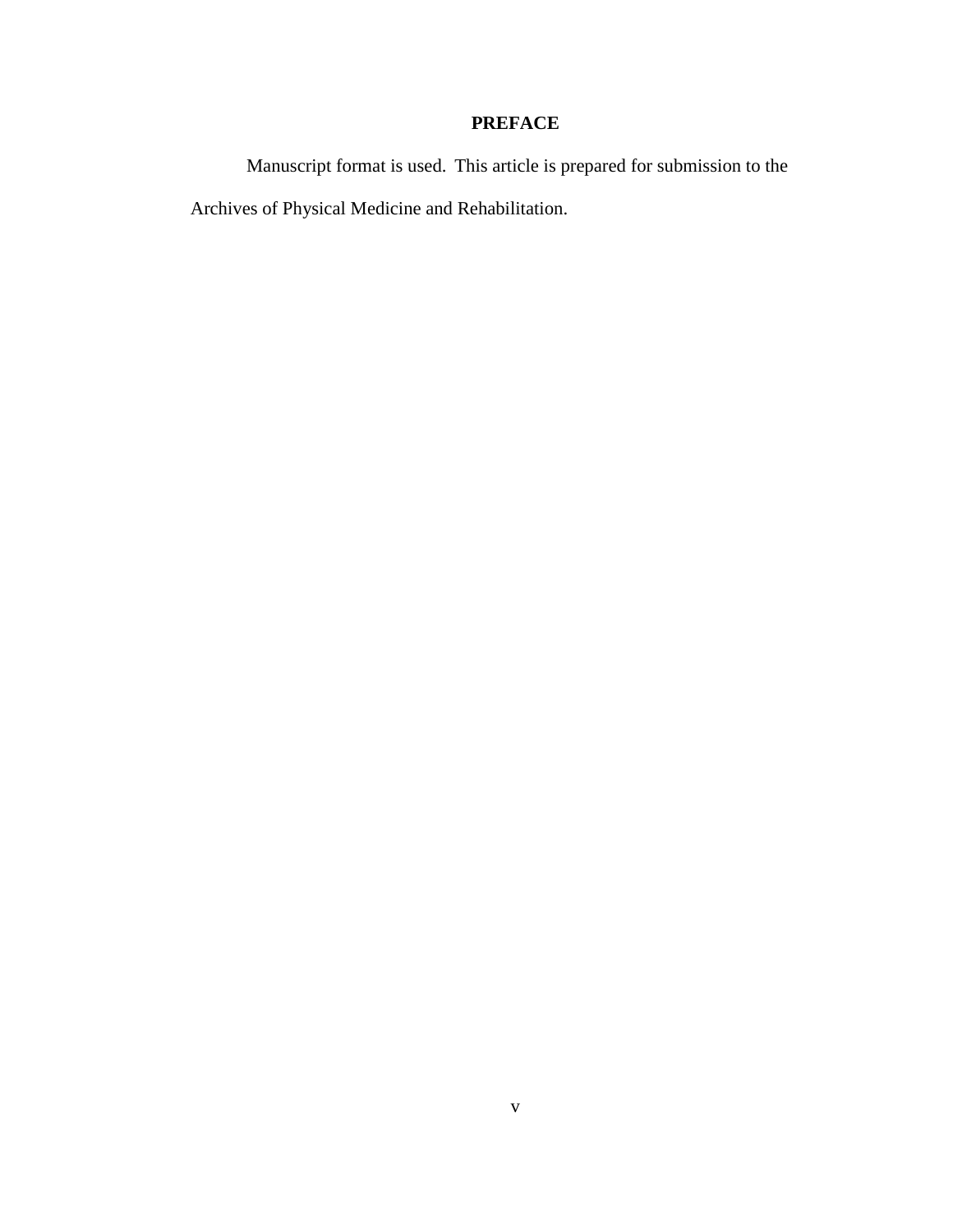## **CONTENTS**

| EQUIPMENT AND RECORDING PROCEDURES  8 |
|---------------------------------------|
|                                       |
|                                       |
|                                       |
|                                       |
| 19                                    |
|                                       |
|                                       |
|                                       |
| 23                                    |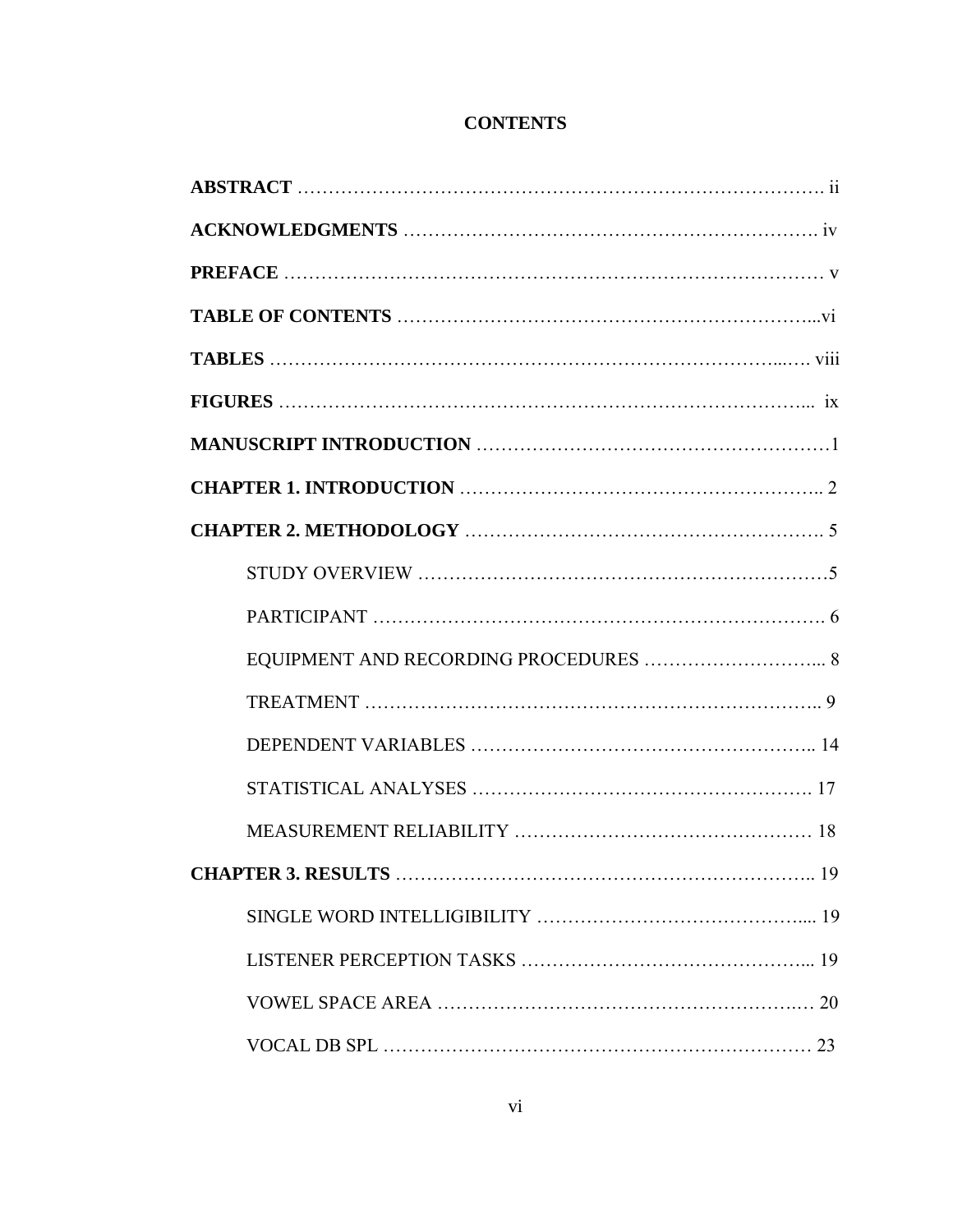| LISTENER INTELLIGIBILITY AND PERCEPTION TASKS  30 |  |
|---------------------------------------------------|--|
|                                                   |  |
|                                                   |  |
|                                                   |  |
|                                                   |  |
|                                                   |  |
| <b>APPENDICES</b>                                 |  |
|                                                   |  |
|                                                   |  |
| C. VOCAL DB SPL FOR SUSTAINED PHONATION  43       |  |
|                                                   |  |
|                                                   |  |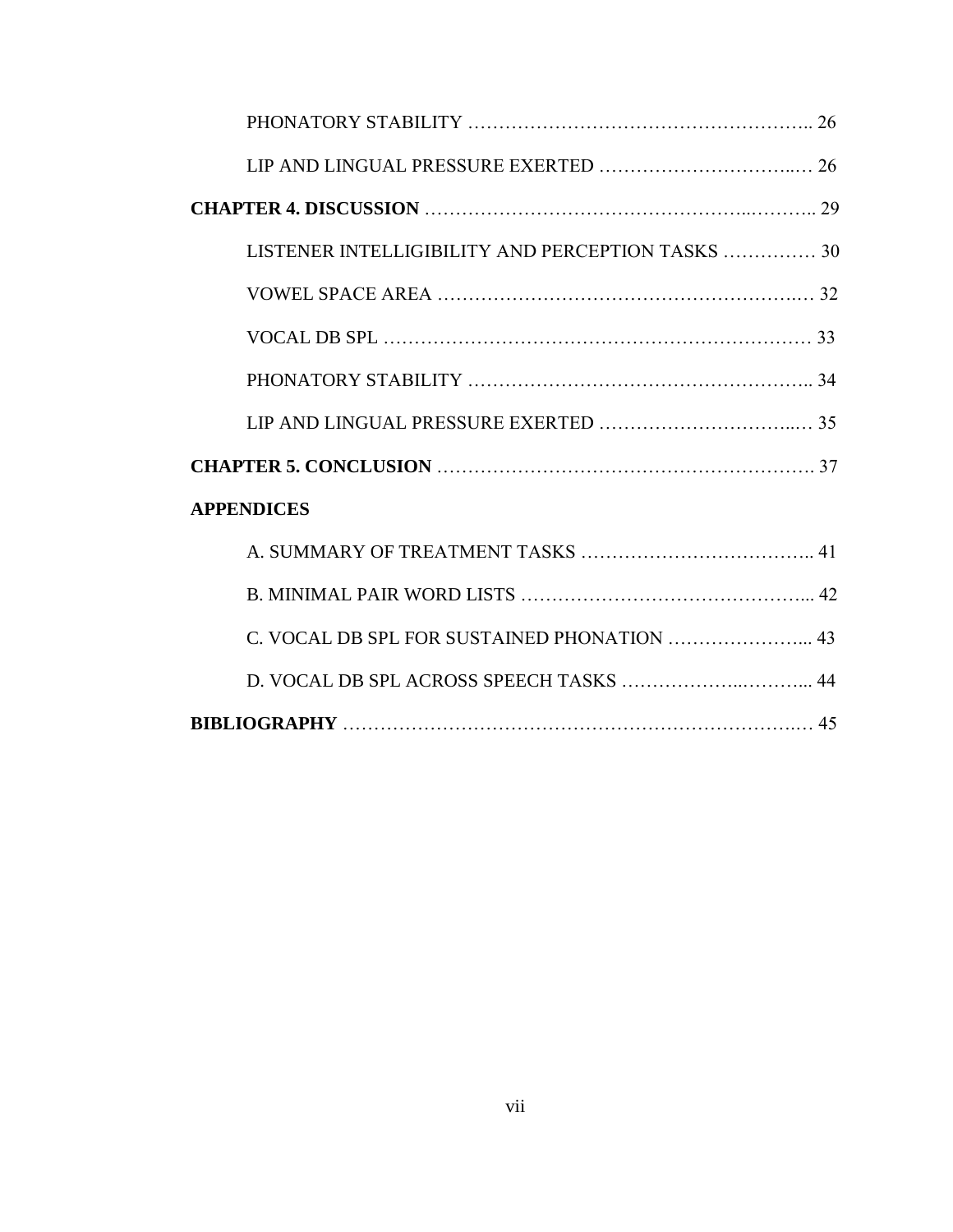## **TABLES**

| <b>TABLE</b>                                                                     | <b>PAGE</b> |
|----------------------------------------------------------------------------------|-------------|
|                                                                                  |             |
|                                                                                  |             |
|                                                                                  |             |
| Table 4. Quantitative changes in pre-follow-up listener ratings of sentences  20 |             |
|                                                                                  |             |
|                                                                                  |             |
|                                                                                  |             |
| Table 8. Quantitative changes in MDVP values during vowel prolongation 26        |             |
|                                                                                  |             |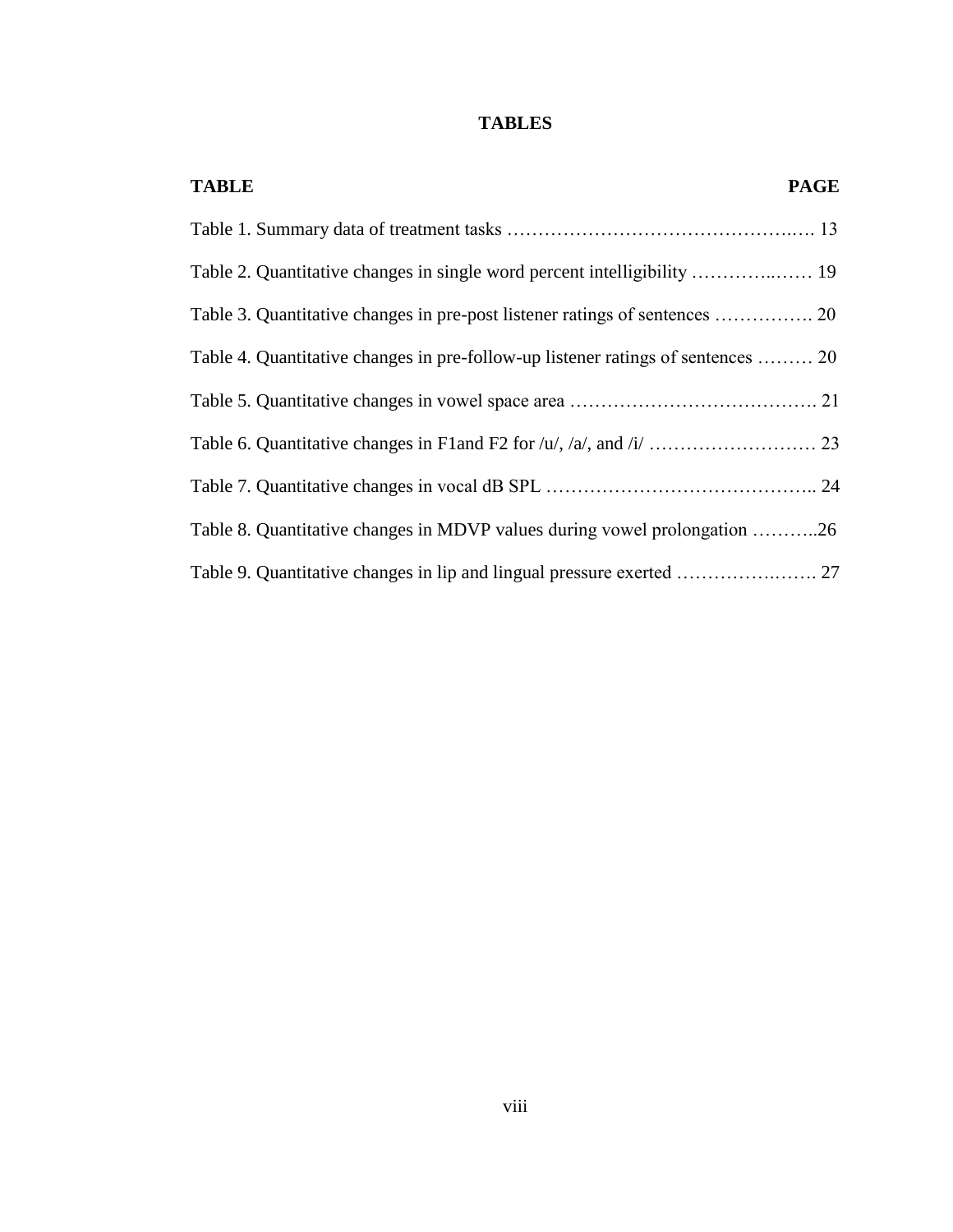## **FIGURES**

| <b>FIGURE</b><br><b>PAGE</b>                                                                    |
|-------------------------------------------------------------------------------------------------|
| Figure 1. F1 and F2 plot of pre- and post-treatment vowel triangles using $/u$ , a, i.e. 21     |
| Figure 2. F1 and F2 plot of pre- and FU-treatment vowel triangles using $/u$ , a, i $/\dots$ 22 |
|                                                                                                 |
| Figure 4. Mean duration of vowel prolongation post- and follow-up treatment  25                 |
|                                                                                                 |
| Figure 6. Mean lip and lingual pressure exerted pre- and follow-up treatment  28                |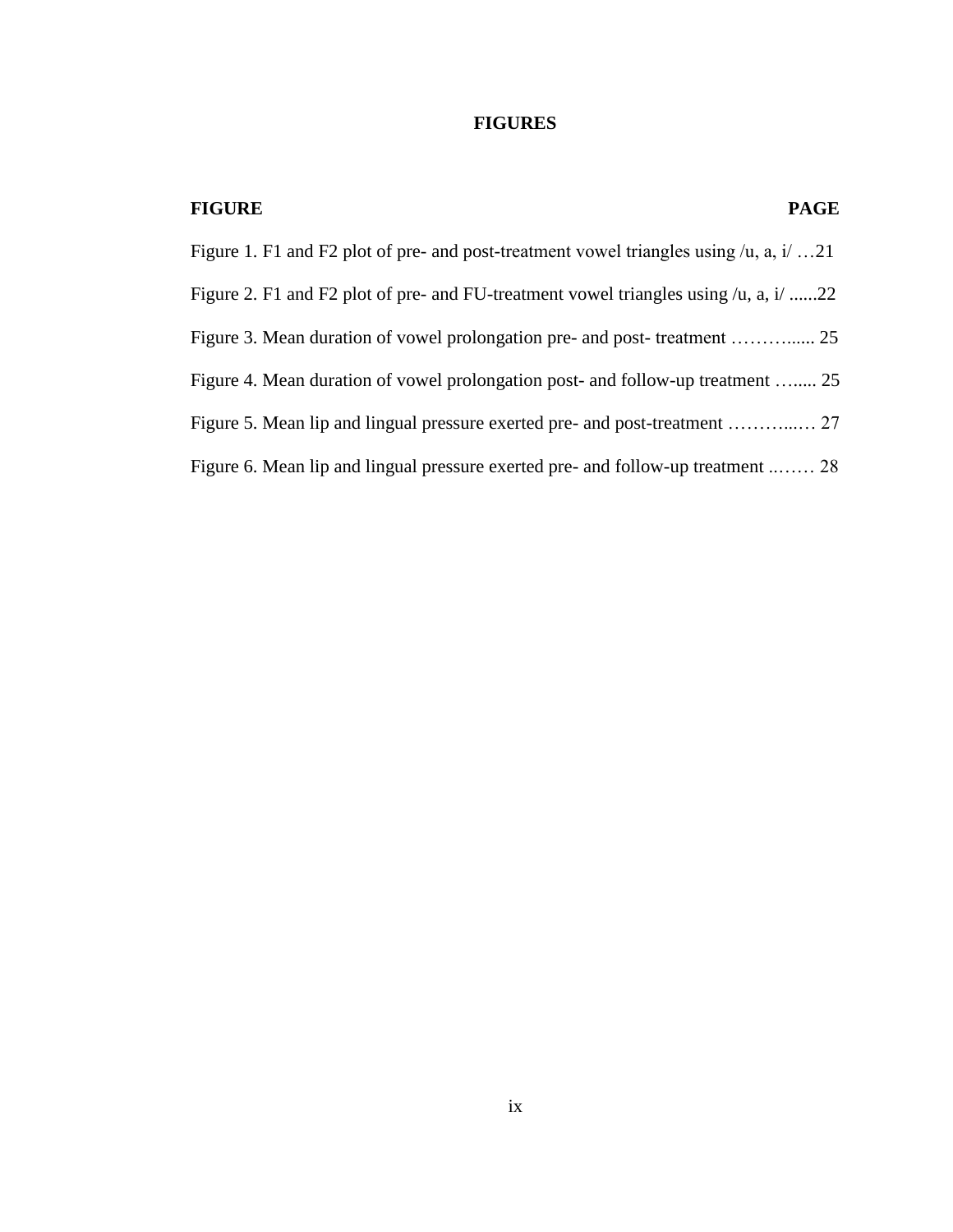## **"Intensive Treatment of Dysarthria in an Adult with a Traumatic Brain Injury"**

by

Jaclyn M. Schiemer<sup>1</sup>; Leslie A. Mahler<sup>2</sup>

is prepared for submission to the Archives of Physical Medicine and Rehabilitation

\_\_\_\_\_\_\_\_\_\_\_\_\_\_\_\_\_\_\_\_\_\_\_\_\_\_\_\_\_\_\_\_\_\_\_\_\_

<sup>&</sup>lt;sup>1</sup> M.S. Candidate, Department of Communicative Disorders, The University of Rhode Island, Kingston, RI 02881 Email: [jaclyn\\_schiemer@my.uri.edu](mailto:jaclyn_schiemer@my.uri.edu)

<sup>&</sup>lt;sup>2</sup> Associate Professor, Department of Communicative Disorders, The University of

Rhode Island, Kingston, RI 02881 Email: [lmahler@uri.edu](mailto:lmahler@uri.edu)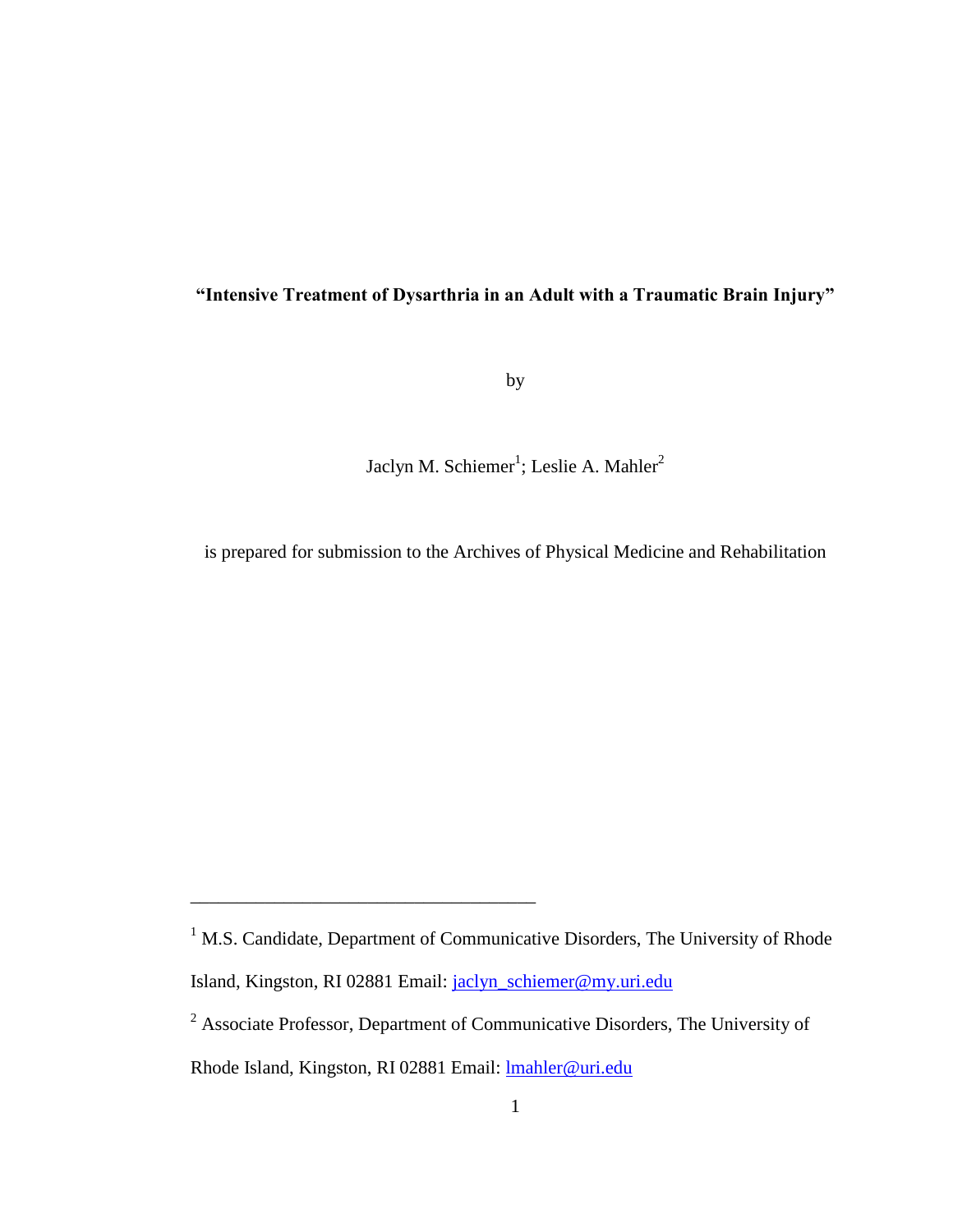#### **CHAPTER 1**

#### **1.0 Introduction**

Traumatic brain injury (TBI) is one of the leading causes of disability in the United States, affecting approximately 1.7 million people each year (Center for Disease Control and Prevention, 2012). A TBI is a change in normal brain function caused by either a closed head injury or a penetrating head injury, which can result in multiple disabilities (Center for Disease Control and Prevention, 2012; Brain Injury Association of America, 2013). Previous studies reported that approximately one third of individuals with TBI develop dysarthria (McAuliffe et al, 2010; Yorkston, 1996). Dysarthria tends to be more persistent and stable following the acute phase of TBI and may result in decreased social participation, reduced quality of life, and depression after discharge from rehabilitative services (Brady et al, 2011; McAuliffe et al, 2010). Therefore, treatment studies to ameliorate dysarthria secondary to TBI are needed to identify the potential of specific individuals to benefit from treatment (Yorkston, 1996).

Dysarthria is characterized by abnormalities in strength, speed, range, timing, and/or accuracy of articulatory movements caused by damage to the nervous system that can result in reduced communicative intelligibility, comprehensibility, and naturalness (Mackenzie  $& Lowit, 2007$ ). Intelligibility refers to how accurately a speaker's acoustic signal is received by a listener (Hustad, 2008). Comprehensibility refers to how accurately a speaker's acoustic signal is received when paired with speaker, listener, and environmental support (Mackenzie & Lowit, 2007). Reduced intelligibility and comprehensibility can result in disrupted and unsuccessful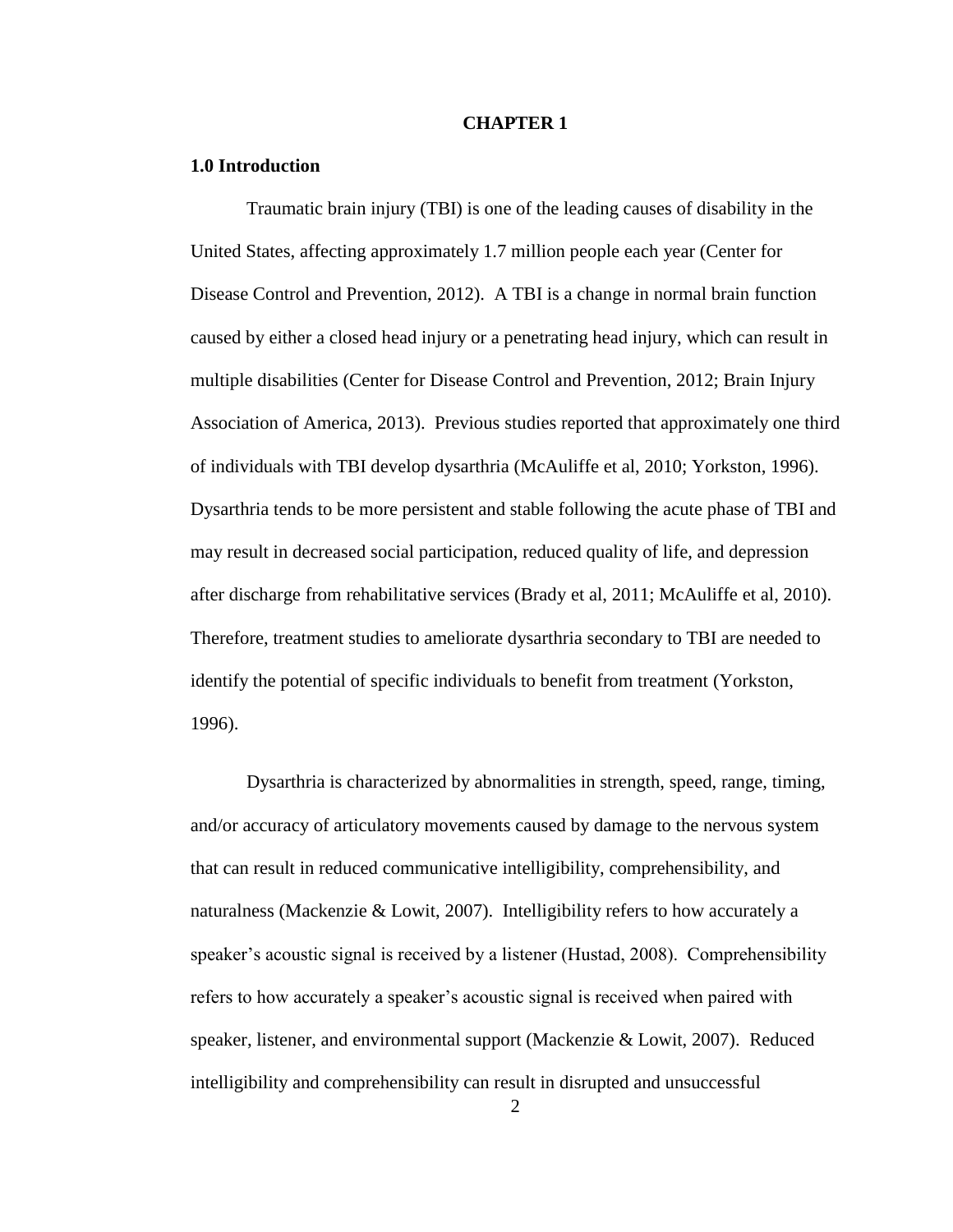communicative interactions, which diminishes an individual's quality of life secondary to limited social and vocational participation, coupled with acquired communicative avoidance strategies (Brady, Clark, Dickson, Paton, & Barbour, 2011; Walshe, Miller, Leahy, & Murray, 2008).

The literature on dysarthria treatment provides evidence of behavioral, medical, and prosthetic approaches used to improve functional communication (Duffy, p. 405, 2012; Mackenzie & Lowit, 2007). Behavioral management is the most frequently published approach for increasing intelligibility in individuals with dysarthria (Duffy, p. 415, 2012, Mackenzie & Lowit, 2007; Mahler & Jones, 2012; Mahler, Ramig,  $&$  Fox, 2009). Increasing intelligibility is a critical component of dysarthria management because of its relationship with improved functional communication, cognition, and quality of life (Mackenzie & Lowit, 2007). However, there is little evidence available in the literature describing specific treatment approaches for improving intelligibility in individuals with dysarthria, due to the heterogeneity of the disorder (Sellars, Hughes, & Langhorne, 2005; Yorkston, 1996).

Furthermore, few reports analyze treatment efficacy of dysarthria in individuals, particularly for individuals with a TBI, because it is often accompanied by other complex cognitive-linguistic disorders (Centers for Disease Control and Prevention, 2013). There is growing evidence regarding the relationship between dysarthria management and the motor-learning literature (Maas, Robin, Austermann Hula, Freedman, Wulf, Ballard, Schmidt, 2008). Behavioral speech treatments based on principles of motor learning have potential to improve the treatment of dysarthria in individuals with TBI (Mahler & Jones, 2012; Mahler & Ramig, 2012; Wenke,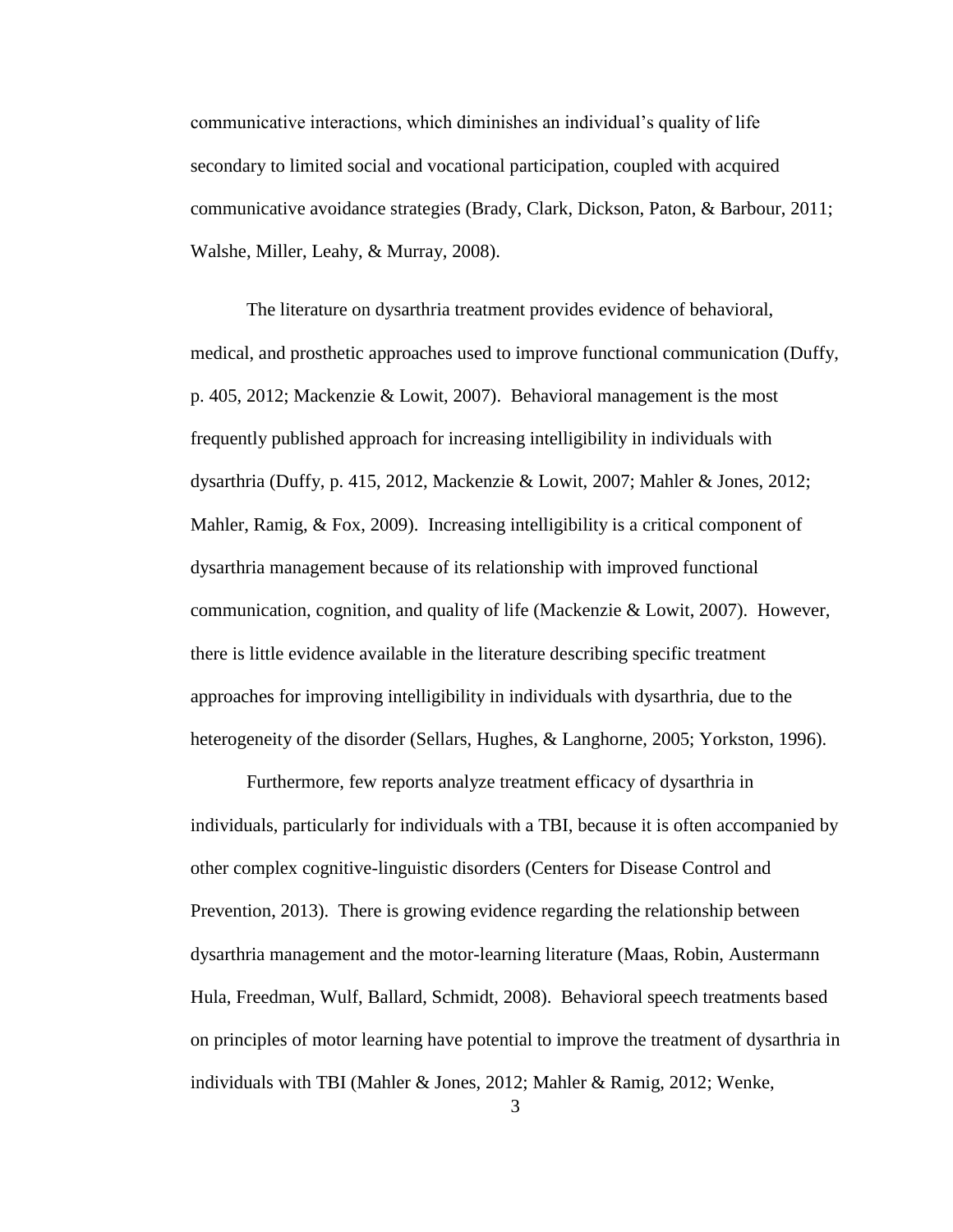Theodoros, Cornwell, 2008). Therefore, the purpose of the current investigation is to determine the impact of an intensive articulation treatment that incorporates principles of motor learning on the intelligibility of an individual with spastic dysarthria secondary to a TBI. It is hypothesized that an individual with spastic dysarthria secondary to TBI will improve intelligibility for functional communication following an intensive articulation treatment.

- 1. It is hypothesized that this individual's single word intelligibility will improve secondary to an intensive articulation treatment.
- 2. It is hypothesized that this individual's vowel space area will increase secondary to an intensive articulation treatment.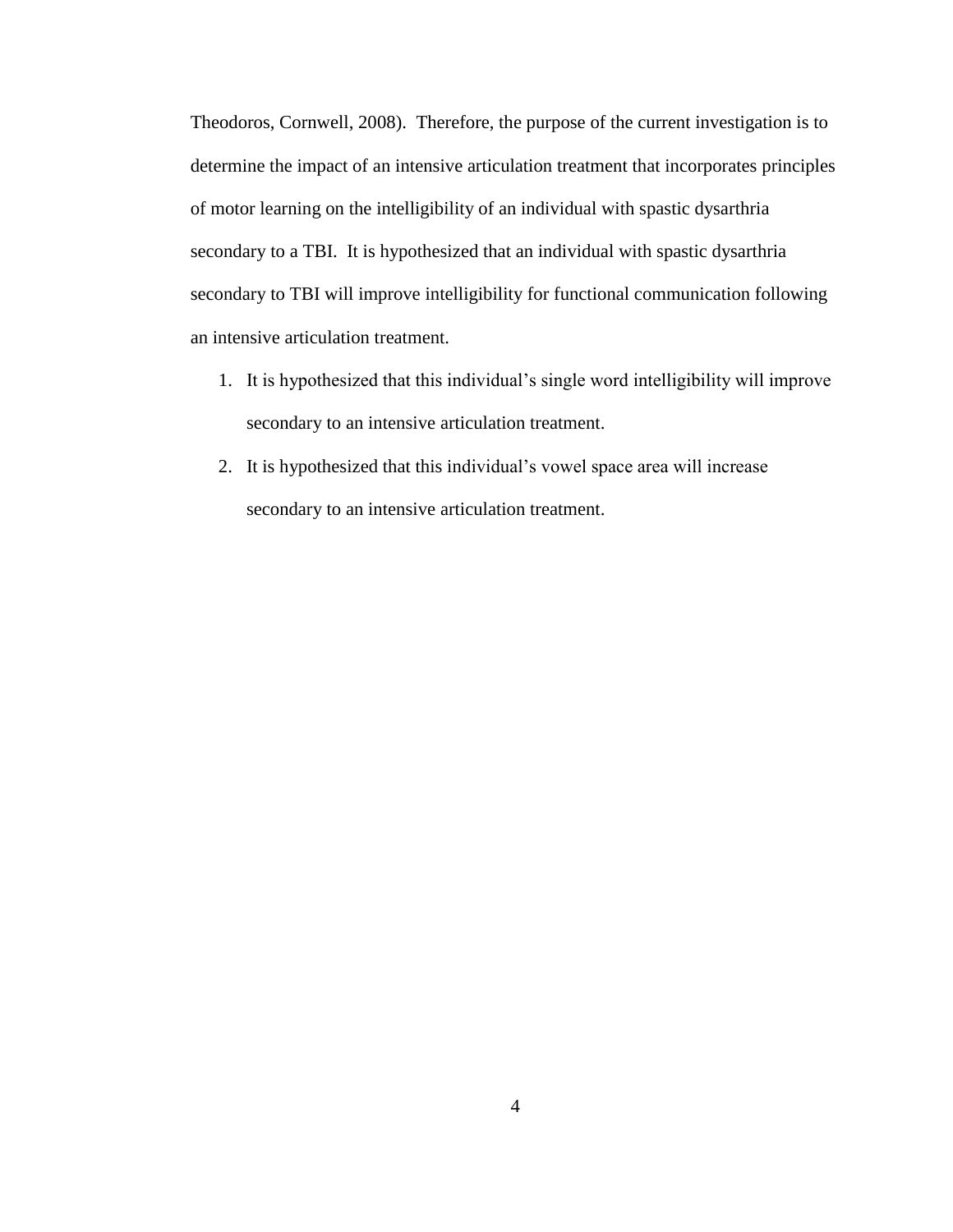#### **CHAPTER 2**

#### **2.0 Methodology**

#### **2.1** *Study overview*

A single subject A-B-A-A experimental design was selected for this Phase I research study. Single subject designs are critical in determining treatment effectiveness with one individual, as well as, providing pilot data to justify group treatment efficacy studies (Robey, 2004). A single subject A-B-A-A experimental design was important for making an initial determination of response to an intensive articulation treatment for an individual with dysarthria secondary to TBI. The primary dependent variables were listener intelligibility scores based on 50 single words (Bunton, Leddy, & Miller, 2007) and vowel space area analysis calculated through first and second formant frequencies. Additional dependent variables included vocal sound pressure level measured in dB SPL during reading of sentences, picture and task descriptions, and maximal vowel prolongation; acoustic measures of phonatory stability during maximal vowel prolongation; and listener perceptual ratings of speech comparing pre- and post-treatment samples and pre- and follow-up treatment samples.

The participant received repeated measures of the dependent variables under control conditions during the A phases of the study. Four individual one-hour treatment evaluations were completed the week immediately prior to treatment (A1), after treatment  $(A2)$ , and six months post-treatment  $(A3)$  to allow for trend analysis and visual inspection of data (Beeson & Robey, 2006; Parsonson & Baer, 1992). Repeated evaluation tasks under controlled conditions included: sustained vowel prolongation, single word intelligibility (Bunton et al., 2007), sentence reading (five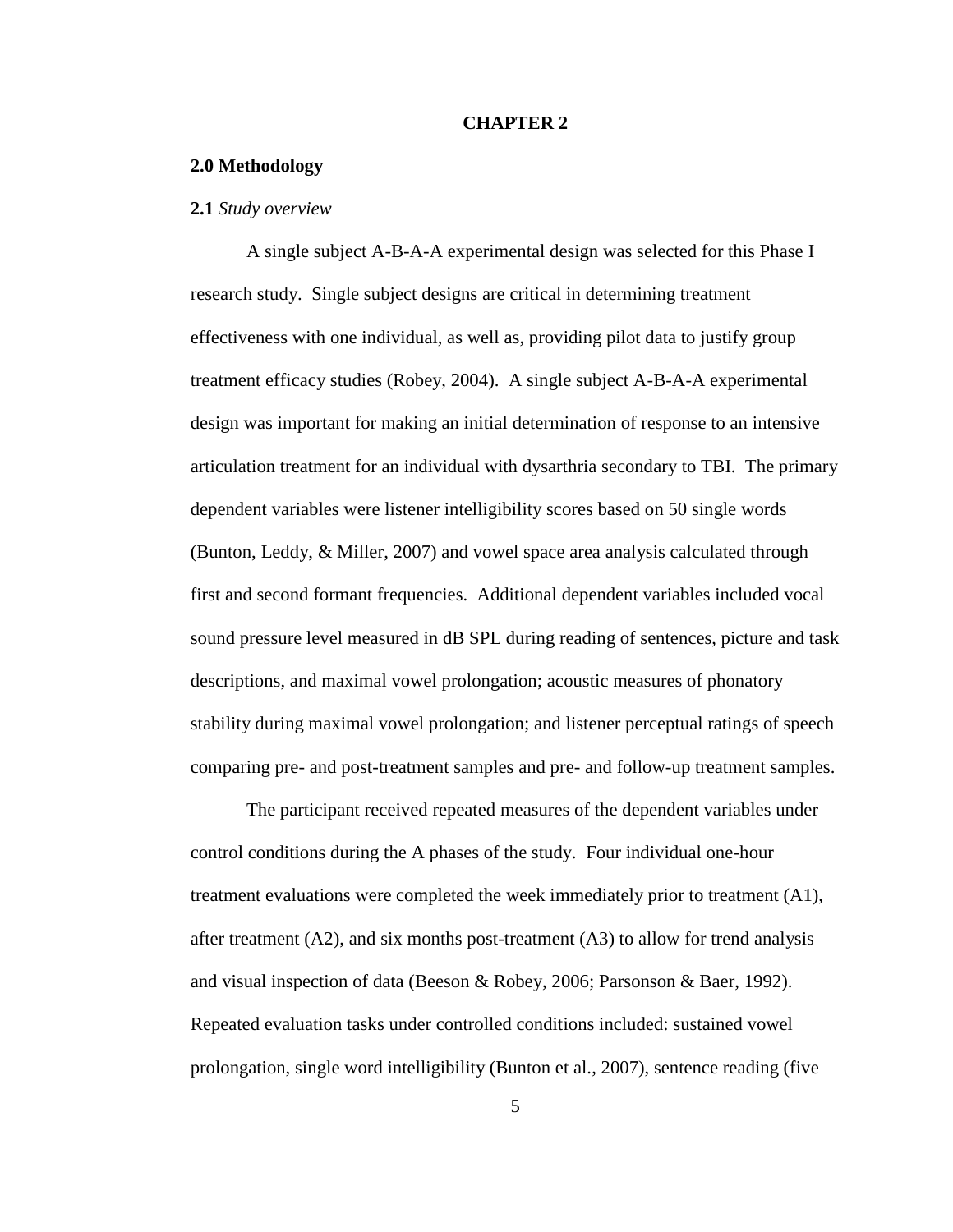repetitions of "The boot on top is packed to keep.") and paragraph reading (The Farm Passage, Crystal & House, 1982), picture description (picnic scene from the Western Aphasia Battery (WAB), Kertesz, 1982), task description (e.g. Describe your favorite sport.), and lip and tongue pressure measures (three repetitions of each that varied no more than 10%). The *Bunton, Leddy, & Miller* single-word intelligibility test (2007) was administered during Pre4, Post1, and Follow-up 1 evaluation sessions to assess single word intelligibility. The *Bunton et al.* (2007) single word intelligibility test is an intelligibility test that was originally developed for individuals with Down syndrome. It consists of 53 single words from the *Kent, Weismer, Kent, and Rosenbek* single word intelligibility test (1989), which was designed to examine the acousticphonetic contrasts that contribute to speech intelligibility in individuals with dysarthria (Bunton et al., 2007; Kent, Weismer, & Kent, 1989; Mackenzie & Lowit, 2007). This intelligibility test (Bunton et al., 2007) was selected for TBI02 to accommodate his cognitive-linguistic and reading deficits for reliable intelligibility testing. An intensive articulation treatment was administered during four individual one-hour treatment sessions a week for four weeks during the B phase of the study. This research study was approved by the University of Rhode Island Institutional Review Board #HU0910-140.

#### **2.2** *Participant*

The participant (TBI02) was a 38-year-old male, who sustained a TBI secondary to a motor vehicle accident 20 years prior to participation in this study. His communication was characterized by a combination of speech, language, and cognitive impairments, as well as, unilateral moderate hearing loss in his left ear. His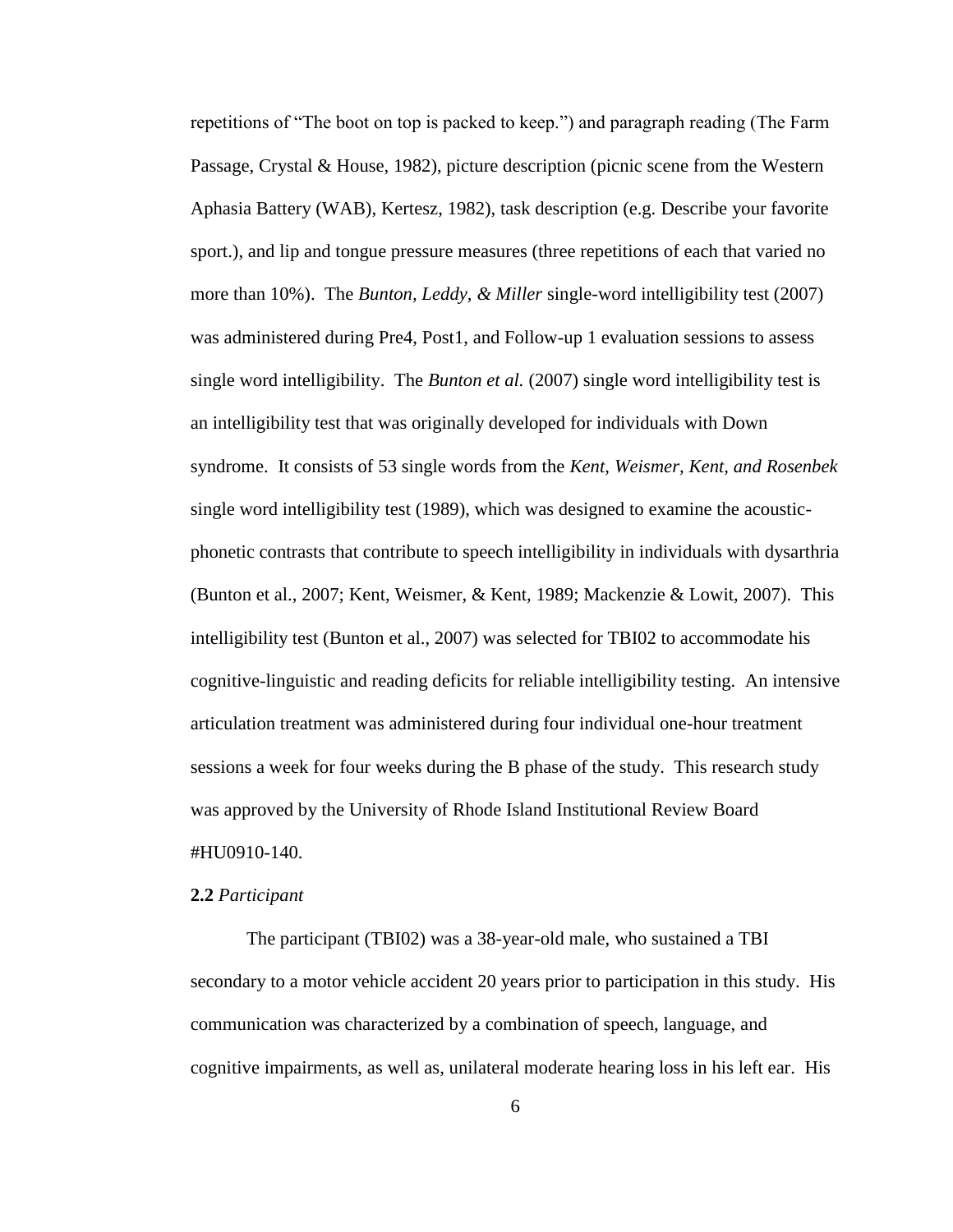speech pattern was consistent with a diagnosis of spastic dysarthria, primarily including strained vocal quality, hypernasality, imprecise consonants, and distorted vowels. Communicative breakdowns occurred at the word, phrase, and conversational levels due to moderately unintelligible speech and telegraphic speech. He spoke primarily using one to three word utterances containing content words (e.g., nouns and verbs), which may have been an acquired strategy used over the past 20 years. He required moderate-to-maximum verbal cues to use complete, grammatical sentences, which also limited successful communicative interactions. TBI02 spoke English as his first language and passed a hearing screening at 25 dB for 500, 1000, and 2000 Hz, which indicated adequate hearing for conversation. TBI02 signed a consent form following education on the description, benefits, and risks of participating in this research study and confidentiality.

TBI02 was selected based on a confirmed diagnosis of TBI and resulting dysarthria. TBI02 was diagnosed with spastic dysarthria by a speech-language pathologist (LM) with experience in the diagnosis and management of individuals with dysarthria. He also demonstrated language and cognitive-linguistic deficits secondary to his traumatic brain injury. Therefore, further evaluations were completed during pre-treatment evaluations to assess language deficits using the aphasia quotient (AQ) of the Western Aphasia Battery (WAB; Kertesz, 1982) and cognitive-linguistic deficits using the Repeatable Battery for the Assessment of Neuropsychological Status (RBANS; Randolph, 1998). His AQ on the WAB was 71.8/100.0 with a Spontaneous Speech Total of 12.0/20.0, Auditory Verbal Comprehension Total of 9.0/10.0, Repetition Total of 7.4/10.0, and Naming and Word Finding Total of 7.5/10.0. His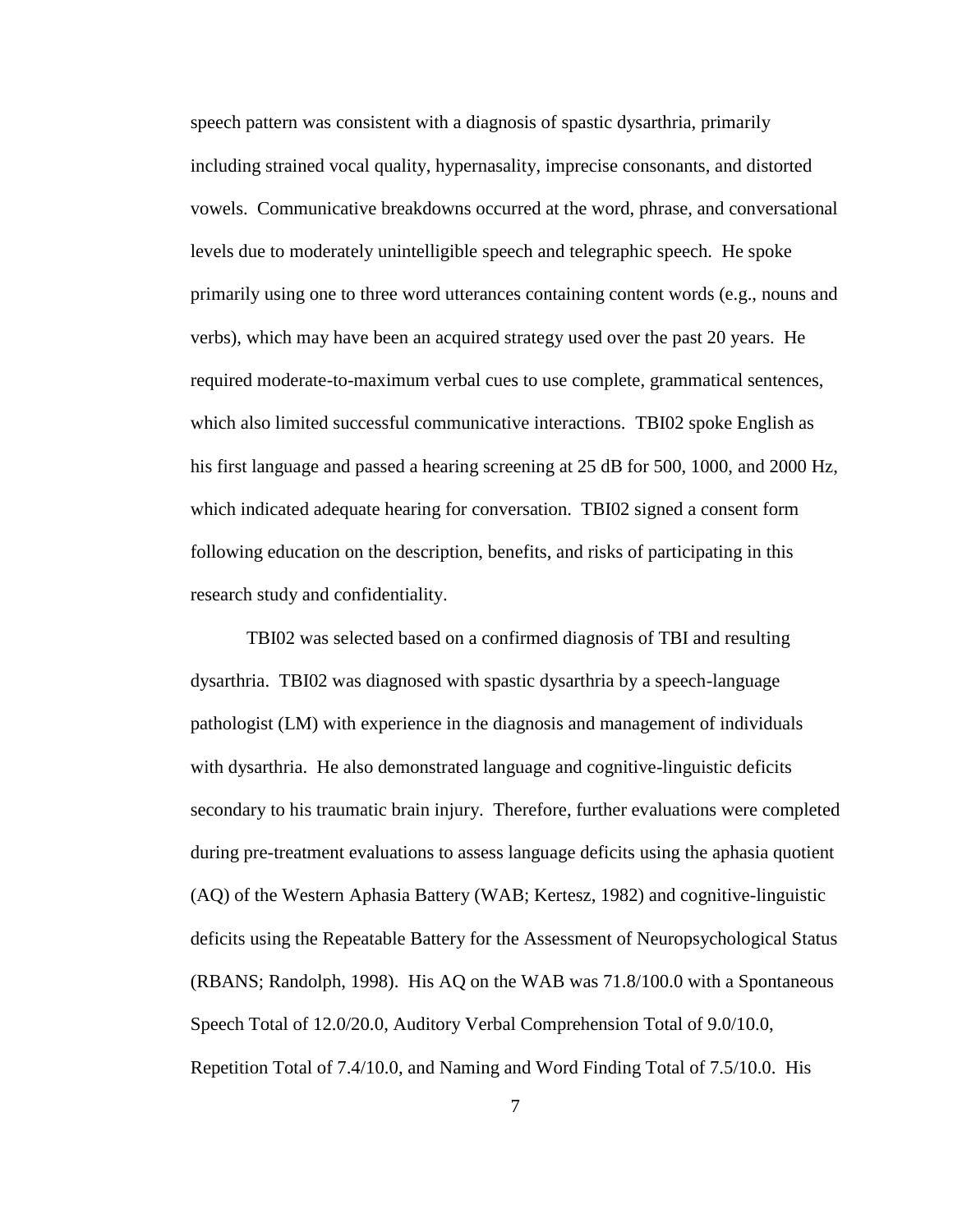Immediate Memory Index Score was 44/160 and Language Index Score was 74/160 on the RBANS. RBANS subtests for Visuospatial/Constructional, Attention, and Delayed Memory Index Scores were not administered due to bilateral spasticity of TBI02's upper extremities. Results of the WAB AQ revealed relatively preserved auditory comprehension, reading at the sentence level, and moderate word-retrieval deficits. Results of the RBANS subtests revealed moderate cognitive-linguistic deficits, including decreased working-memory that could potentially interfere with new learning. Therefore, the intensive articulation treatment used a single motor organizing theme of increasing speech clarity to improve TBI's spastic dysarthria and compensate for his cognitive and language deficits.

#### **2.3** *Equipment and recording procedures*

Each pre-, post-, and follow-up evaluation session occurred in an IAC soundtreated booth at the University of Rhode Island Speech and Hearing Center. A headmounted microphone, model Isomax B3, was adjusted to a mouth-to-microphone distance of 8 cm. A sound level meter (SLM - Radio Shack 33-2055) was 40 cm away from TBI02's lips and level with his mouth to collect vocal intensity data during speech tasks in real time (Matos, 2005). Mouth-to-microphone and SLM distances remained constant across the three weeks of evaluations for reliable data collection.

The head-mounted microphone and SLM signals were digitized directly to a computer and simultaneously recorded onto a flash recorder, Marantz PMD670. A pre-amplifier (Universal Audio 4110) was used to assure quality signal acquisition with the microphone. Speech was sampled at 44.1 kHz using Adobe Audition 2.1 software and standard speech and voice analysis procedures, which were previously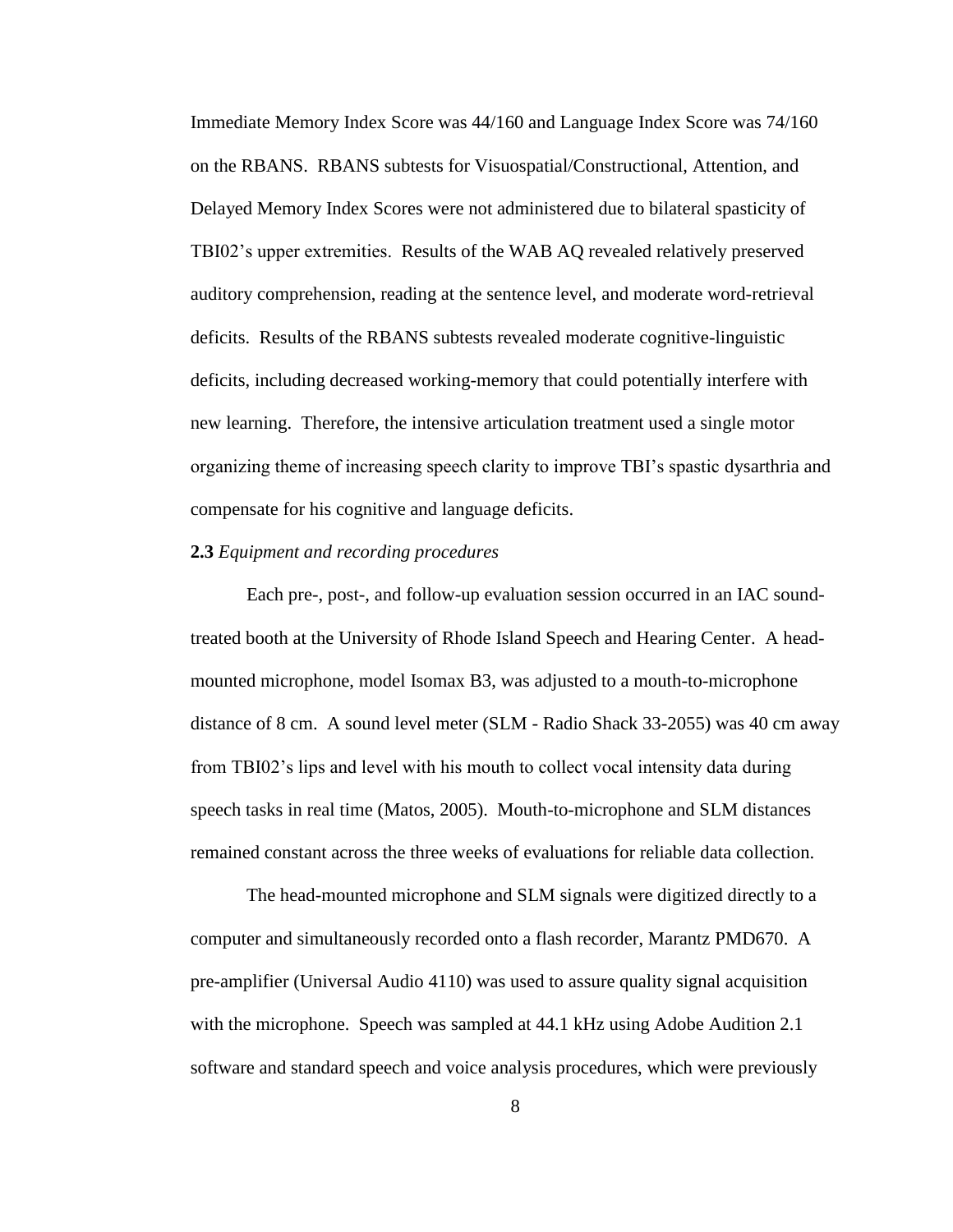discussed in the literature (Ramig, Countryman, Thompson, & Horii, 1995). Each evaluation session was recorded by a HandyCam DCR-DVD92 digital video camera. **2.4** *Treatment*

An intensive articulation treatment was administered during four one-hour treatment sessions a week for four weeks for a total of 16 individual treatment sessions. The articulation treatment implemented traditional articulation tasks, including minimal pairs and exaggerated articulation. The actual tasks completed each treatment session are commonly used by speech-language pathologists, but not supported in the literature for treatment of spastic dysarthria secondary to a TBI. Administration of the treatment was novel because it incorporated principles of motor learning to promote neural restructuring for increased intelligibility for functional communication. The articulation treatment was driven by principles of motor learning for clinical rehabilitation of dysarthria, which has been previously discussed in the literature (Kleim & Jones, 2008; Mahler et al., 2009; Ramig, Sapir, Countryman, Pawlas, O'Brien, Hoehn, & Thompson, 2001a; Ludlow, Hoit, Kent, Ramig, Strand, Yorkston, Sapienza, 2008). The literature discusses neural plasticity, which refers to the ability of the central nervous system to change and/or adapt to environmental influences for both learning in normal brains and relearning in damaged brains (Ludlow et al., 2008; Kleim & Jones, 2008). Key principles of neuroplasticity, including dosage intensity, salience, and complexity, are not commonly used in speech-language intervention today. However, new advances in neurorehabilitation demonstrate that the brain can compensate after an acquired neurological injury with repetitive and intensive application of behavioral treatment based on specific motor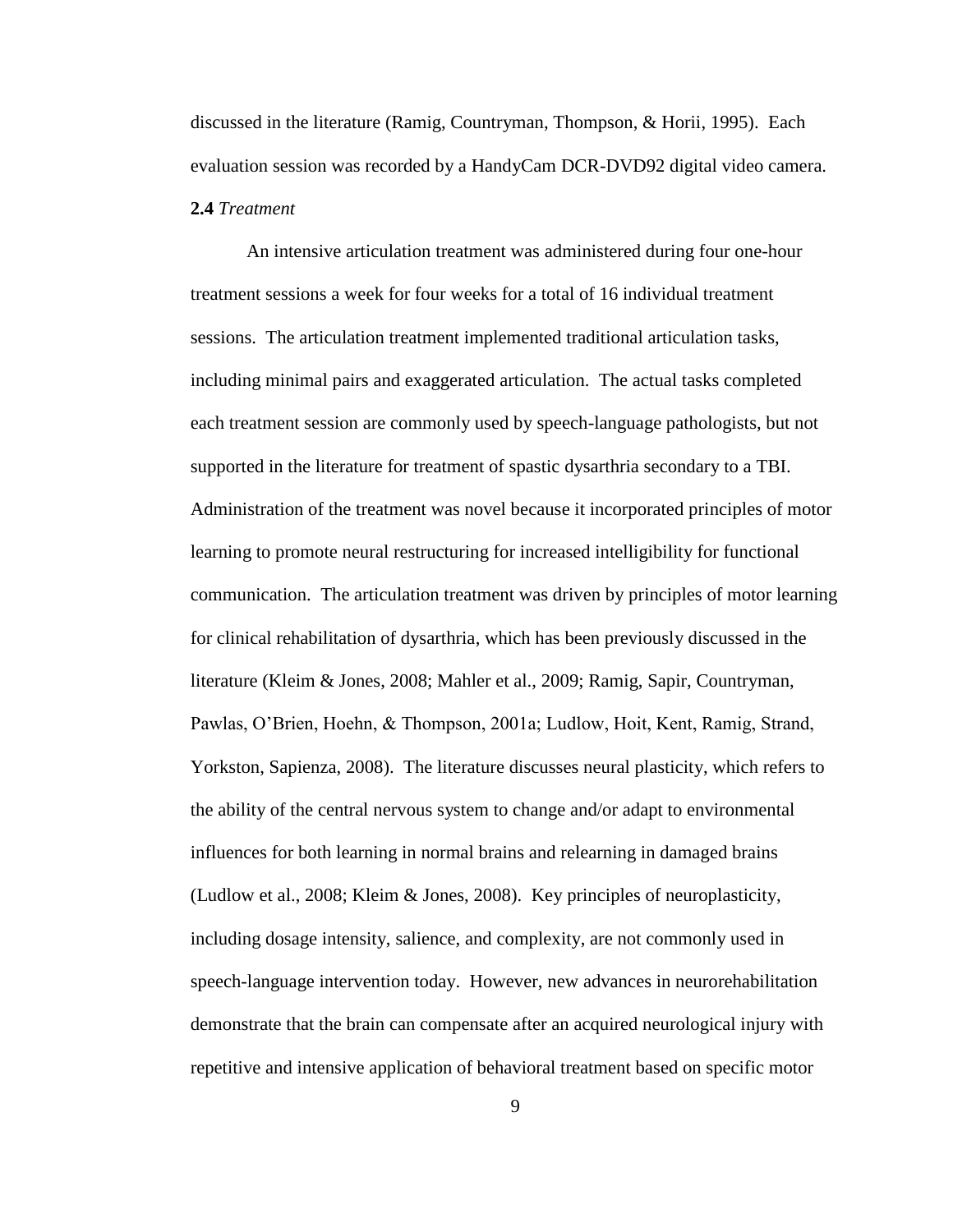principles (Kleim & Jones, 2008). Therefore, the research treatment implemented traditional articulation tasks and based administration on the motor learning principles of dosage intensity, salience, and complexity to initiate changes in neuroplasticity for long-term retention of new motor programs for clear speech production.

Treatment was intensive in both dosage (four treatment sessions per week for four weeks with daily homework and carryover assignments) and number of repetitions within each session. Salient, functional materials were incorporated during treatment sessions, homework, and carryover assignments. Four weeks of intensive speech treatment was chosen to increase opportunities for retrieval of motor programs, which facilitated neural restructuring for greater retention of motor movements (Maas et al., 2008). Mass practice was also incorporated through intensive, high effort exercises that targeted exaggerated articulation across various speech tasks within each session. Saliency was incorporated through meaningful communication topics to motivate TBI02 to use clear speech techniques. Meaningful communication increased activation of attentional brain networks for neutral function underlying clear speech production (Ludlow et al., 2008; Maas et al., 2008).

The motor learning principle of complexity was established through the exercise-dependent articulation tasks completed each treatment session. Speech is a complex motor task that can be divided into component parts to practice (Maas et al., 2008). Therefore, the first half of each treatment session utilized tasks that were overlearned, which reduced cognitive-linguistic demands, but were real speech tasks since the goal of treatment was increased intelligibility. This approach was particularly useful for TBI02 because concentration on a single aspect of speech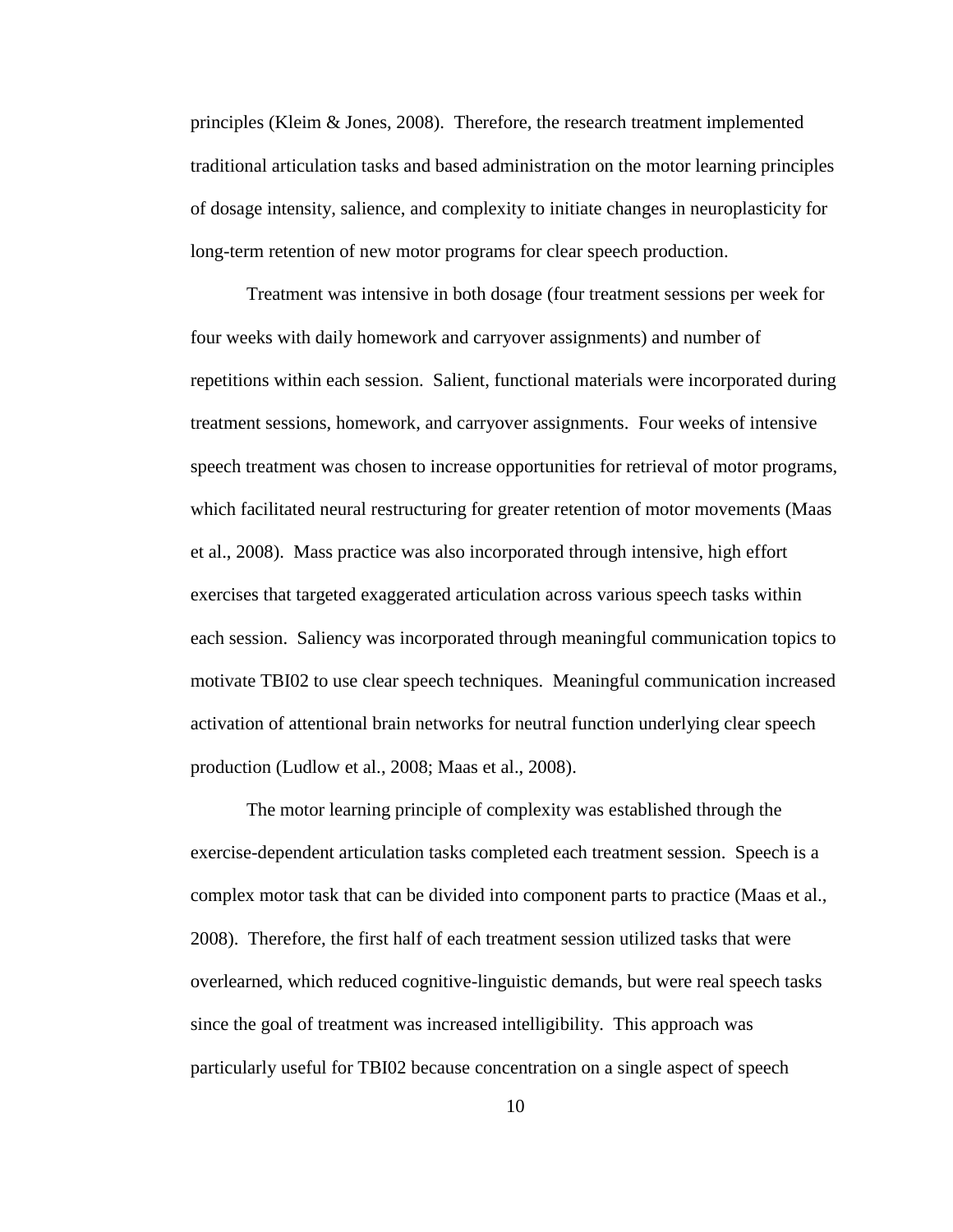decreased the cognitive demands of the speaking task to accommodate his complex cognitive-linguistic deficits. The second half of each treatment session used a hierarchy of speech tasks for complexity and specificity of practice, which systematically facilitated TBI02 to use clear speech techniques during functional communication. Overall, the treatment incorporated intensive, high effort speech tasks to drive stability of recall for the complex coordination of motor patterns for speech.

Treatment sessions were completed at the University of Rhode Island's Speech and Hearing Clinic by a graduate speech-language pathologist student (JS) under the supervision of a speech-language pathologist certified by the American Speech-Language and Hearing Association (LM). Appendix A illustrates procedures and purpose of each treatment task. First, TBI02 completed maximal effort lip and tongue exercises using the Iowa Oral Performance Instrument (IOPI). The IOPI measured exerted pressure (kPa) to determine the appropriate level of effort for labial and lingual exercises. It was placed midline between TBI02's lips for lip exercises and between the tongue tip and the alveolar ridge for tongue exercises by the clinician to compensate for upper extremity spasticity. Lip and tongue exercises emphasized tongue positioning and high effort training for clear speech. Intensity of practice was established through multiple repetitions of treatment tasks within a treatment session across an intensive dosage of treatment.

TBI02 sustained "ah" at his habitual pitch for speech to improve the coordination of respiration and phonation, strengthen vocal fold adduction, and increase vocal loudness. Previous intelligibility studies indicated that increased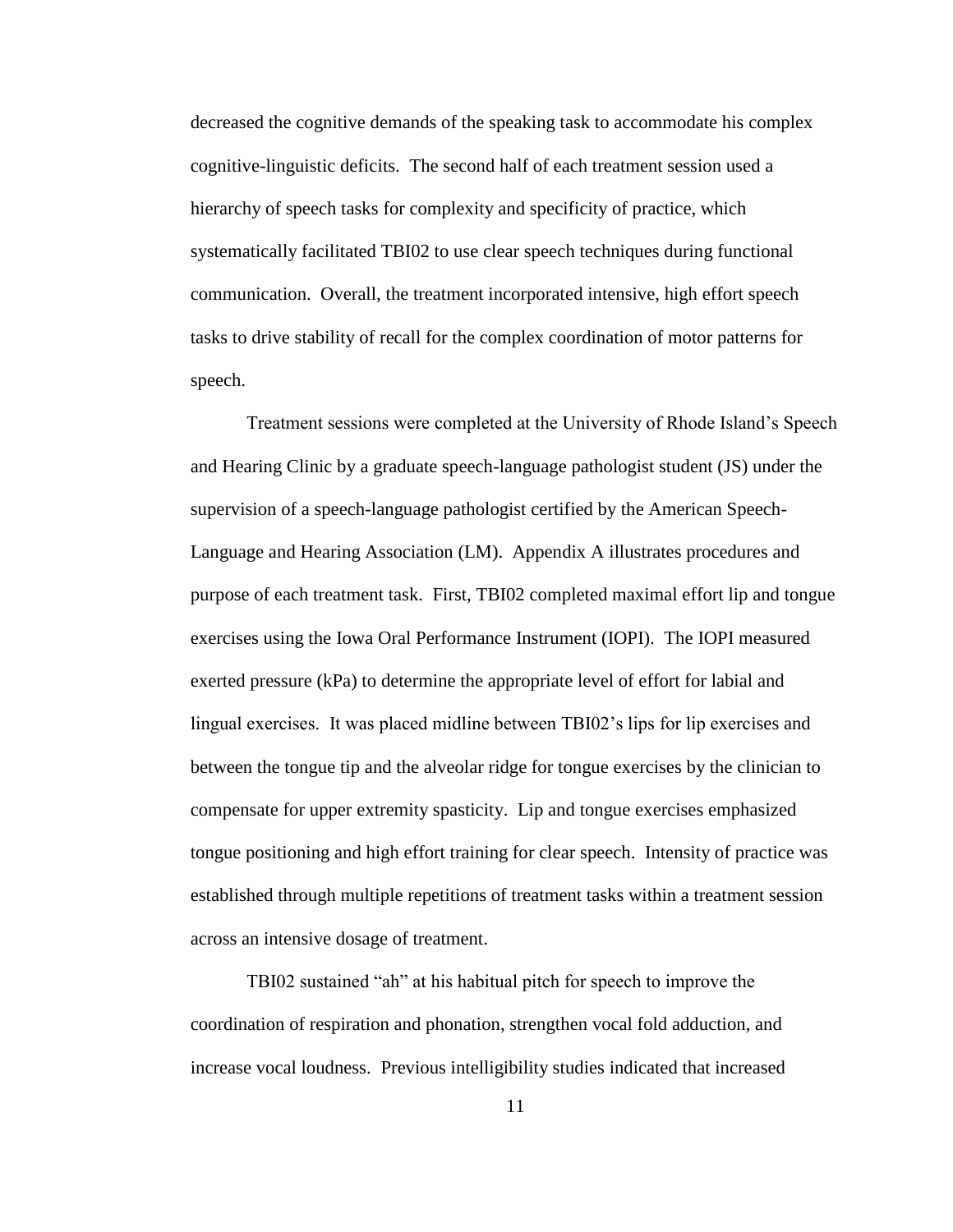loudness can improve intelligibility and vocal quality (Lam, Tjaden, & Wilding, 2007; Dromey, 2000; Goberman & Elmer, 2005; Pichney, Durlack, & Braida, 1986; Ramig et al., 2001a; Trail, Fox, Ramig, Sapir, Howard, & Lai, 2005). Therefore, duration of sustained phonation and loudness measured in dB SPL were collected. TBI02 then counted to 15, an automatic speech task with low cognitive load, to incorporate high effort training of articulation and vocal loudness. Loudness measured in dB SPL was collected.

TBI02's most salient speech sound errors, final  $/t$  and  $/d$  and final  $/g$  and  $/k$ , were targeted through minimal pair tasks (i.e., pairs of words that differ by only one sound; e.g., "sat" and "sad"). Targeted speech sounds were selected through analysis of the Bunton et al. (2007) word intelligibility test. He read minimal pairs targeting his speech errors using high effort, clear speech. For example, TBI02 overarticulated word pairs such as "back" and "bag." The accuracy of sound productions during minimal pair tasks was tracked throughout treatment. Appendix B displays TBI02's minimal pair word lists for final /t/ and /d/ and final /g/ and final /k/.

The remainder of each session included a hierarchy of speech tasks controlled for length, complexity, and specificity of practice, which gradually increased over the four week treatment period. Tasks began with reading of word, phrase, and sentence length material, progressed to functional, structured dialogue (i.e., scripted conversation), and finished with spontaneous conversation. Pictures of content words were presented above sentence length material and scripted conversations to reduce cognitive demands and support reading deficits. Topics were salient and based on TBI02's interests and hobbies to facilitate generalization outside of treatment. For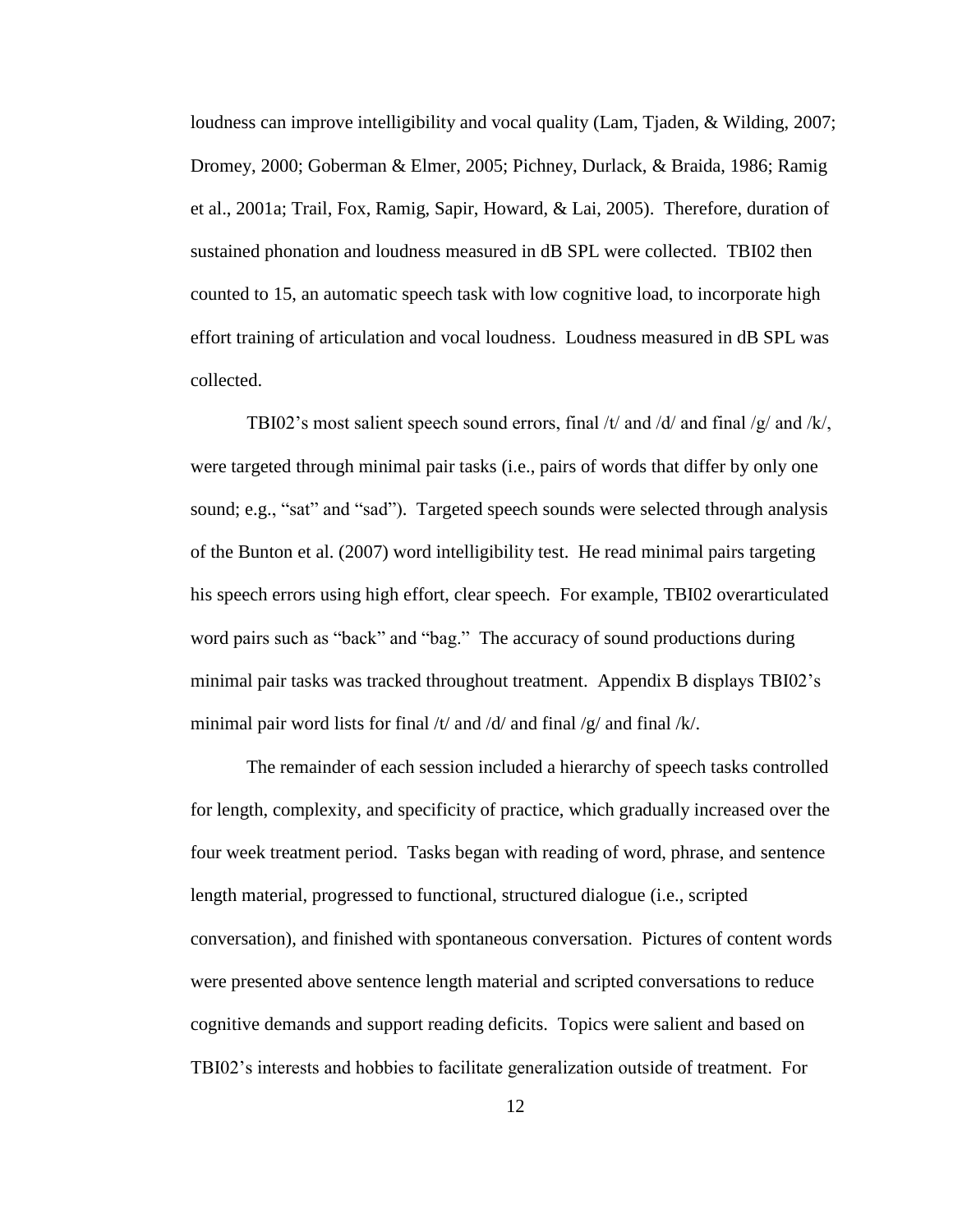example, TBI02 used clear speech during reading of a hospital simulation script to increase intelligibility with medical professionals after hip replacement surgery.

Clinician models of clear speech and the verbal cue, "speak clearly," emphasized production of target phonemes to increase intelligibility. The single concept of "clear speech" targeted improvements across multiple speech subsystems, including articulation, phonation, and/or respiration with limited cognitive demands on TBI02. Reduced verbal explanations transitioned control of clear speech to the participant to promote carry-over of skills. Frequency and type of cueing decreased over the four week progression to promote self-evaluation of speech production and internalize the effort needed for clear speech. Homework consisting of treatment tasks and a carryover task (e.g., using clear speech during functional communication) were assigned each day for treatment intensity and to enhance generalization of clear speech outside of the clinic during daily communication. Summary data for treatment tasks are displayed in Table 1.

| <b>Session</b>                                                 | 1   | 2               | 3   | 4   | 5   | 6   | 7      | 8      | 9   | 10   | 11  | 12                   | 13  | 14  | 15  | 16  |
|----------------------------------------------------------------|-----|-----------------|-----|-----|-----|-----|--------|--------|-----|------|-----|----------------------|-----|-----|-----|-----|
| Lips                                                           |     |                 |     |     |     |     |        |        |     |      |     |                      |     |     |     |     |
| (kPa)                                                          | 21  | 24              | 21  | 26  | 32  | 33  | 35     | 39     | 39  | 40   | 38  | 42                   | 46  | 43  | 43  | 45  |
| Tongue                                                         |     |                 |     |     |     |     |        |        |     |      |     |                      |     |     |     |     |
| (kPa)                                                          | 56  | 59              | 61  | 57  | 56  | 64  | 61     | 61     | 56  | 60   | 61  | 61                   | 60  | 62  | 63  | 60  |
| Ah                                                             |     |                 |     |     |     |     |        |        |     |      |     |                      |     |     |     |     |
| Loudness                                                       |     |                 |     |     |     |     |        |        |     |      |     |                      |     |     |     |     |
| (dB SPL)                                                       | 90  | 89              | 89  | 94  | 90  | 91  | 89     | 89     | 91  | 92   | 90  | 89                   | 93  | 92  | 92  | 94  |
| Ah                                                             |     |                 |     |     |     |     |        |        |     |      |     |                      |     |     |     |     |
| Duration                                                       |     |                 |     |     |     |     |        |        |     |      |     |                      |     |     |     |     |
| (seconds)                                                      | 5.4 | 5.0             | 5.0 | 5.6 | 7.8 | 7.1 | 7.5    | 5.6    | 8.4 | 9.4  | 9.4 | 9.7                  | 8.6 | 9.7 | 9.5 | 9.6 |
| Sentences                                                      |     |                 |     |     |     |     |        |        |     |      |     |                      |     |     |     |     |
| $(dB$ SPL $)$                                                  | 73  | 73              | 74  | 76  | 74  | 74  | 75.0   | 75     | 75  | 75   | 74  | 75                   | 74  | 73  | 74  | 73  |
| $\mathbf{1} \cdot \mathbf{1} \cdot \mathbf{1}$<br>$\mathbf{r}$ |     | $1.372$ $0.727$ |     |     |     | п.  | $\sim$ | $\sim$ |     | - 11 |     | $\sim$ $\sim$ $\sim$ |     |     |     |     |

*Table 1. Summary data of treatment tasks*

\*Note: Vocal dB SPL was measured at 40cm from mouth to SLM.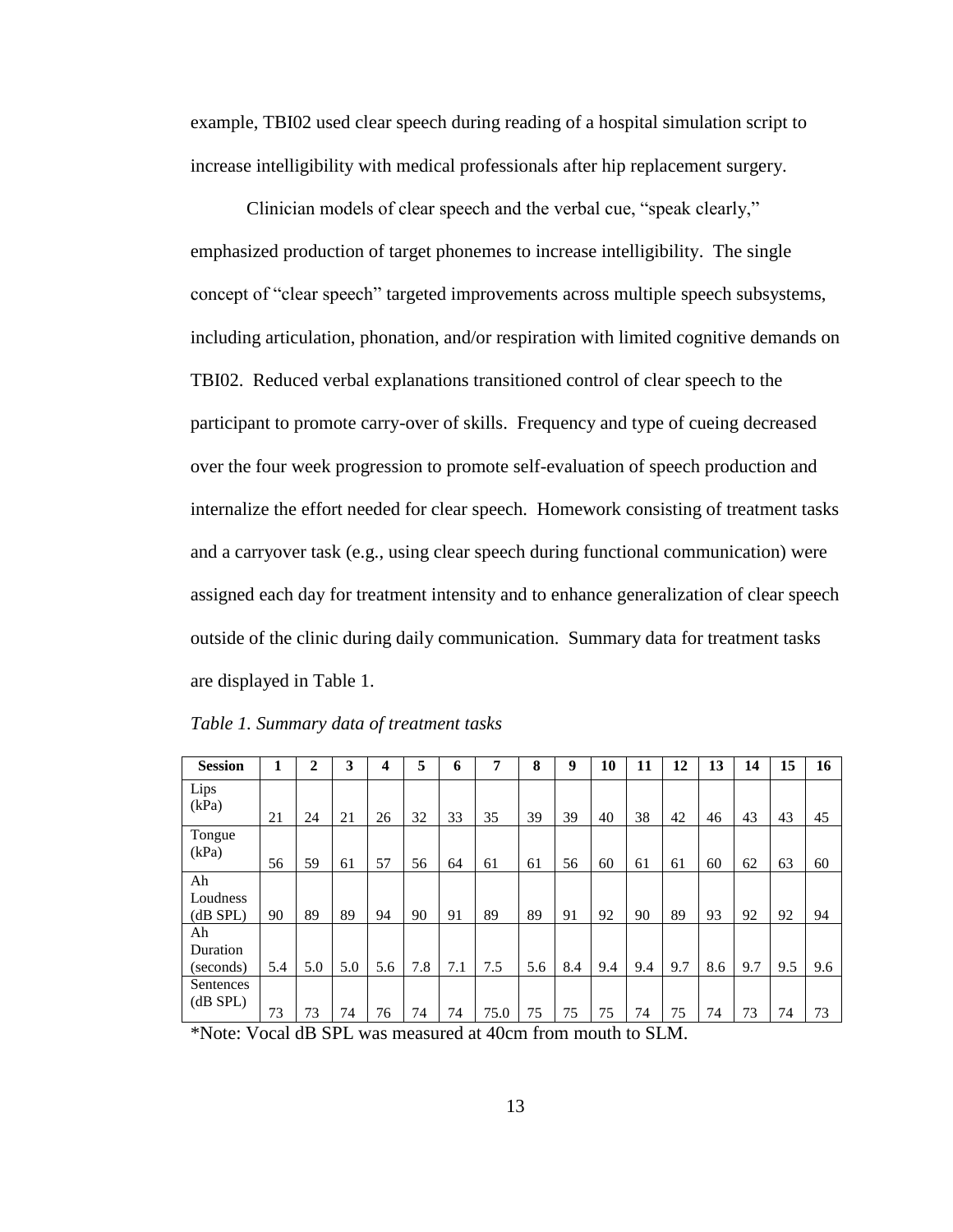#### **2.5** *Listener Intelligibility and Perception Tests*

Ten undergraduate and graduate communicative disorder students with normal hearing and no history of neurological disorder served as listeners for intelligibility testing. Listeners signed a consent form following review of the purpose of the study and confidentiality. Listeners were unfamiliar with TBI02 to represent a typical communication situation since the literature has shown that familiarization with a speaker increases intelligibility (Garcia & Cannito, 1996). Listeners were blind to the time of a recording of 50 phonetically balanced words (Bunton et al., 2007) that were collected during Pre 4, Post 1, and Follow-up 1 evaluation sessions. Listeners circled the word that they heard through a multiple-choice format of the target word and three foil words, which were chosen for the interpretation of vowel and consonant errors perceived by listeners. A blank column was provided for listeners to write in a word they heard that was not presented in the list. The total number of words accurately identified by the blind listeners was used to calculate percent single word intelligibility score (Kent et al., 1989).

Blind listeners then listened to pairs of 25 identical sentences (e.g., "The boot on top was packed to keep.") to control for speech content, limit listener bias, and maintain reliability across listeners. The sentence, "The boot on top is packed to keep," which was read five times and collected during each pre-, post-, and follow-up evaluation session, was randomly presented to the listeners for a total of 25 paired sentence comparisons at each evaluation. Sentence pairs were randomized based on presentation (e.g., pre-, post-, follow-up) and sentence token number (e.g., 1-25). Listeners were presented two speech samples at a time and asked to rate the second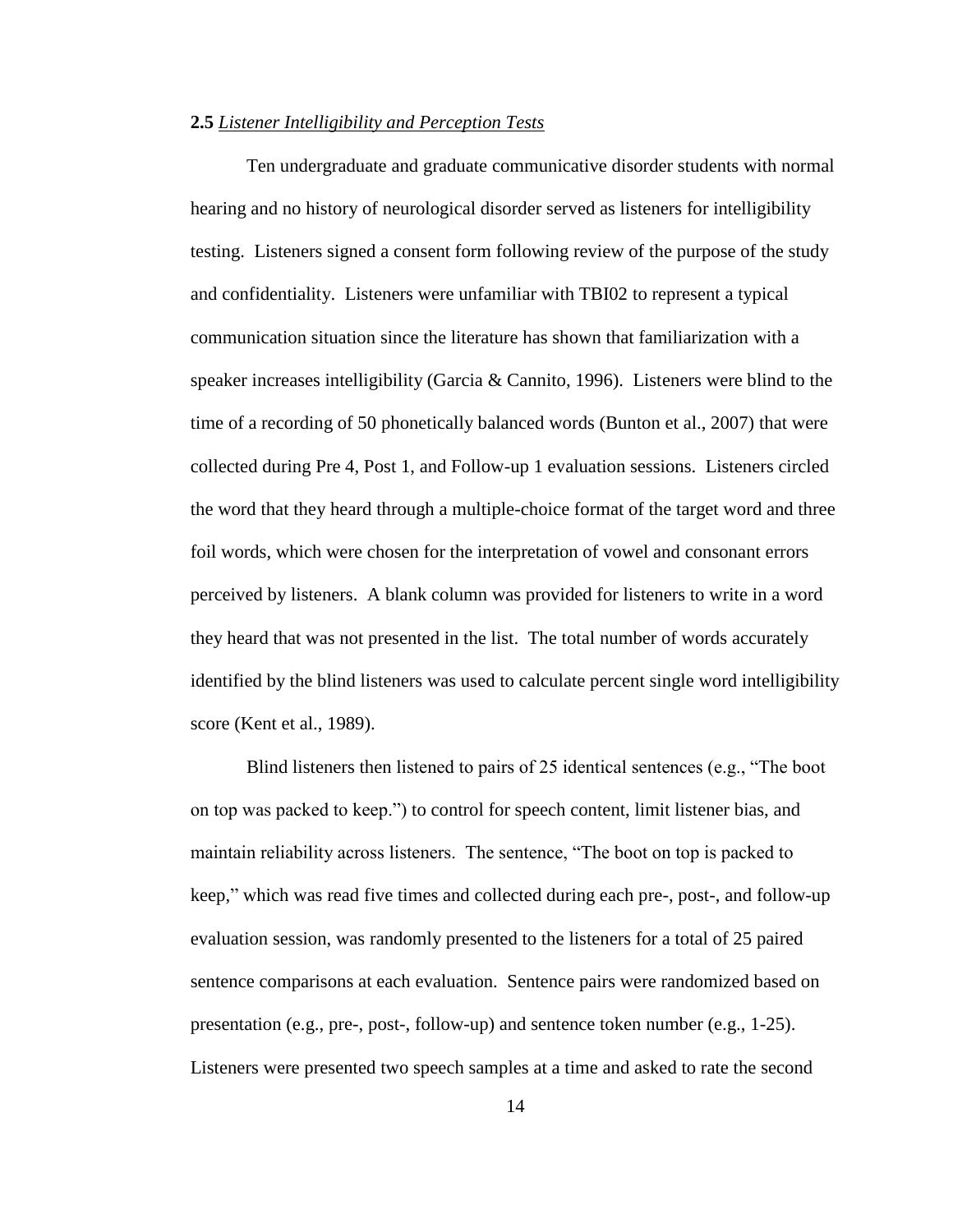sample (B) relative to the first sample presented (A) based on naturalness (e.g., vocal loudness, vocal quality, pitch variability, and speech clarity). Listeners were instructed to rate Sample B relative to Sample A by placing a vertical line along a horizontal line scale representing a continuum from -50 to +50. Negative values indicated that Sample B was worse than Sample A and positive values indicated that Sample B was better than Sample A. A rating of zero signified no difference between speech samples, which indicated that the samples were equivalent in naturalness. Listener preference percentages were calculated by dividing the distance between zero and the rating by half of the total length of the line scale.

#### *Vowel Space Area*

Previous literature has demonstrated that acoustic measures are sensitive to articulatory movements during vowel and consonant production in speakers with spastic and mixed dysarthria (Kent et al., 1989; Kent, Weismer, Kent, Vorperian, & Duffy, 1999; Roy, Leeper, Blomgren, Cameron, 2001). Reduced vowel space area calculated from F1 and F2 of corner vowels has been associated with speakers with dysarthria. The literature shows that centralization of the first and second formant frequencies (F1 and F2) and reduced articulatory movements of vowels account for decreased intelligibility of dysarthric speech (Roy et al., 2001; Mahler & Ramig, 2012). An increase in vowel space area has been correlated with improved intelligibility scores during perceptual studies (Liu, Tsao, & Kuhl, 2005). Therefore, acoustic analysis of vowel space area was performed to determine the impact of the intensive articulation treatment on speech intelligibility, as well as, overcome the limitations of subjective, listener intelligibility studies (Collins, 1984).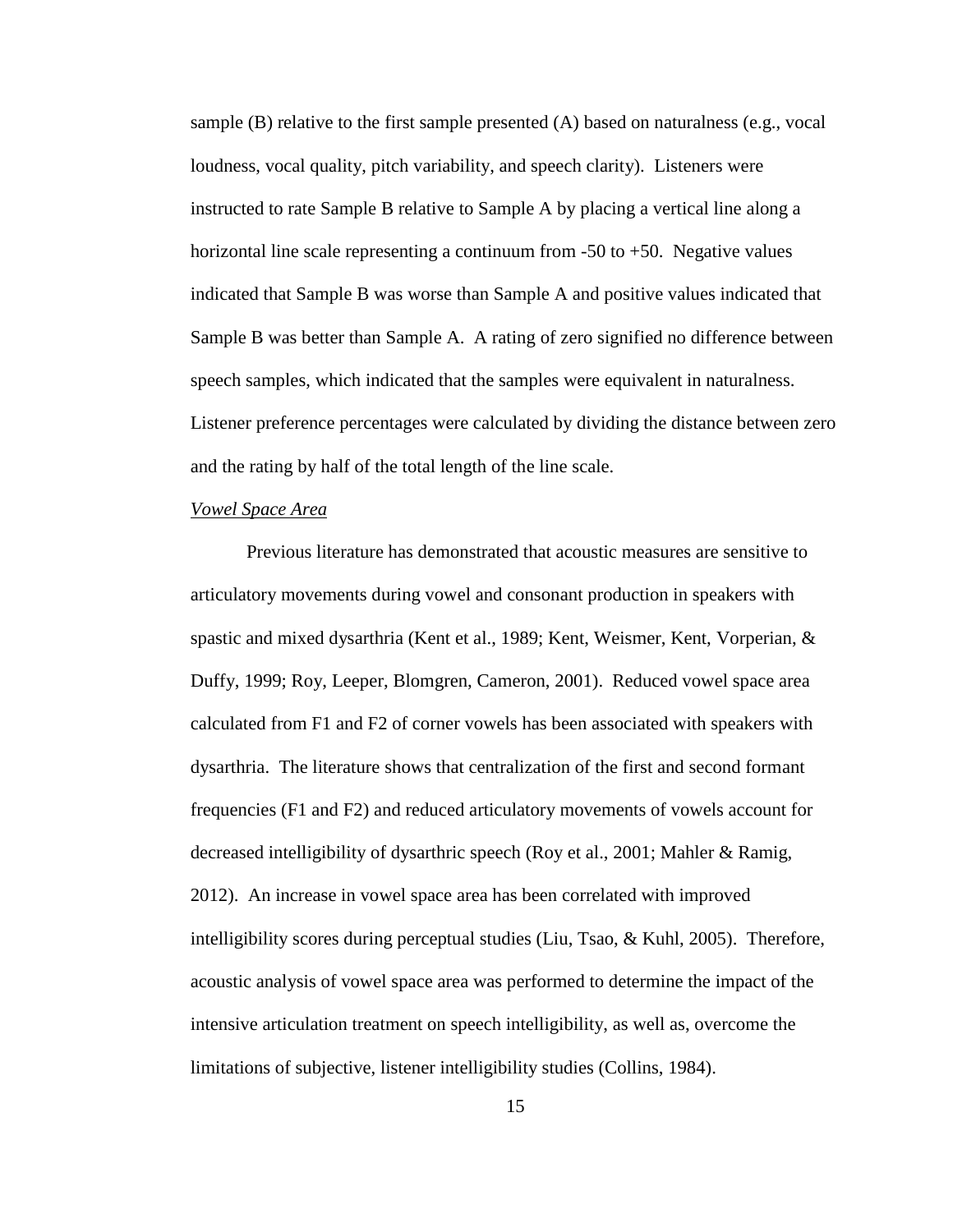Vowel area was calculated from vowel triangles obtained from the sentence, "The boot on top is packed to keep." The sentence was read five times during each pre-, post-, and follow-up evaluation session, resulting in a total of 20 tokens at each evaluation. F1 and F2 values were determined through wideband spectrographic displays and linear predictive coding spectra using Time-Frequency Analysis Software (TF32), a Windows-based version of CSpeech software (Milenkovic, 2001, Madison, WI). F1 and F2 values were obtained from the corner vowels /u/, /a/, and /i/ measured at the temporal midpoint of each vowel production to avoid interference of coarticulation.

#### *Vocal Sound Pressure Level (dB SPL)*

Vocal sound pressure level measured in dB SPL was collected during sentence reading (e.g. "The boot on top is packed to keep."), reading of the Farm Passage (Crystal & House, 1982), picture description of the picnic scene from the Western Aphasia Battery-Revised (Kertesz, 2006), and task description, which varied for each evaluation session. Vocal dB SPL was chosen as a dependent variable to determine the impact of vocal loudness on increased intelligibility and comprehensibility across various speech tasks.

#### *Acoustic Measures*

Acoustic measures of phonatory stability, an indirect measure of vocal fold vibration regularity, were collected pre-, post-, and follow-up treatment during maximal vowel phonation using the Multidimensional Voice Profile (MDVP Advanced; CSL 4500), which the literature has shown to be reliable for the analysis of neurological voice (Kent, Vorperian, Kent, & Duffy, 2003). Relative average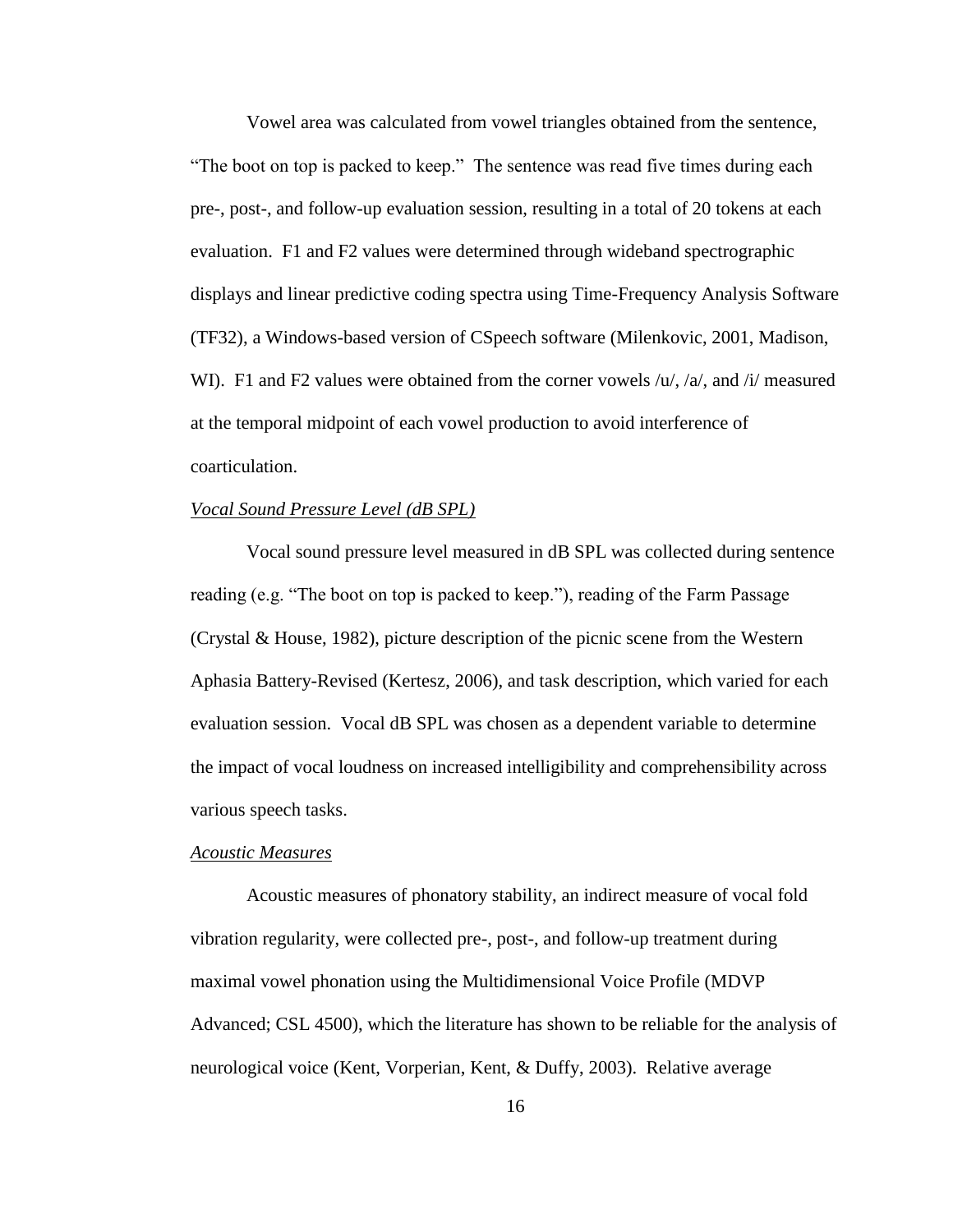perturbation (RAP), pitch perturbation quotient (PPQ), and noise-to-harmonics ratio (NHR) were used as measures of vocal fold vibration regularity and indirect measures of phonatory stability. An inverse relationship exists between RAP, PPQ, and NHR values and phonatory stability. For example, lower RAP, PPQ, and NHR values indicate greater phonatory stability and higher values indicate greater vibration variability. RAP, PPQ, and NHR data were analyzed based on 24 maximal vowel prolongations collected during pre-treatment, 24 post-treatment, and 24-follow-up (6 "ah"s from each of the evaluation sessions). A three second sample of each sustained phonation was selected through visual inspection of the sound wave in MDVP Advanced. RAP, PPQ, and NHR data were retrieved from the middle portion of each maximal vowel prolongation to avoid vibratory irregularities at the start and end of phonation.

#### **2.6** *Statistical analyses*

Multiple comparisons with t-tests were completed to determine whether a significant difference occurred for single word intelligibility, vowel space area, vocal dB SPL, RAP, PPQ, and NHR values, and lip and tongue pressure exerted. Effect size was calculated using Cohen's d to determine the magnitude of the treatment effect, if one was present. The means of F1 and F2 from 20 vowel tokens of  $/u/2/a$ , and  $\dot{u}/$ were used to create pre-, post-, and follow-up mean vowel space area and calculate vowel space area percent change. Average percentages and standard deviations of listener ratings were calculated to determine listener preference of treated speech and magnitude of preference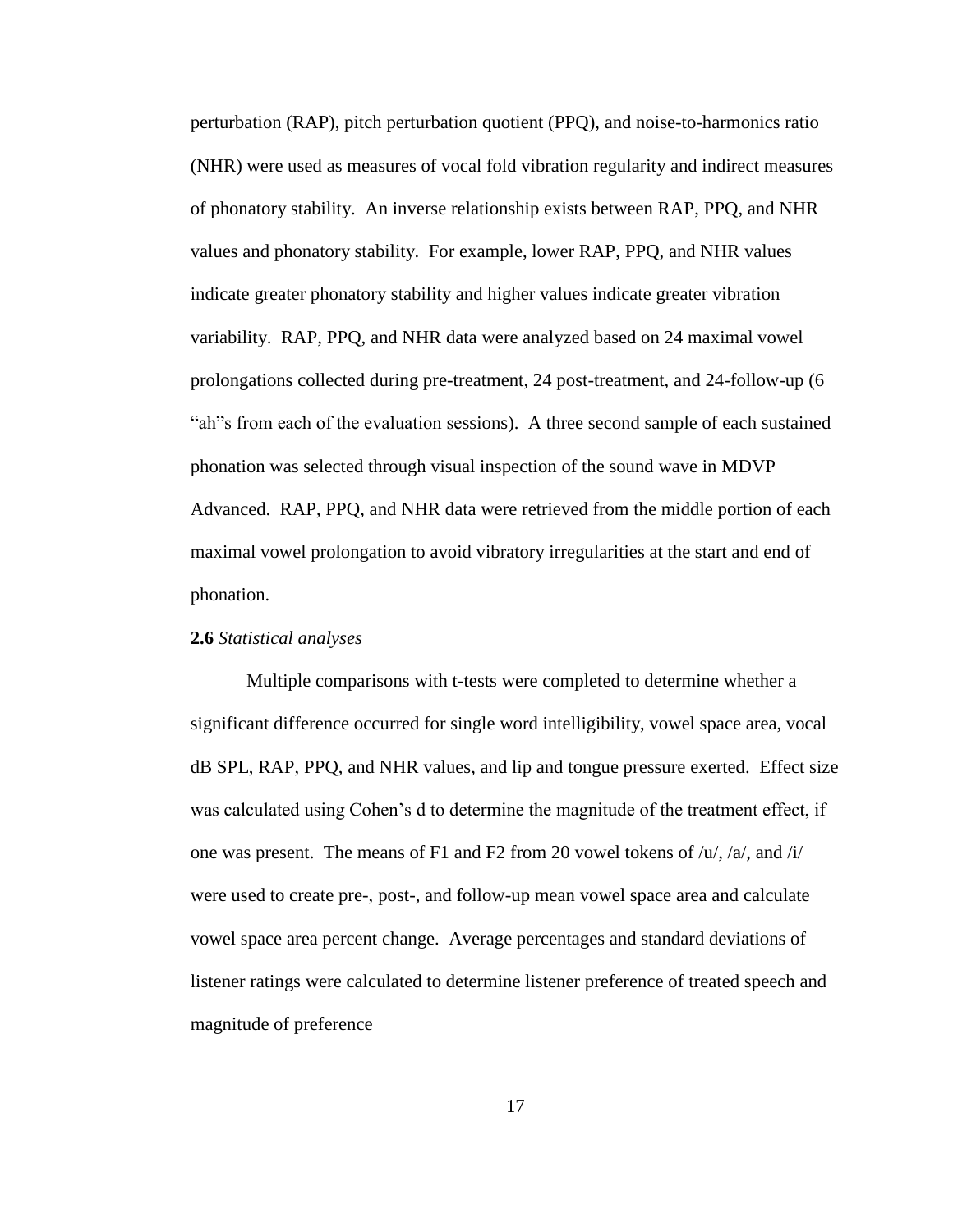#### **2.7** *Measurement Reliability*

The clinician who administered the intensive articulation treatment (JS) did not participate in pre-, post-, and follow-up evaluation sessions to limit bias and reactive behaviors during data collection. Acoustic measures were analyzed by the treating clinician (JS) and an interdisciplinary neuroscience doctoral student (OM) trained in acoustic analysis. Inconsistent measurements were resolved by an ASHA certified speech-language pathologist (LM) with experience in acoustic analysis of dysarthria speech. The two analyzers completed analyses of vowel space area to determine interrater reliability. The interrater percent agreement for pre-, post-, and follow-up F1 and F2 values of  $/u$ ,  $/a$ , and  $/t$  was r=64.44. In addition, perception listeners heard speech samples in an IAC sound-treated booth with the volume adjusted to a comfortable level, which remained constant throughout listener tasks. A random number generator was used to randomize treatment sessions and sentence tokens for the listener perception task. Twenty percent of sentence pair combinations were randomly selected and repeated to determine reliability of each listener. The lowest and highest outliers (i.e., values one standard deviation below and above the mean) for listener ratings for pre-, post-, and follow-up single word intelligibility were omitted to decrease error variance and increase normality of data. In addition, TBI02 did not receive additional speech treatment during participation in the research study.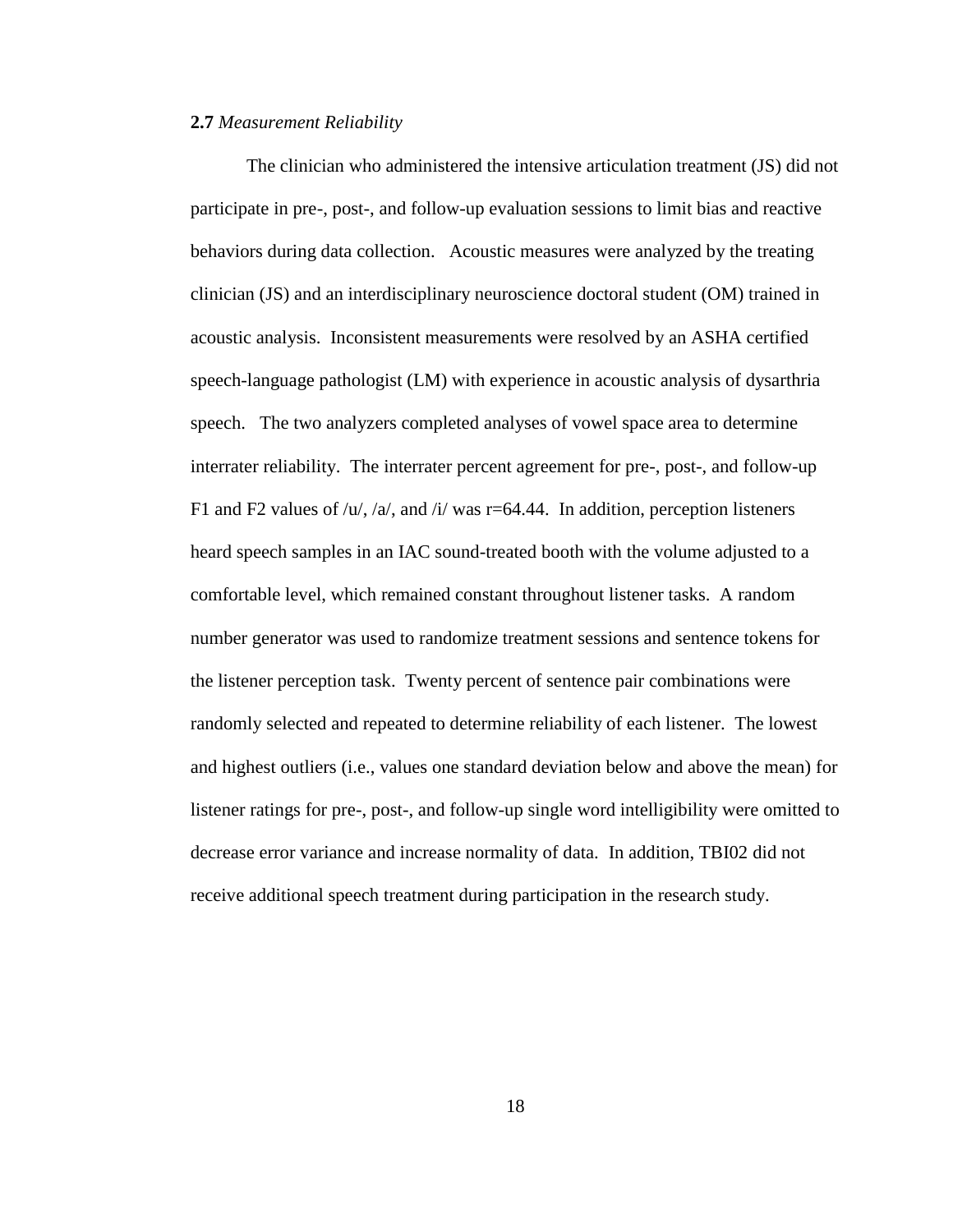#### **CHAPTER THREE**

#### **3.0 Results**

#### **3.1** *Single Word Intelligibility*

Single word percent accuracy increased from 24% pre-treatment to 73% posttreatment, revealing a 49% increase following treatment. The pre-post t-test was 0.00, which was statistically significant ( $p<0.05$ ), with a large effect size at 0.97. The follow-up single word intelligibility decreased to 21% follow-up treatment, revealing a 3% decrease. The pre-follow-up t-test was 0.17, which was not statistically significant (p<0.05), with a small effect size at 0.29. Quantitative changes of single word percent intelligibility from pre-, post-, to follow-up treatment are displayed in Table 2. *Table 2. Quantitative changes in single word percent intelligibility*

| Listeners |     | 2   | 3   | 4   |     | 6   |     | 8   | Avg. |
|-----------|-----|-----|-----|-----|-----|-----|-----|-----|------|
|           |     |     |     |     |     |     |     |     | (SD) |
| $Pre-Tx$  | 24% | 20% | 32% | 22% | 28% | 28% | 30% | 10% | 24%  |
|           |     |     |     |     |     |     |     |     | (7%) |
| Post-Tx   | 68% | 74% | 78% | 70% | 68% | 78% | 72% | 74% | 73%  |
|           |     |     |     |     |     |     |     |     | (4%) |
| FU-Tx     | 20% | 20% | 18% | 20% | 22% | 22% | 22% | 20% | 21%  |
|           |     |     |     |     |     |     |     |     | (1%) |

#### **3.2** *Listener Perception Tasks*

The listeners who compared pre-post speech samples preferred post-treatment speech at the sentence level 51.7% of the time. The listener responses indicated that the magnitude of preference for post-treatment speech was an average of 33.9% (out of 100%) compared with pre-treatment speech. The listeners who compared prefollow-up speech samples preferred follow-up speech at the sentence level 48.2% of the time. The listener responses indicated that the magnitude of preference for follow-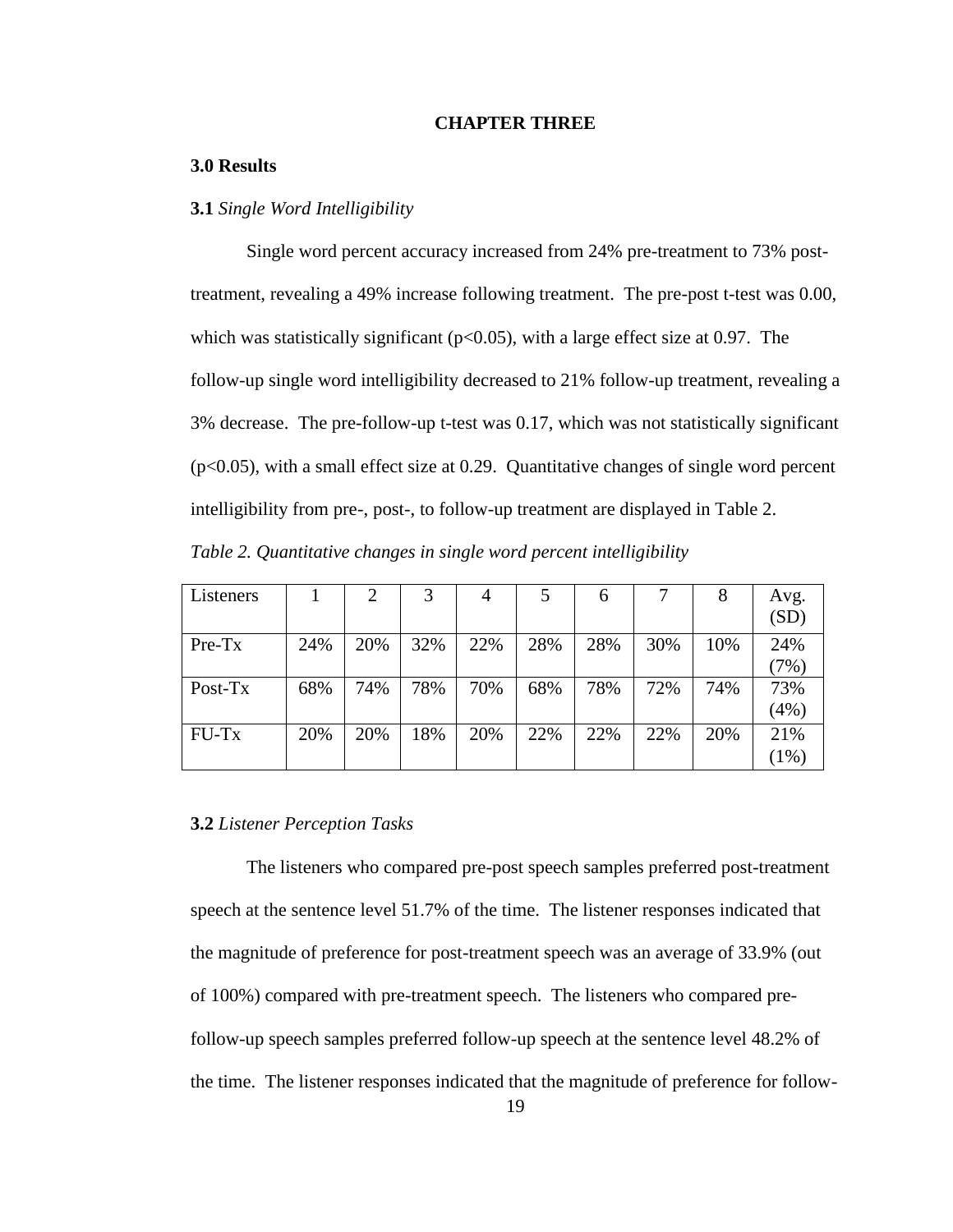up speech was an average of 21% (out of 100%). Tables 3 and 4 illustrate quantitative changes in pre-post and pre-follow-up listener ratings of sentences, respectively.

|                  | L21    | L22   | L3    | L4    | L5     | L7     | L8     | Avg.<br>(SD) |
|------------------|--------|-------|-------|-------|--------|--------|--------|--------------|
| <b>Frequency</b> | 69.2%  | 61.5% | 76.9% | 53.9% | 23.1%  | 30.8%  | 46.2%  | 51.7%        |
| Preferred        |        |       |       |       |        |        |        | (19.71)      |
| <b>Magnitude</b> | 50.5%  | 35.7% | 33.2% | 19.6% | 37.5%  | 29.3%  | 31.5%  | 33.9%        |
| Preferred        | (33.0) | (7.0) | (9.8) | (6.1) | (36.7) | (21.4) | (22.7) | (12.4)       |

*Table 3. Quantitative changes in pre-post listener ratings of sentences*

*Table 4. Quantitative changes in pre-follow-up listener ratings of sentences*

|                  | L28    | L3    | L5    | L7    | L16    | Avg.   |
|------------------|--------|-------|-------|-------|--------|--------|
|                  |        |       |       |       |        | (SD)   |
| <b>Frequency</b> | 76.5%  | 47.1% | 29.4% | 47.1% | 41.2%  | 48.2%  |
| <b>Preferred</b> |        |       |       |       |        | (17.4) |
| <b>Magnitude</b> | 25.9%  | 27.4% | 10.3% | 20.9% | 20.51% | 21.0%  |
| <b>Preferred</b> | (19.4) | 10.4) |       | 12.2  |        | (4.5)  |

#### **3.3** *Vowel Space Area*

Pre-, post-, and follow-up vowel triangles were obtained by analyzing F1 and F2 values of vowels /u, a, i/ to calculate vowel space area. Vowel space area for pretreatment was 193,802 Hz<sup>2</sup> and for post-treatment was 214,463 Hz<sup>2</sup>, indicating a 20,661 Hz<sup>2</sup> change. Vowel space area for follow-up treatment was 253,886 Hz<sup>2</sup>, indicating a 60,084  $Hz^2$  change compared to pre-treatment. The pre-post t-test was 0.52, which was not statistically significant ( $p<0.05$ ), with a small to medium effect size of 0.38. The pre-follow-up t-test was 0.05, which was not statistically significant  $(p<0.05)$ , with a medium to large effect size of 0.74. Table 5 illustrates quantitative changes for pre-, post-, and follow-up treatment vowel space area. Figures 1 and 2 present a visual depiction of pre-post and pre-follow-up vowel space areas.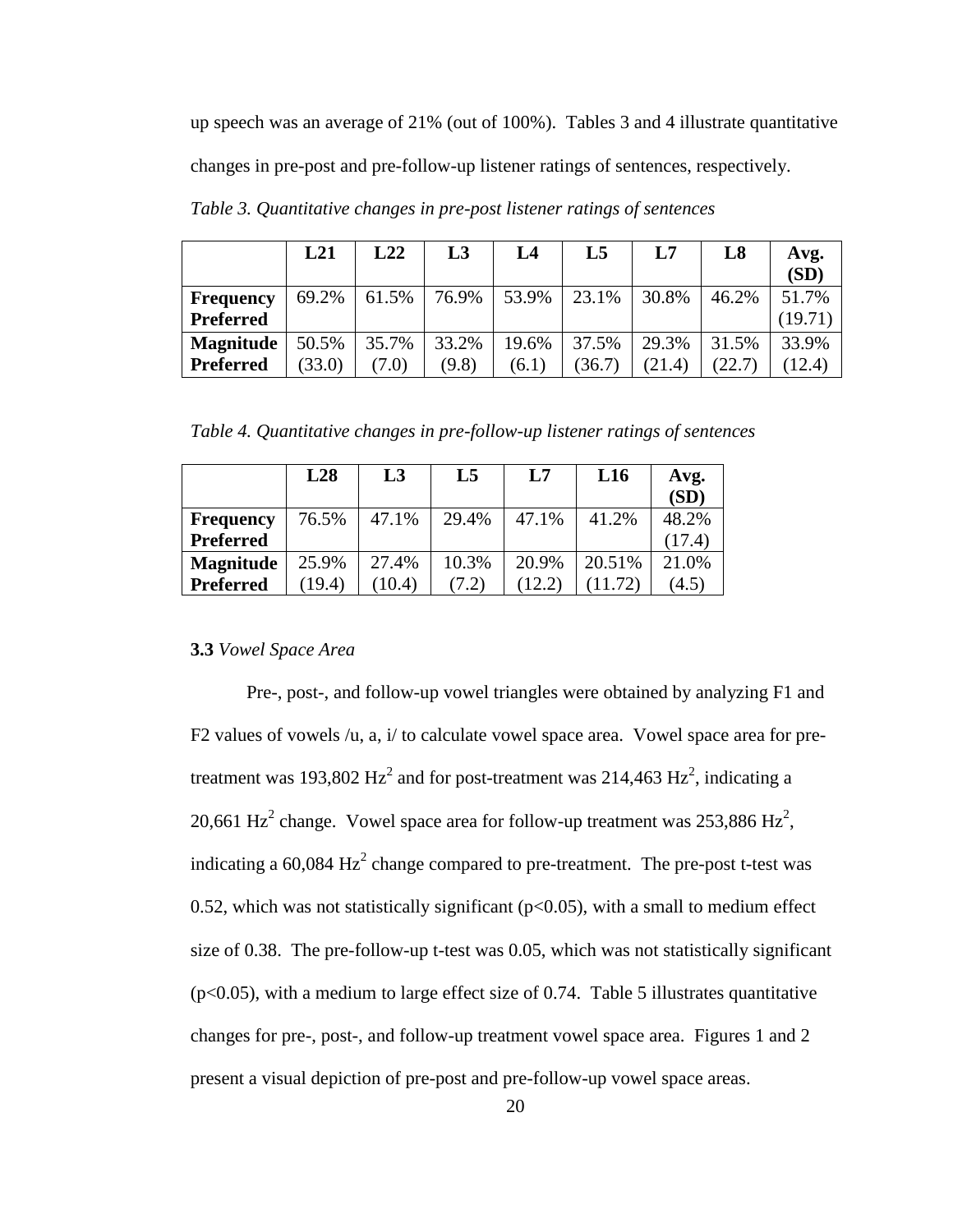*Table 5. Quantitative changes in vowel space area*

| Pre-Post | <b>Effect Size</b> | Cohen's d | Pre-FU | <b>Effect Size</b> | Cohen's d |
|----------|--------------------|-----------|--------|--------------------|-----------|
| T-Test   |                    |           | T-Test |                    |           |
| 0.52     | 0.38               | 0.19      | 0.05   | 0.74               | 2.19      |

*Figure 1. F1 and F2 plot of pre- and post-treatment vowel triangles using /u, a, i/*

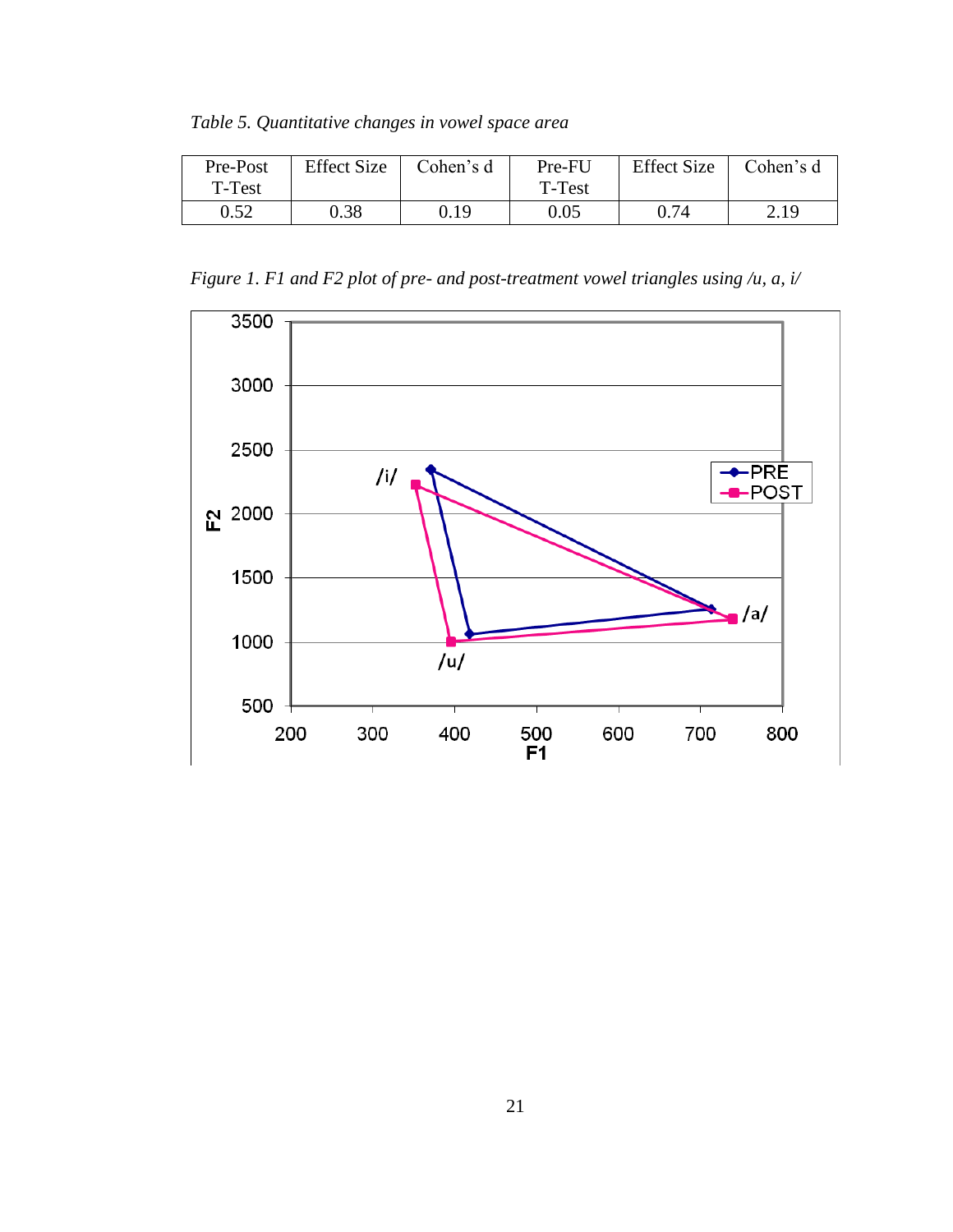

*Figure 2. F1 and F2 plot of pre- and FU-treatment vowel triangles using /u, a, i/*

Average formant frequencies of vowels based on gender and age have been previously established in the literature for normative values (Hillenbrand, Getty, Clark, & Wheeler, 1994). F1 values for  $/u/$ ,  $/a/$ , and  $/i/$  improved towards normative values based on TBI02's gender and age. The participant's F1 averages for /u/ and /i/ decreased towards the normative averages immediately post and were maintained at six months following treatment, while his F1 average for /a/ increased towards the normative average only immediately post-treatment. The participant's F2 averages for /u/ immediately post-treatment and /a/ six months following treatment approximated the normative averages. His F2 average for /i/ was approximate to the normative average at baseline, with a decrease below the normative value post- and six months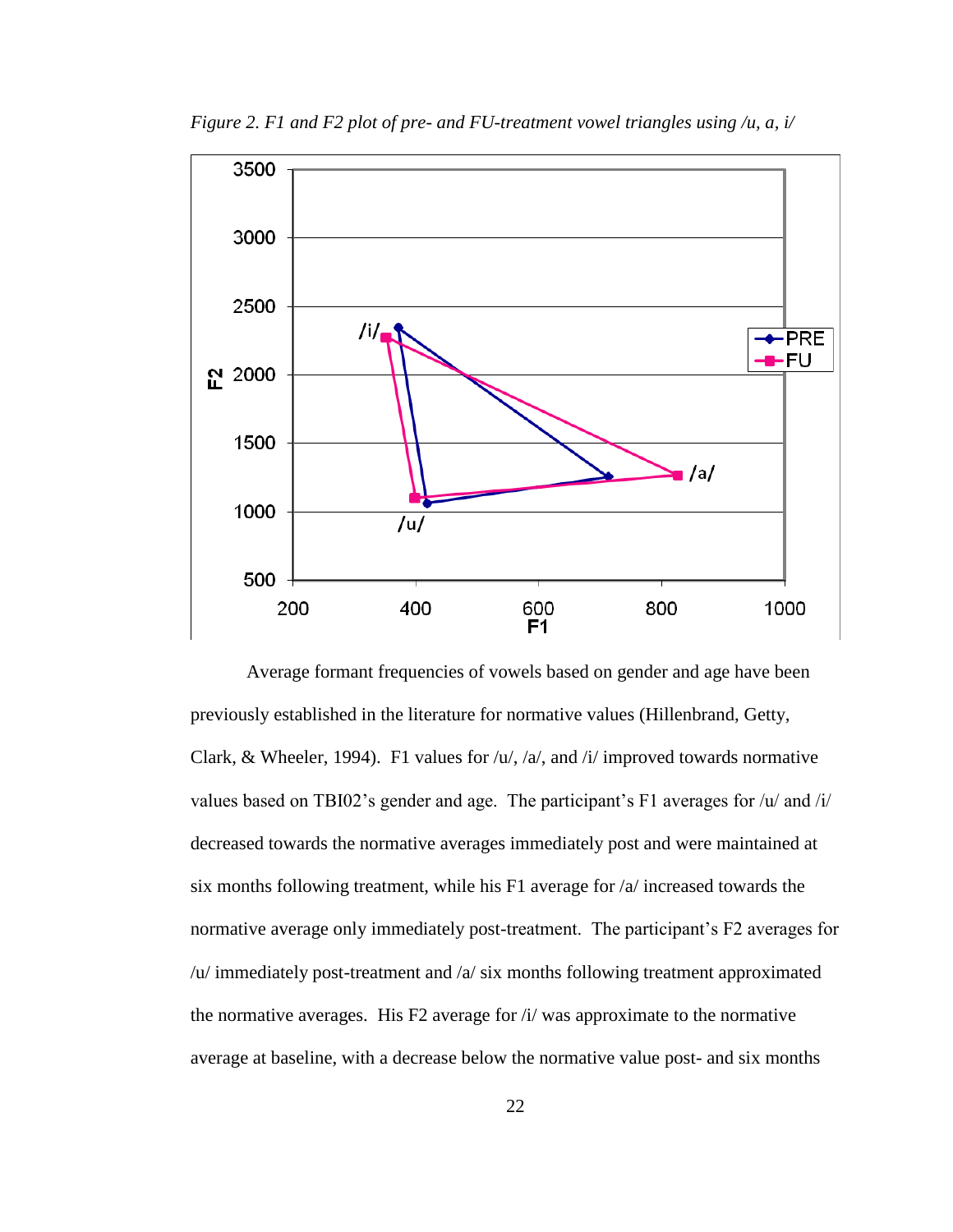following treatment. Table 6 illustrates quantitative changes in F1 and F2 across pre-,

post-, and follow-up evaluation session for /u/, /a/, and /i/.

|           |        | /u/     |        | /a/            |        | /i/     |  |  |
|-----------|--------|---------|--------|----------------|--------|---------|--|--|
|           | F1     | F2      | F1     | F <sub>2</sub> | F1     | F2      |  |  |
| Pre Avg.  | 418.0  | 1064.0  | 712.5  | 1257.5         | 372.8  | 2347.3  |  |  |
| (SD)      | (23.1) | (77.6)  | (33.9) | (57.9)         | (11.2) | (56.0)  |  |  |
| Post Avg. | 395.3  | 1003.8  | 738.5  | 1178.8         | 352.3  | 2228.8  |  |  |
| (SD)      | (17.9) | (102.0) | (60.2) | (29.2)         | (8.5)  | (143.5) |  |  |
| FU Avg.   | 398.5  | 1102.5  | 825.8  | 1268.0         | 352.3  | 2274.0  |  |  |
| (SD)      | (26.7) | (81.8)  | (14.1) | (29.4)         | (12.9) | (9.4)   |  |  |

*Table 6. Quantitative changes in F1and F2 for /u/, /a/, and /i/*

#### **3.4** *Vocal dB SPL*

Visual inspection of mean vocal dB SPL data for sustained vowel phonation and speech tasks (e.g. reading of sentences and paragraphs, picture and task description) indicated stability across pre-, post-, and follow-up evaluation sessions. Appendices C and D present visual depictions of pre-post and pre-follow-up mean vocal dB SPL data for sustained vowel phonation and speech tasks, respectively. The slopes of dB SPL data for pre-, post-, and follow-up treatment fluctuated for each evaluation session with overlapping values for each speech task. Pre-post and prefollow-up t-tests were not statistically significant for any speech tasks ( $p < 0.05$ ) and the effect size was small for sustained vowel phonation, reading of paragraphs, and task description and medium for reading of sentences and picture description. The pre-follow-up effect size was small to medium for sustained vowel phonation, reading of paragraphs, picture description, and task description and medium for reading of sentences. A summary of quantitative changes in vocal dB SPL from pre-, post-, and follow-up evaluations is displayed in Table 7.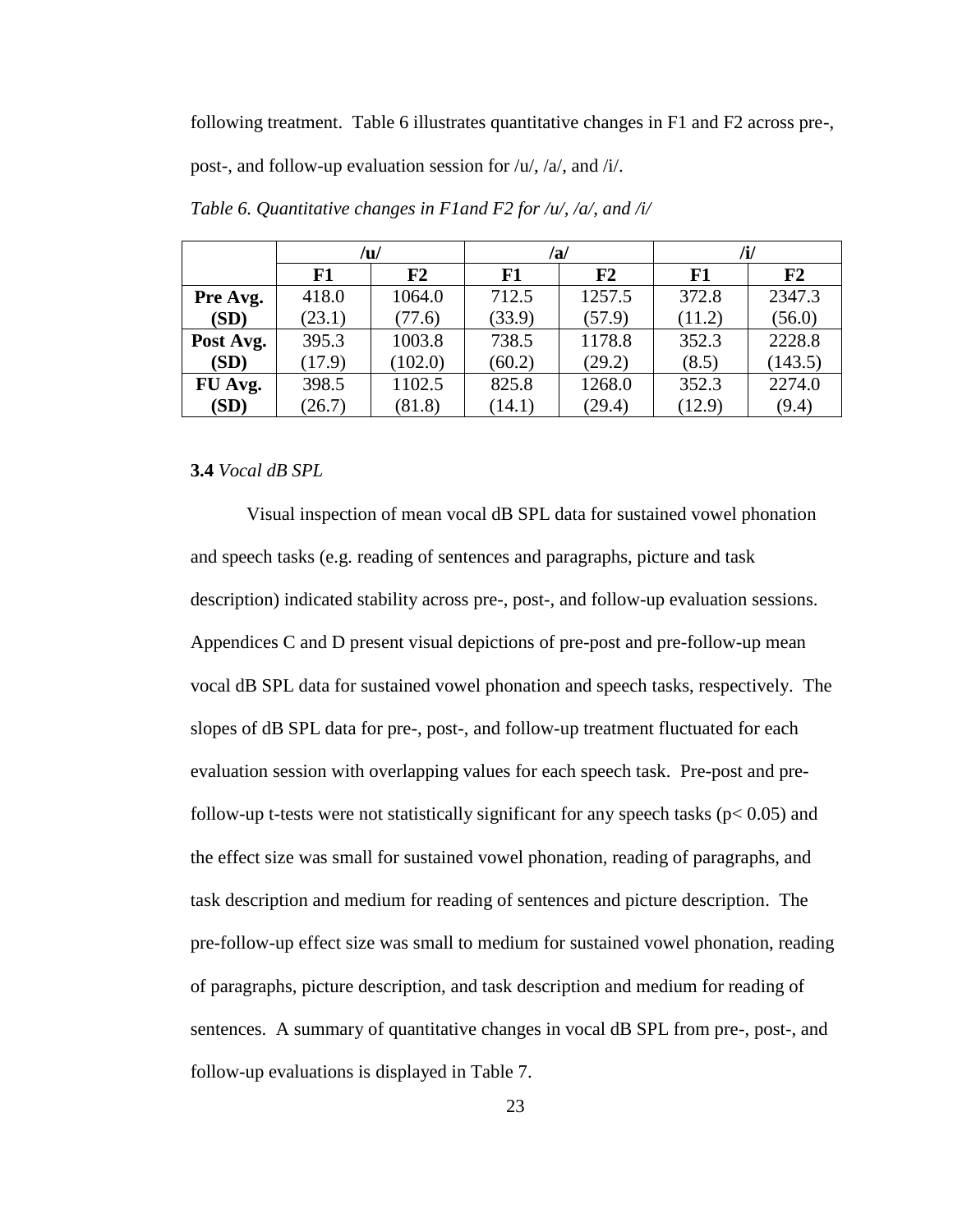|             | Pre dB SPL  | Post dB SPL | FU dB SPL   | Pre-Post | Effect      | Pre-FU | Effect |
|-------------|-------------|-------------|-------------|----------|-------------|--------|--------|
|             | Avg. $(SD)$ | Avg. $(SD)$ | Avg. $(SD)$ | T-Test   | <b>Size</b> | T-Test | Size   |
| Ah Loud     | 83.87       | 84.55       | 85.80       | 0.76     | 0.12        | 0.30   | 0.41   |
|             | (2.56)      | (3.18)      | (1.57)      |          |             |        |        |
| Sentence    | 78.97       | 80.10       | 81.45       | 0.53     | 0.32        | 0.21   | 0.57   |
|             | (1.58)      | (1.79)      | (1.97)      |          |             |        |        |
| Paragraph   | 81.21       | 81.45       | 82.75       | 0.88     | 0.06        | 0.39   | 0.39   |
|             | (2.36)      | (1.20)      | (0.93)      |          |             |        |        |
| Picture     | 79.39       | 80.95       | 81.35       | 0.48     | 0.34        | 0.33   | 0.45   |
| Description | (2.64)      | (1.52)      | (0.76)      |          |             |        |        |
| Task        | 77.66       | 77.70       | 75.80       | 0.98     | 0.01        | 0.30   | 0.35   |
| Description | (2.90)      | (0.61)      | (1.99)      |          |             |        |        |

|  | Table 7. Quantitative changes in vocal dB SPL |
|--|-----------------------------------------------|
|  |                                               |

\*Note: All dB SPL measurements were made at a mouth to SLM distance of 40 cm.

Visual inspection of mean duration of vowel prolongation indicated a significant increase from pre- to post-treatment evaluations, which was maintained at follow-up. Vowel prolongation increased from a pre-treatment mean of 4.43 seconds  $(SD=1.01)$  to a post-treatment mean of 11.96 seconds  $(SD=1.50)$ , revealing a 7.53 second increase. The follow-up treatment mean was 11.63 seconds (SD=2.30), indicating maintenance of vowel prolongation duration six months following treatment. The pre-post t-test was  $0.00$ , which was statistically significant ( $p<0.05$ ), with a large effect size at 0.95. The pre-follow-up t-test was 0.01, which was also statistically significant ( $p<0.05$ ), with a large effect size at 0.90. Figure 3 illustrates pre- and post- treatment vowel prolongation duration and Figure 4 illustrates pre- and follow-up treatment vowel prolongation.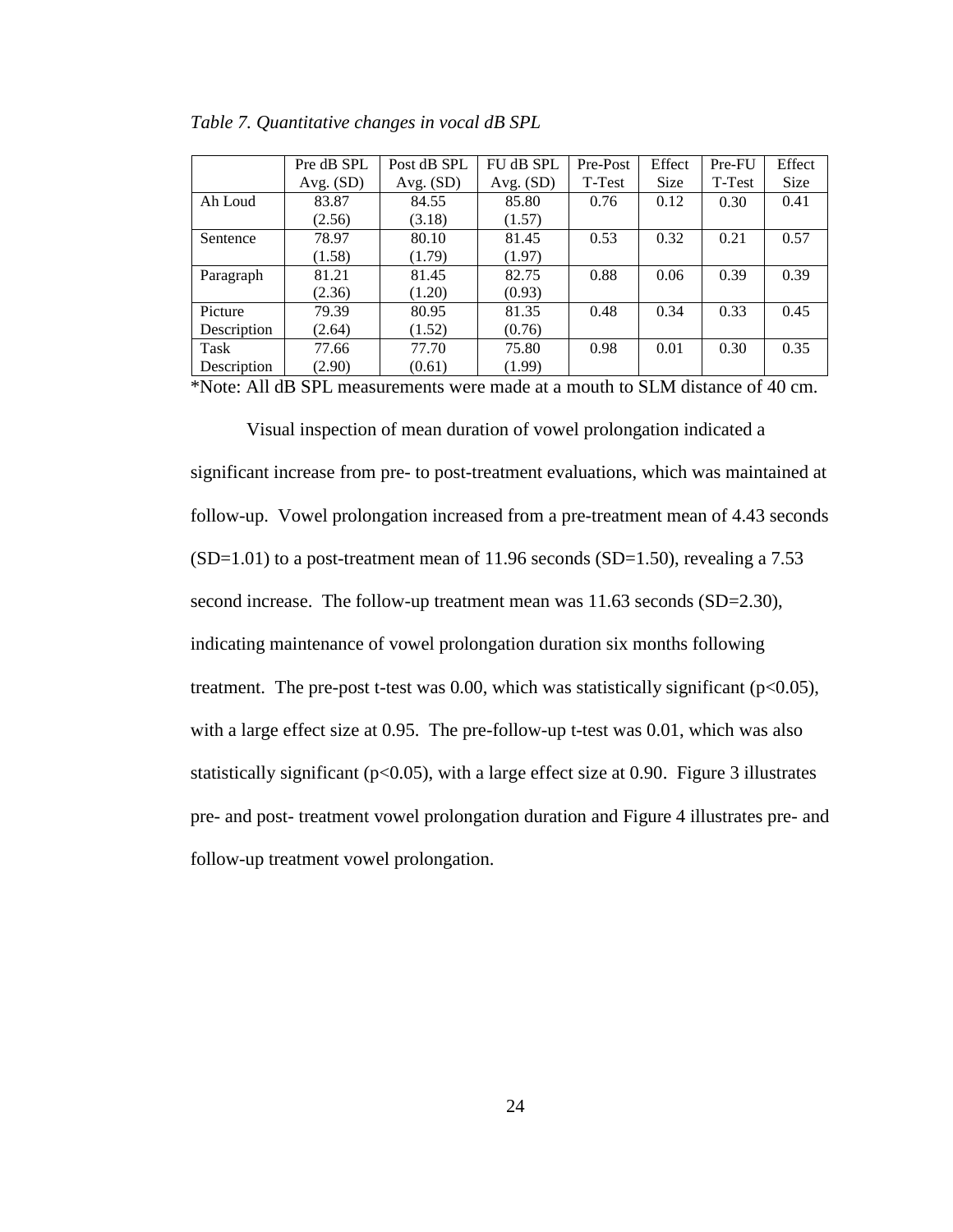

*Figure 3. Mean duration of vowel prolongation pre- and post-treatment*

*Figure 4. Mean duration of vowel prolongation post- and follow-up treatment*

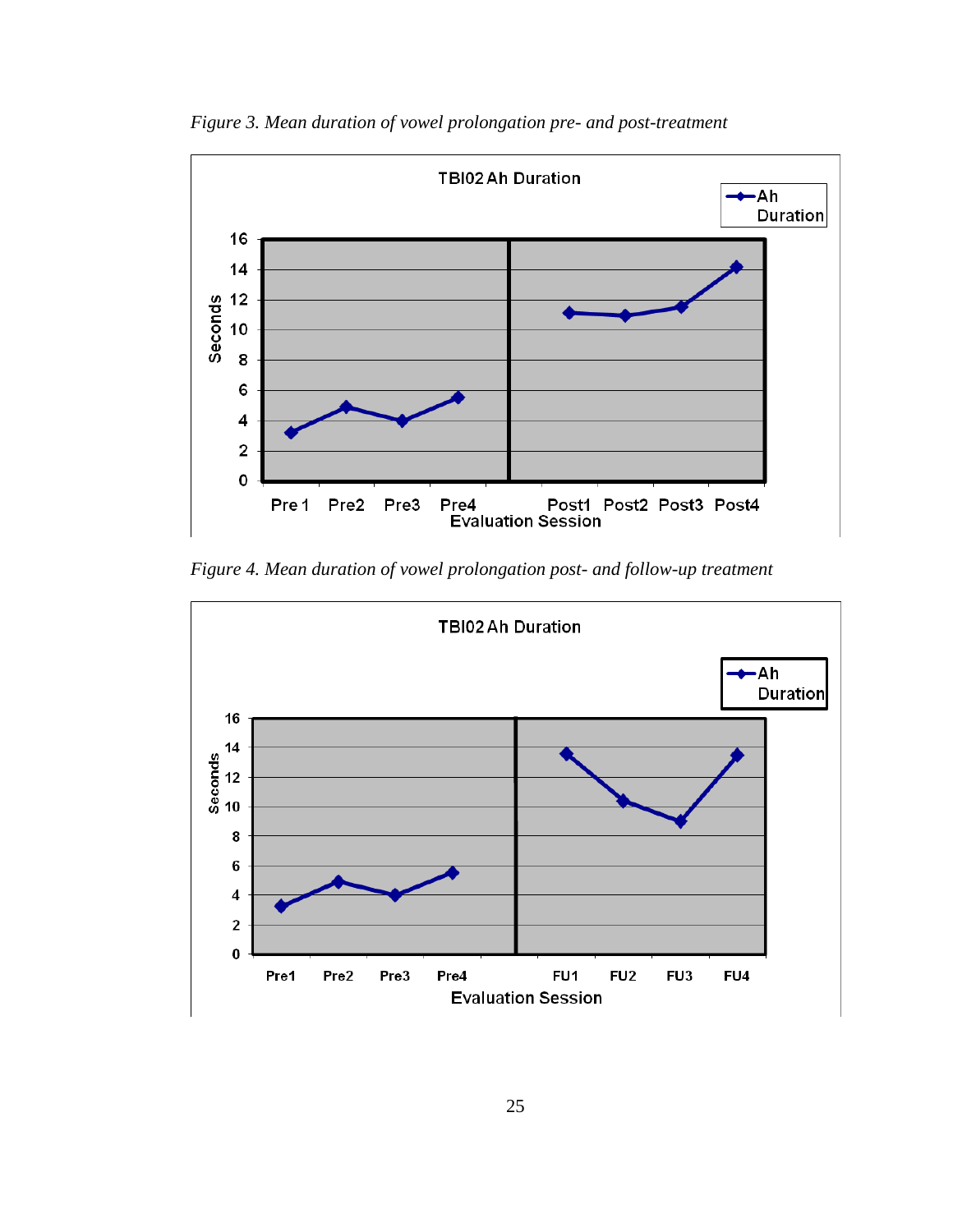#### **3.5** *Phonatory Stability*

The pre-post t-tests for relative average perturbation (RAP), pitch perturbation quotient (PPQ), and noise-to-harmonics ratio (NHR) revealed no statistically significant changes ( $p<0.05$ ) in phonatory stability, with a small effect size for RAP and PPQ and a medium to large effect size for NHR. The pre-follow-up t-tests for RAP and PPQ were not statistically significant ( $p<0.05$ ), with small effect sizes. However, the pre-follow-up t-test for NHR was 0.02 and was statistically significant (p<0.05), with a large effect size at 0.89. The RAP and PPQ pre-, post-, and follow-up treatment means were within the normative range for the participant's gender and age. The NHR pre-treatment mean was slightly above the normative range, but fell within the normative range for both post-treatment and six months following treatment. Quantitative changes in MDVP values during vowel prolongation are displayed in Table 8.

| Measure    | Pre Avg. | Post Avg. | FU Avg. | Norm Avg. | Pre-Post | Effect      | Pre-FU | Effect      |
|------------|----------|-----------|---------|-----------|----------|-------------|--------|-------------|
|            | (SD)     | (SD)      | (SD)    | (SD)      | T-Test   | <b>Size</b> | T-Test | <b>Size</b> |
| $RAP\%$    | 0.43     | 0.46      | 0.47    | 0.345     | 0.81     | 0.18        | 0.63   | 0.12        |
|            | (0.15)   | (0.05)    | (0.03)  | (0.333)   |          |             |        |             |
| PPO%       | 0.42     | 0.44      | 0.46    | 0.414     | 0.75     | 0.14        | 0.64   | 0.27        |
|            | (0.14)   | (0.04)    | (0.03)  | (0.290)   |          |             |        |             |
| <b>NHR</b> | 0.13     | 0.12      | 0.11    | 0.114     | 0.24     | 0.69        | 0.02   | 0.89        |
|            | (0.00)   | (0.00)    | (0.00)  | (0.014)   |          |             |        |             |

*Table 8. Quantitative changes in MDVP values during vowel prolongation*

#### **3.6** *Lip and Lingual Pressure Exerted*

The pre-post t-test for lip pressure exerted was 0.04 and was statistically significant ( $p<0.05$ ), with a large effect size at 0.85. However, the pre-follow-up t-test was not statistically significant ( $p<0.05$ ), with a medium effect size at 0.54. The pre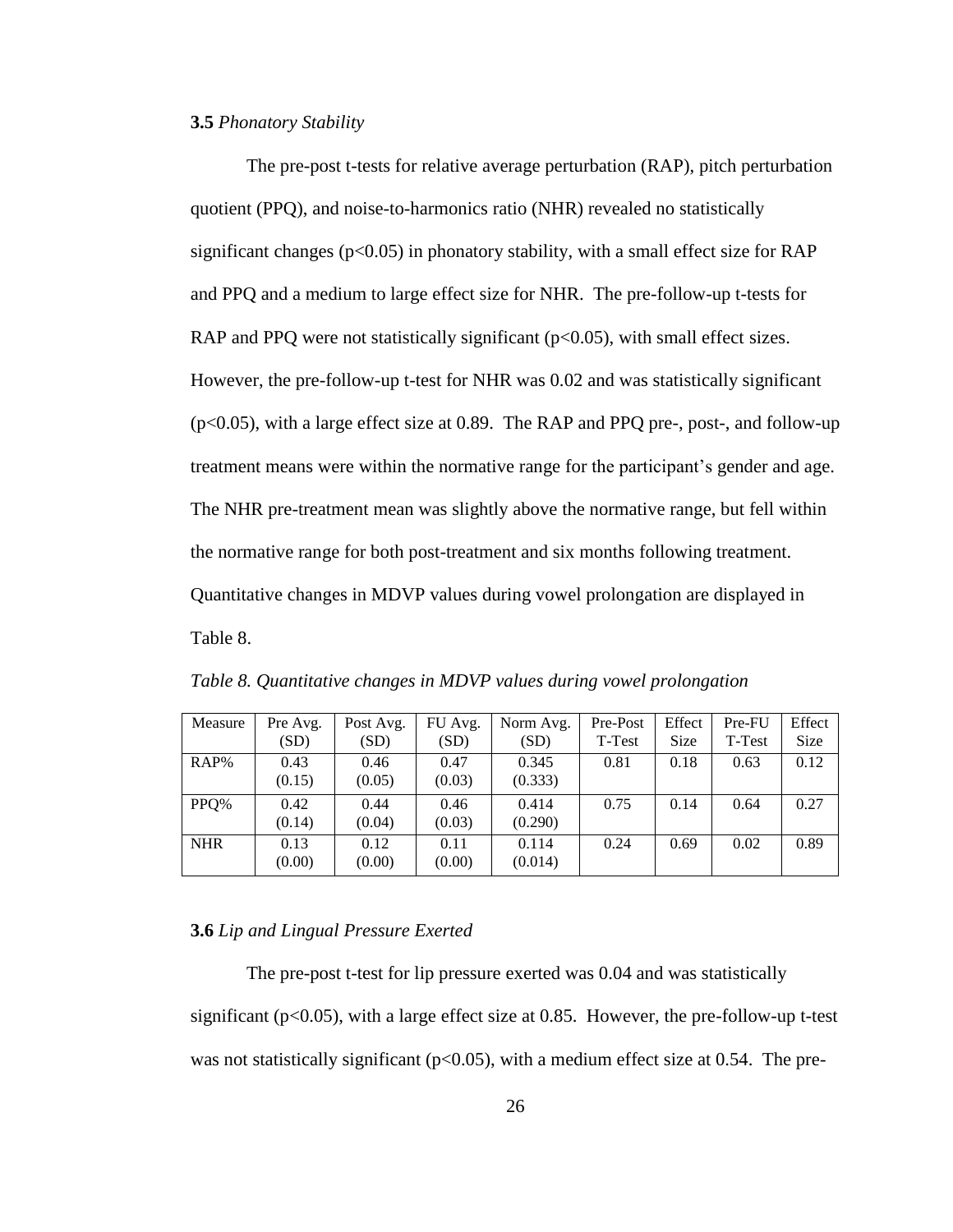post and pre-follow-up t-tests for lingual pressure exerted were not statistically significant (p<0.05), with a medium effect sizes of 0.47 and 0.48, respectively. Quantitative changes in lip and lingual pressure exerted kPa values are displayed in Table 9. Figures 5 and 6 illustrate mean lip and lingual pressure exerted pre-post treatment and pre-follow-up treatment, respectively.

*Table 9. Quantitative changes in lip and lingual pressure exerted*

| kPa     | Pre Avg. | Post Avg. | FU Avg. | Pre-Post | Effect      | Pre-FU | Effect |
|---------|----------|-----------|---------|----------|-------------|--------|--------|
|         | (SD)     | (SD)      | (SD)    | T-Test   | <b>Size</b> | T-Test | Size   |
| Lip     | 27.68    | 45.08     | 34.65   | 0.04     | 0.85        | 0.19   | 0.54   |
|         | (6.03)   | (4.55)    | (4.82)  |          |             |        |        |
| Lingual | 47.66    | 61.75     | 62.10   | 0.23     | 0.47        | 0.20   | 0.48   |
|         | (18.71)  | (2.75)    | (1.93)  |          |             |        |        |

*Figure 5. Mean lip and lingual pressure exerted pre- and post-treatment*

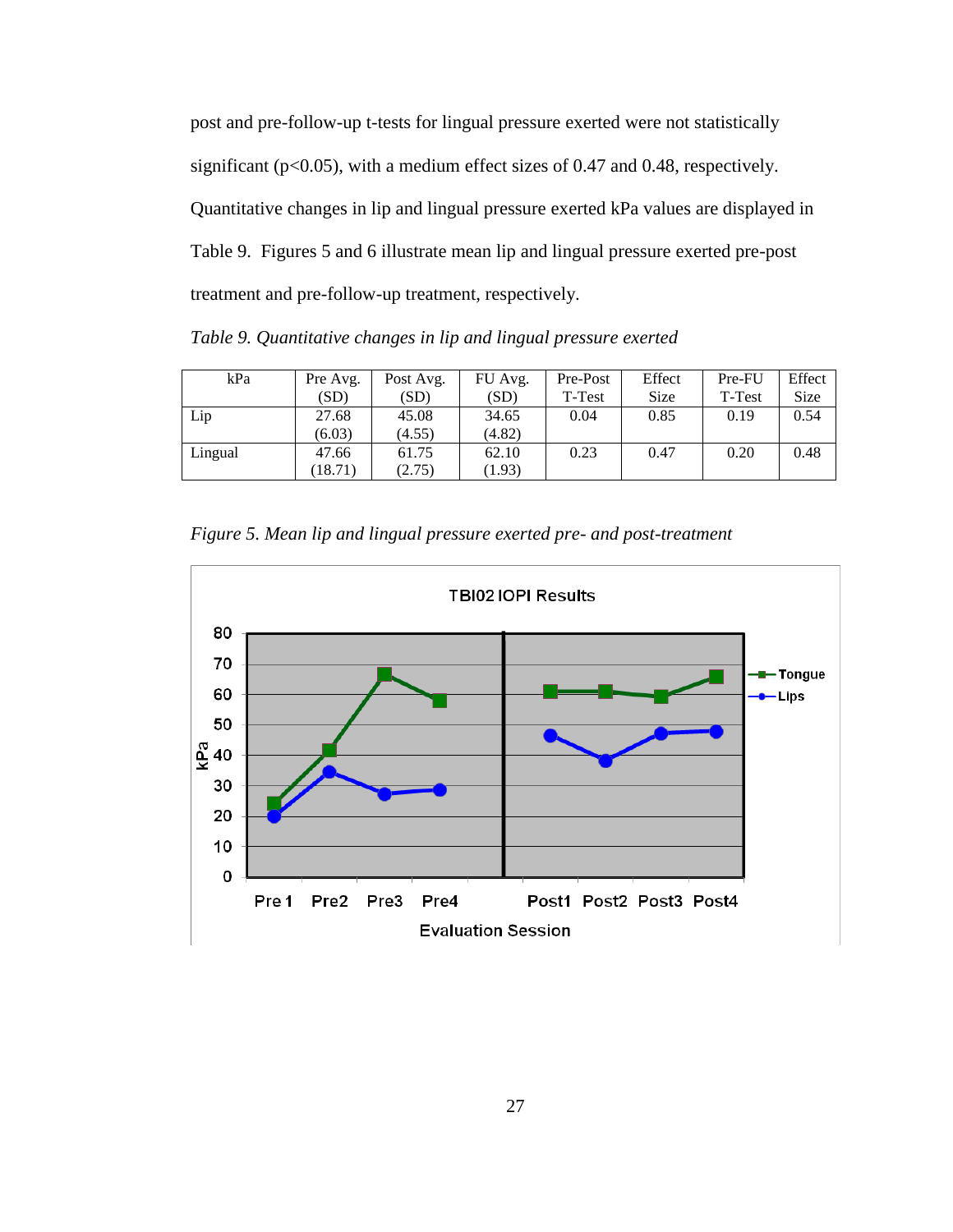

*Figure 6. Mean lip and lingual pressure exerted pre- and follow-up treatment*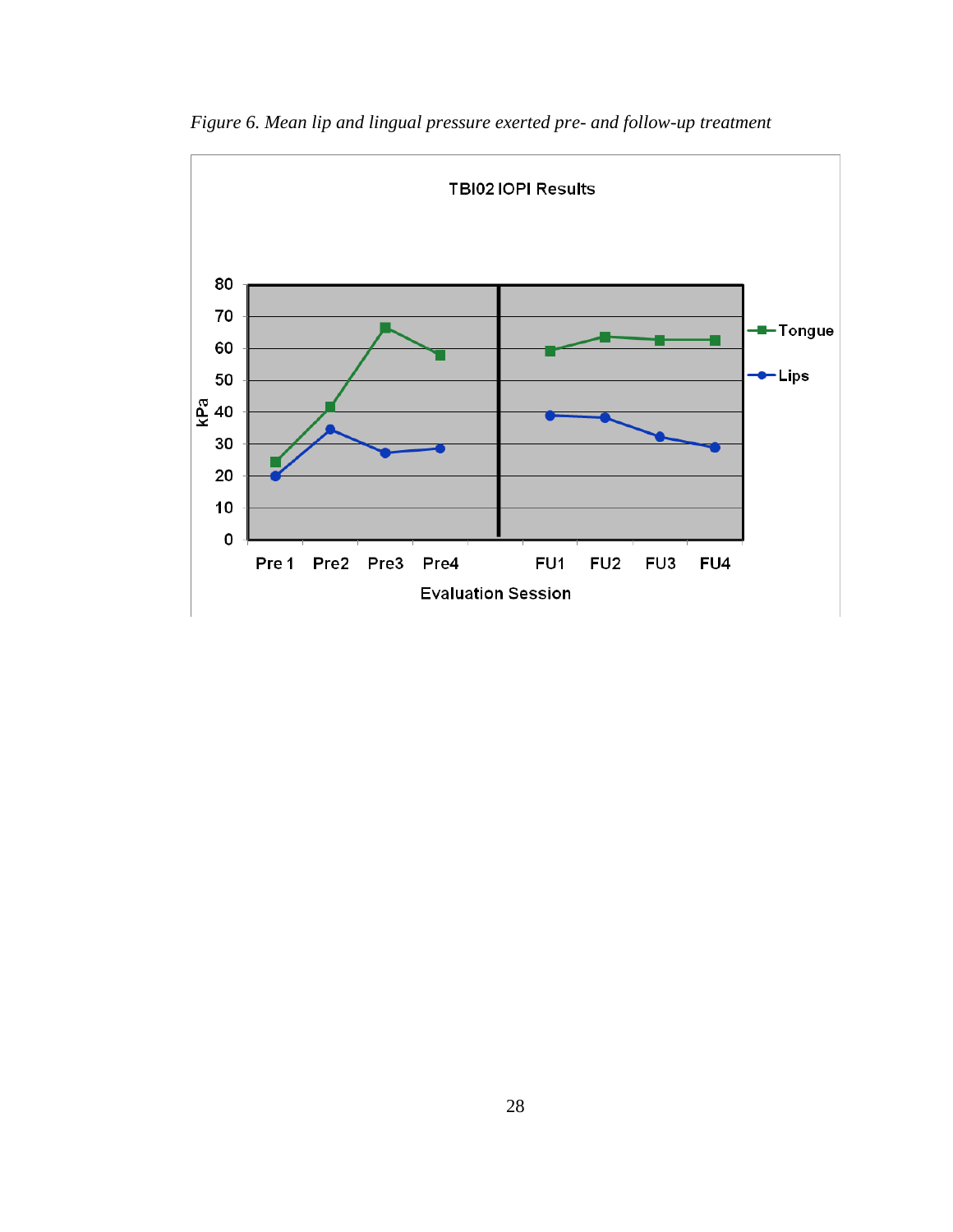#### **CHAPTER FOUR**

#### **4.0 Discussion**

This study examined the impact of an intensive articulation treatment based on the principles of motor learning on perceptual and acoustic aspects of speech intelligibility in an individual with chronic spastic dysarthria acquired from TBI. The results of this research study demonstrated that an individual with chronic, nonprogressive dysarthria responded positively to an intensive articulation treatment. The research participant demonstrated clinically significant improvements in single word intelligibility, vowel space area, vowel prolongation, phonatory stability, and lip and lingual pressure exerted immediately following treatment, which facilitated functional communication and improved quality of life. The treatment, which included traditional articulation tasks, had a positive impact on speech intelligibility and comprehensibility when treatment incorporated principles of motor learning, including intensity, salience, and complexity of practice. These results were consistent with the results of the Wenke, Theodoros, & Cornwell (2008) study, which revealed that individuals with nonprogressive dysarthria acquired from TBI can improve speech intelligibility following intensive treatment. Clinically significant improvements were evident with tasks that were directly trained within each treatment session with little generalization to stimuli not directly trained. The first hypothesis that this individual would improve single word intelligibility was supported by the data immediately following treatment, but not at the six-month evaluation. TBI02 had hip replacement surgery performed three weeks following post-treatment evaluations. Lack of maintenance of statistically significant improvements in single word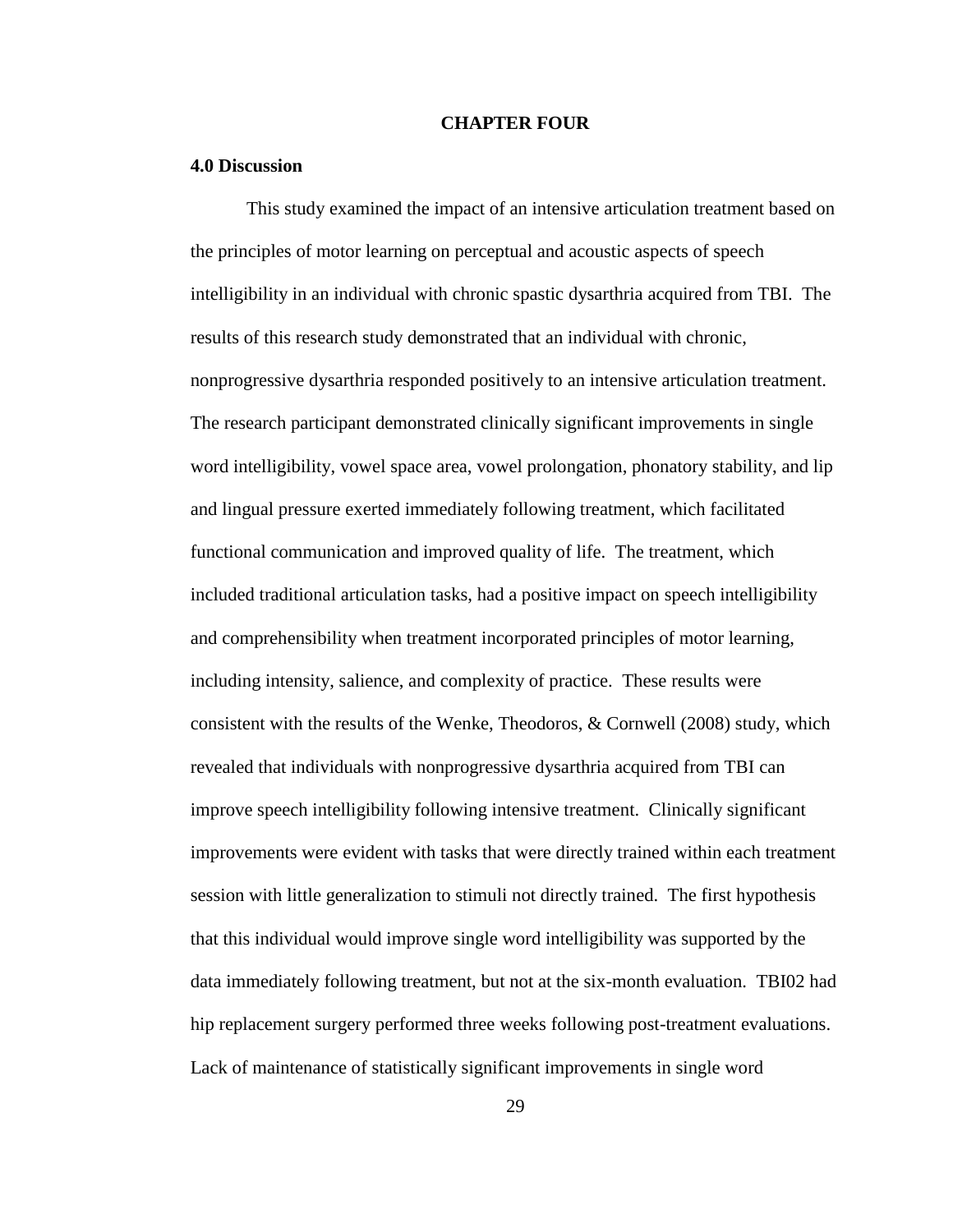intelligibility may have been related to TBI02's shift in focus from clear speech for functional communication to physical mobility. The second hypothesis that there would be an increase in vowel space area was supported immediately following treatment and at the six month evaluation, with the most significant increase occurring at follow-up. This increase in vowel space area was related to improvements in F1 across  $/u/$ ,  $/a/$ , and  $/i/$  towards normative values, which was indicative of increased lingual height. However, this increase in lingual movement did not have an impact on single word intelligibility six months following treatment.

#### **4.1** *Listener Intelligibility and Perception Tasks*

A four-week intensive articulation program appeared to be a feasible intervention with a large treatment effect size for single word intelligibility for the participant in this study. However, improvements in single word intelligibility were not maintained six months following treatment, with percent accuracy declining approximately to baseline. Lack of maintenance of increased intelligibility at the word level may be related to the participant's complex cognitive-linguistic deficits acquired from his TBI, his hip replacement surgery, and lack of consistent completion of homework exercises. He continued to require external cues on untrained single words and conversation outside of the treatment room. Listener perceptual studies using sentence pairs demonstrated little to no carryover of improvement in speech intelligibility at the sentence level across pre-, post-, and follow-up evaluations. Listeners preferred treated sentence pairs 51.7% of the time immediately posttreatment and 48.2% of the time six months following treatment, which suggested a lack of generalization to sentences that were not directly targeted during treatment.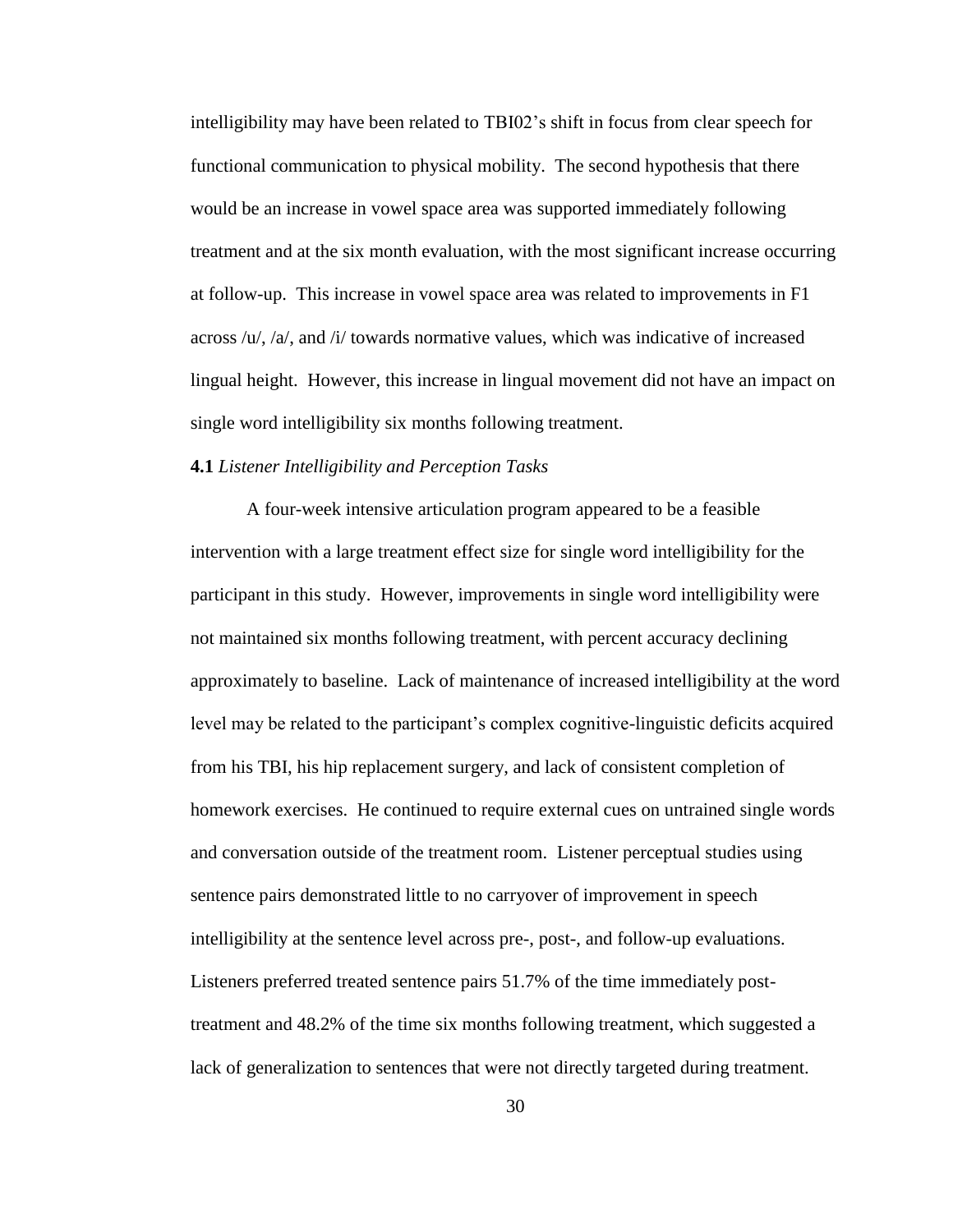This was expected due to the increased cognitive-linguistic demands associated with a more complex speech task, as well as, the participant's habitual use of telegraphic speech.

Improvements in single word intelligibility had a functional impact on TBI02's daily communication and social participation due to his chronic use of single words and short phrases during conversation. His caregivers, family members, and graduate speech-language pathology clinicians reported increased comprehensibility and reduced communicative breakdowns during conversation immediately post-treatment. In addition, his caregivers continued to report increased intelligibility and comprehensibility during functional communication six months following treatment. These qualitative reports from various communicative partners demonstrated the clinical significance of the treatment study because the clear speech techniques learned within the treatment room facilitated functional communication and communicative success. Improved intelligibility at the word level was not maintained at the six month follow-up, but family reports illustrated maintenance of increased comprehensibility. Improved comprehensibility may have been related to TBI02's continued stimulability for increased intelligibility at the word and sentence levels when provided the single motor organizing cue to "speak clearly." However, his cognitive and language deficits may have limited generalization of clear speech to more cognitively demanding speech tasks, including sentences and conversation used with friends and family outside of treatment. This lack of generalization illustrates the importance of training with salient material that is individualized to the participant based on an assessment of cognitive and linguistic ability.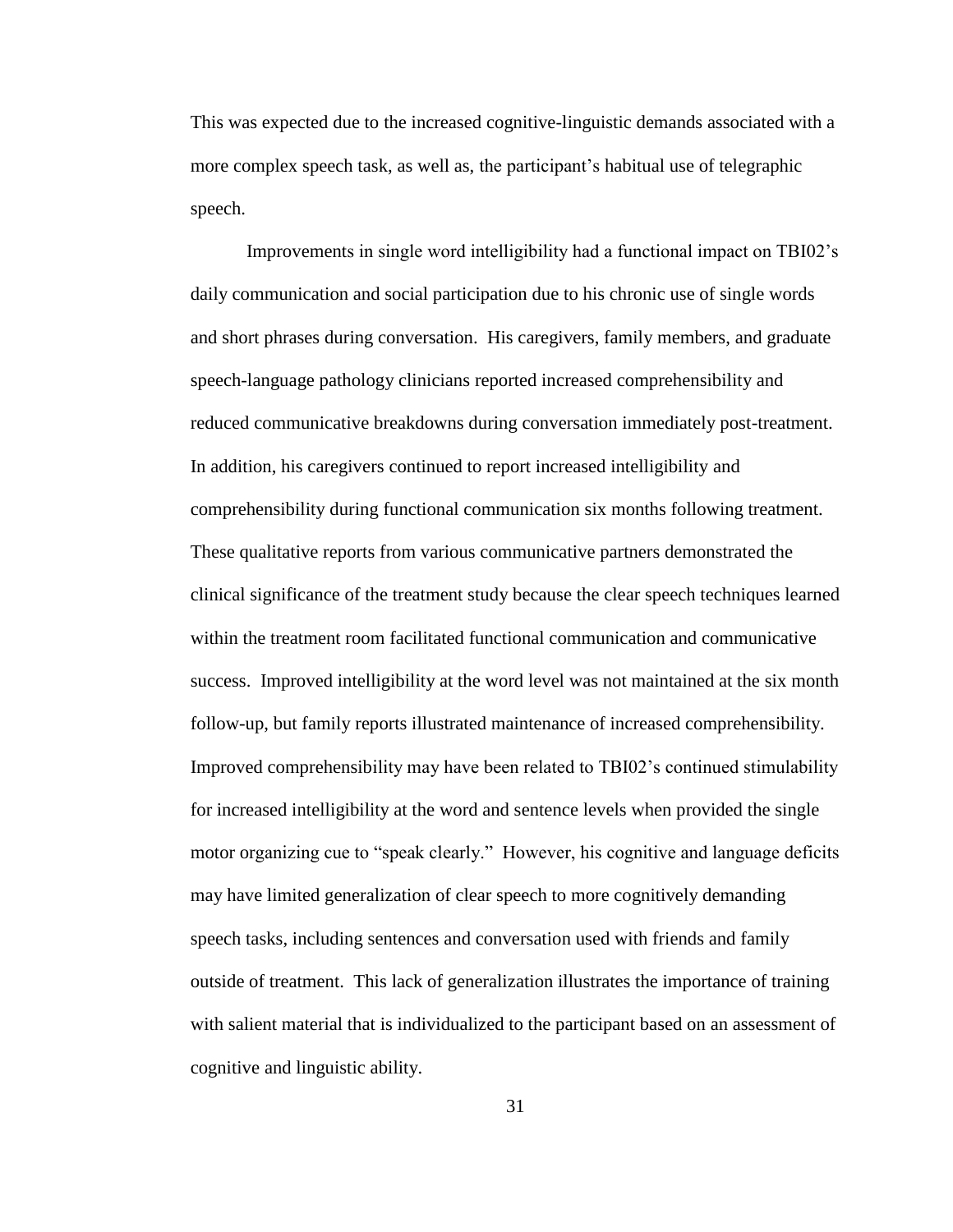Interpreting the results of listener perceptual ratings of speech and intelligibility highlights the challenges of intelligibility studies and listener perceptual studies. The results indicated an increase in single word intelligibility, while improvements in listener perceptions of treated speech did not improve. Other perceptual factors, such as naturalness, nasality, and vocal quality may influence how listeners perceive speech. A dynamic interaction between multiple aspects of voice and speech makes listener perceptual studies complex and difficult to administer reliably. The literature does not define a hallmark method of scaling for perceptual studies (Walshe et al., 2008). Therefore, the rating continuum used in this research study may not have been sensitive enough to capture changes in speech perception. **4.2** *Vowel Space Area*

Acoustic analysis of vowel space area was completed to determine acousticarticulatory changes associated with increased single word intelligibility. The magnitude of treatment effect on vowel space area was small to medium immediately post-treatment and medium to large six months following treatment. The change in vowel space area was not statistically significant immediately post or six months following treatment. However, the increase in vowel space area illustrated changes in F1 and F2 values towards the normative range, which was indicative of increased lingual height and advancement (Hillenbrand et al., 1994). An inverse relationship occurs with F1 values and tongue height (e.g., high-low), while a direct relationship occurs with F2 values and tongue advancement (e.g., front-back). For example, F1 is lower in frequency when tongue position is higher in the mouth and F2 is higher in frequency when the tongue is more anterior in the mouth (Liu et al., 2005). A larger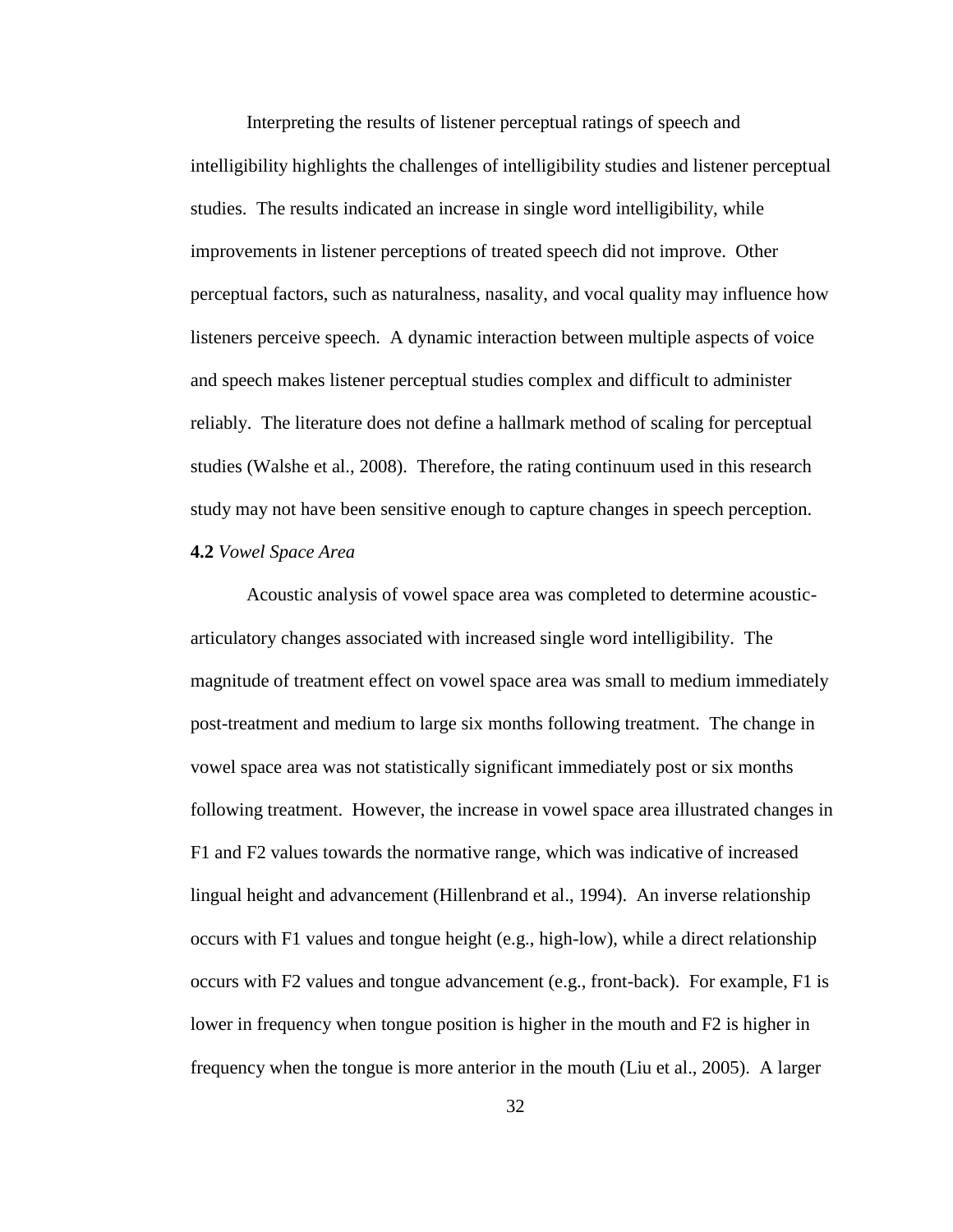vowel space area following treatment was primarily dependent on improvements in F1 values across /u/, /a/, and /i/, which demonstrated critical changes in tongue height.

It may be that the external cue to "speak clearly" prompted TBI02 to use greater articulatory effort, which resulted in improvements in vowel space area (Kim, Hasegawa-Johnson, & Perlman, 2010). This improvement towards normative values for vowel space may have impacted significant single word intelligibility changes post-treatment. However, this acoustic-perceptual relationship between improved vowel space and single word intelligibility was not present six months following treatment. Vowel space area continued to approximate normative values six months following treatment, which demonstrated generalization of increased articulatory movements during speech outside of treatment. These results illustrated that TBI02 had the most significant improvements with F1 values, which was indicative of increased tongue height during sentence production. Changes in tongue height may have been related to intensive practice of high lingual positioning with /t/ and /d/ minimal pairs and lingual pressure exerted exercises on the alveolar ridge in treatment. **4.3** *Vocal dB SPL*

The intensive articulation treatment had no statistically significant effect on vocal dB SPL for all speech tasks immediately post and six months following treatment. This finding was expected because increased loudness was not directly trained during treatment since TBI02 presented with loudness levels within normal limits pre-treatment, which was consistent with his diagnosis of spastic dysarthria. His spastic vocal quality was a significant contributor to his overall reduced speech intelligibility related to dysarthria. Changes in vocal dB SPL were not expected to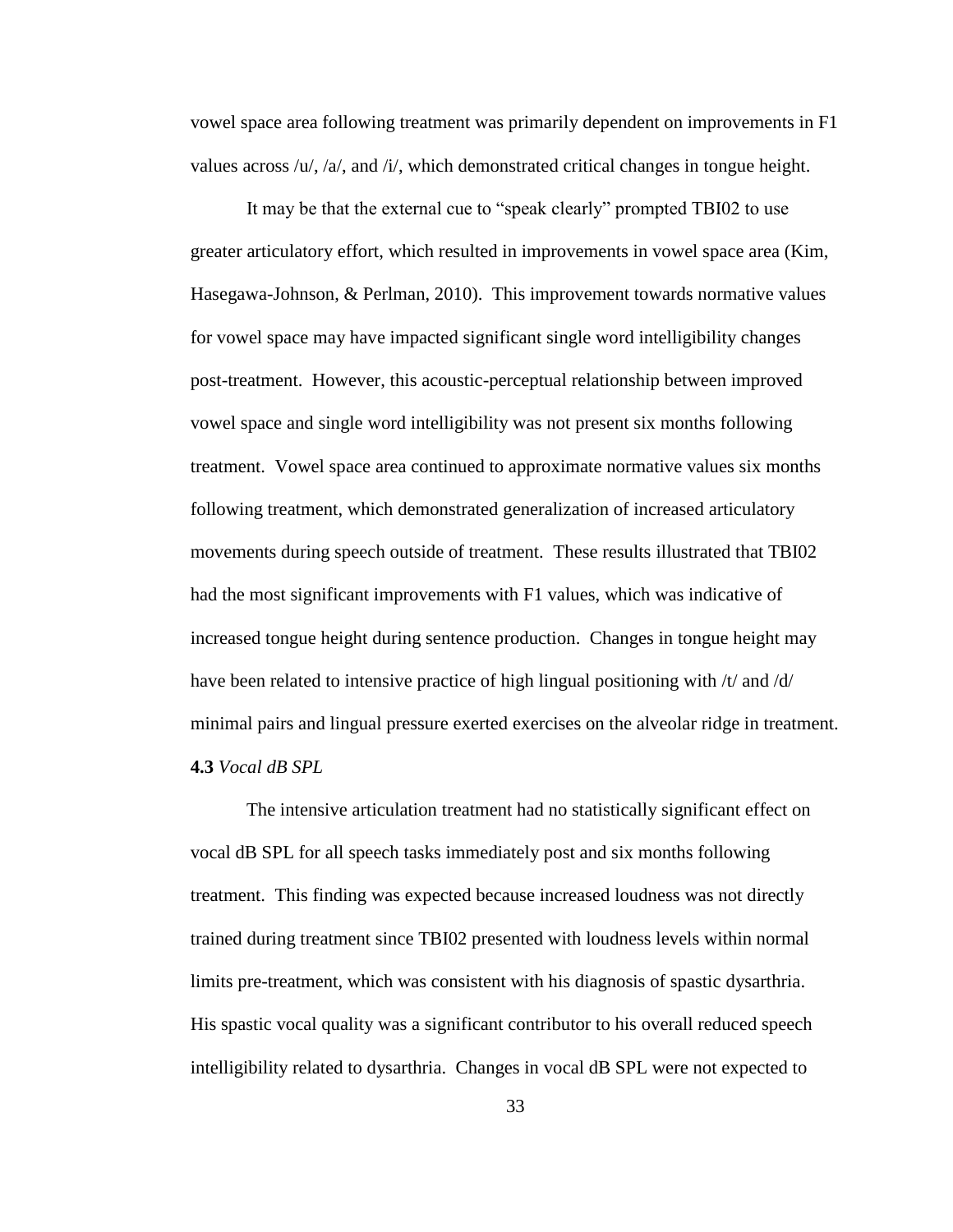occur due to his average normal loudness at baseline and lack of training, which further emphasized the motor learning principles of salience and specificity. These results indicated that improved speech intelligibility was not correlated with increased vocal loudness.

A significant treatment effect was demonstrated for vowel prolongation immediately post-treatment, with significant maintenance of skills six months following treatment. Individuals with spastic dysarthria may have impaired respiration and phonation secondary to increased muscle tone and muscle weakness. Respiratory training was not indicated for TBI02 because his breath support was adequate for speech across pre-treatment speech tasks and lack of an underlying respiratory disorder. Speech is a submaximal task that does not require maximal respiratory capacity. However, better coordination of respiration, phonation, and articulation may improve the intricate balance of these subsystems and have a positive impact on speech and voice characteristics. Therefore, increased duration of vowel prolongation may have been indicative of improvement in the coordination of respiration and phonation. Sustained vowel prolongation, a speech task with very limited cognitive load, was sensitive enough to capture the improved relationship between respiration and phonation.

#### **4.4** *Phonatory Stability*

Phonatory stability parameters were selected to determine the impact of the intensive articulation treatment on laryngeal valving patterns and vocal tract shaping due to the effects of vocal tract size and configuration on the resonant properties of phonemes. Laryngeal valving and vibration affects overall vocal tract length and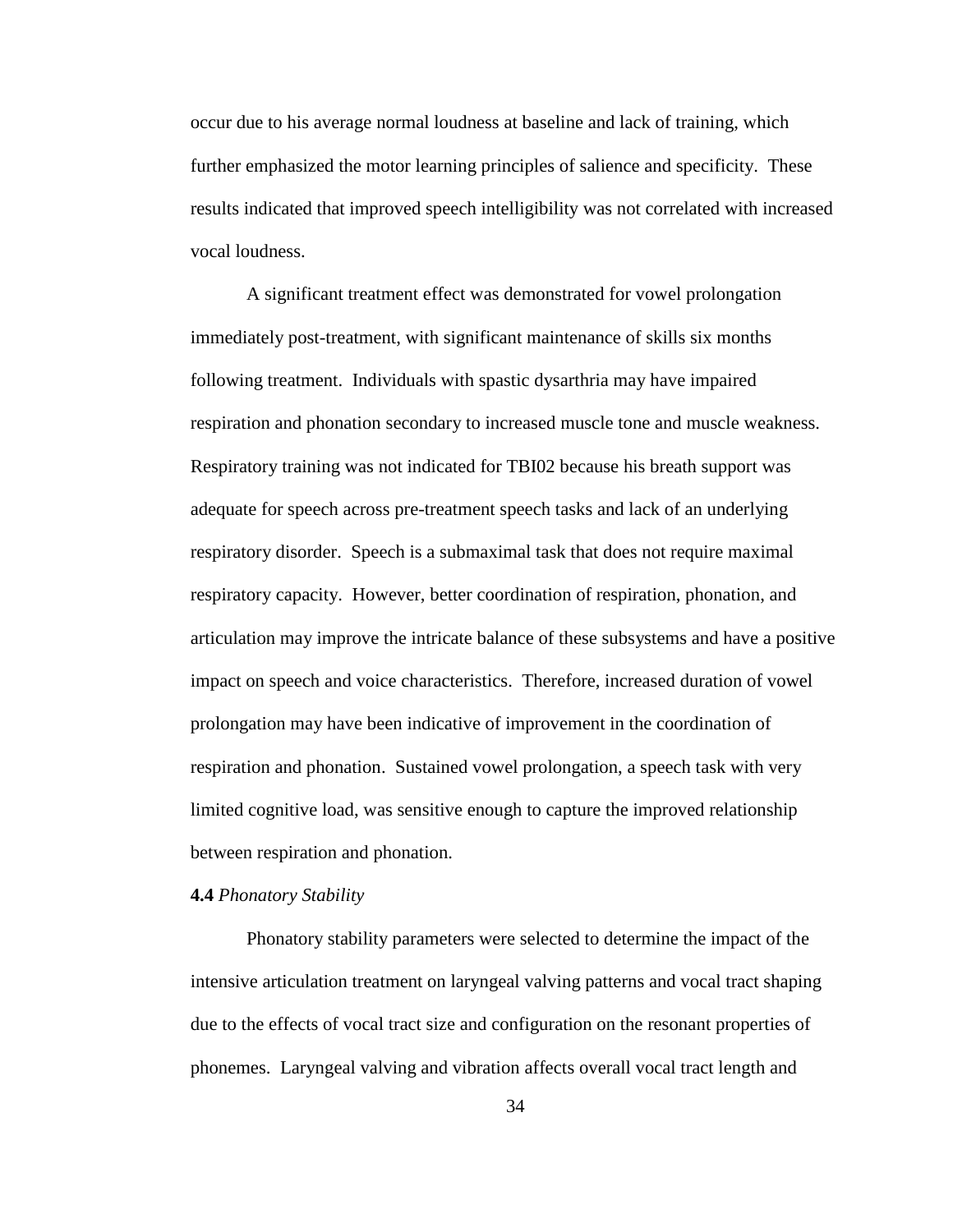corresponding resonant characteristics, resulting in formant frequencies, which are measured through acoustic analysis. Therefore, any changes in vocal fold vibrations may affect formant frequencies, which are correlated with improved speech intelligibility. TBI02's phonatory stability parameters of RAP and PPQ were within the normative range for an individual of his gender and age, despite presence of spastic vocal quality. Therefore, little to no treatment effect on RAP and PPQ values post-treatment and follow-up treatment was expected. NHR was the only perturbation parameter outside of the normative range, so improvements in this variable were critical. The magnitude of treatment effect on NHR was medium to large posttreatment and large six months following treatment. NHR values continued to decrease six months following treatment, which was indicative of improved regularity of vocal fold vibration with strong generalization outside of treatment. This suggests that an intensive articulation treatment had a spreading of effects to the phonatory subsystem.

#### **4.5** *Lip and Lingual Pressure Exerted*

A large treatment effect was evident for lip pressure exerted immediately posttreatment. However, this treatment effect was not maintained six months following treatment, with results decreasing to a medium treatment effect. These results indicated that some improvements in lip pressure exerted were maintained six months following treatment. Improvements in lip pressure exerted were related to direct training through labial tasks using the IOPI that were completed at the start of each session across four weeks. Increased pressure exerted was related to improved awareness of labial movement during speech production. These improvements in lip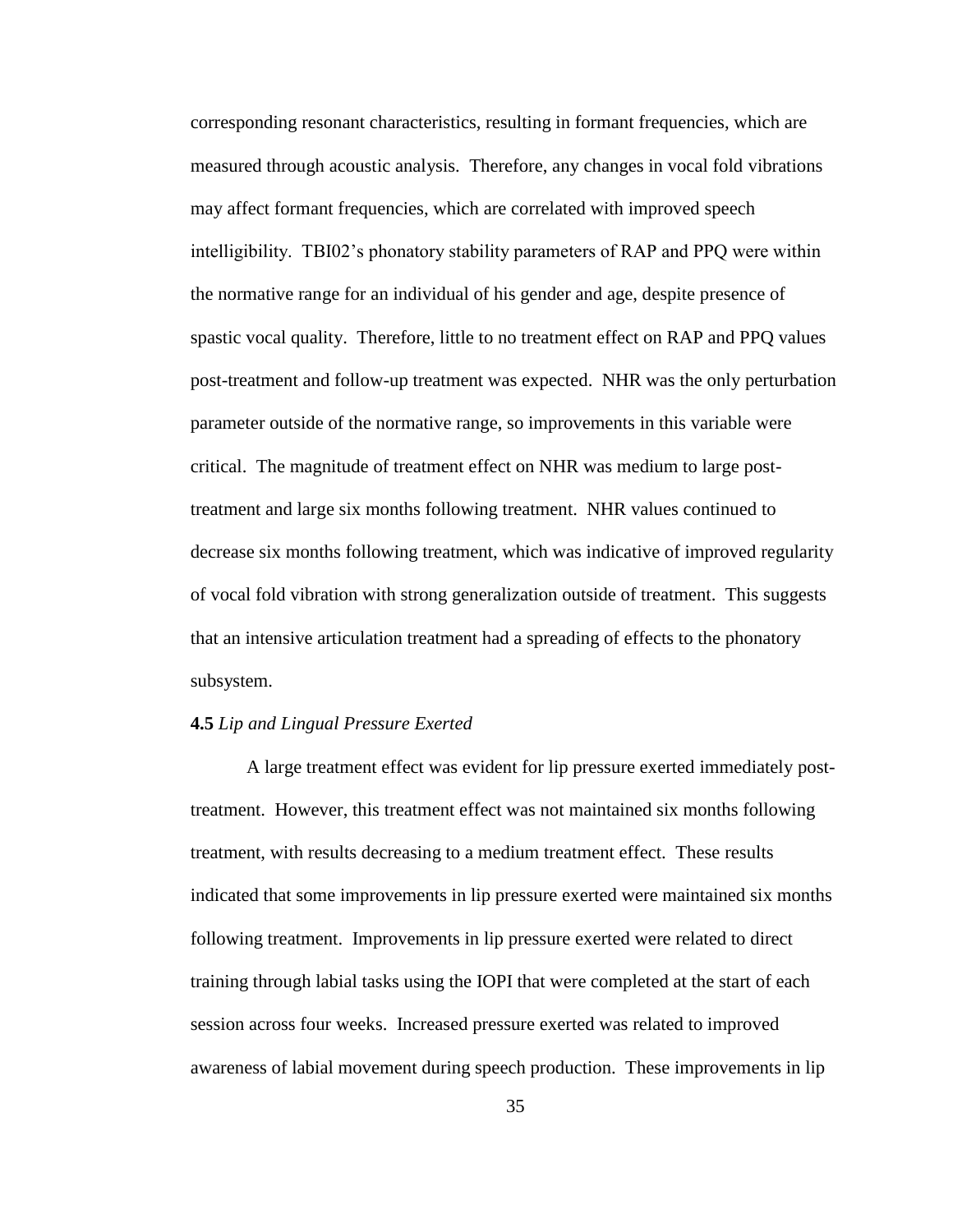pressure exerted were especially critical in improvements of vowel space area and particularly F2 values of /u/ post-treatment, which were related to increased speech intelligibility. The corner vowel  $\langle u \rangle$  is a high-back, rounded vowel, which means the tongue is in a high, back position in the oral cavity and the lips are protruded during production. Lip rounding is a vowel space dimension that is independent of high-low and front-back tongue positioning and has an impact on formant frequencies. Specifically, lip rounding results in lower F2 values because the lips elongate the oral tract resonator. Improvements in lip pressure exerted were consistent with a decrease in TBI02's F2 value for /u/ towards normative values immediately post-treatment. The reduction in treatment effect for lip pressure exerted six months following treatment may have contributed to reduced meaningful improvements for F2 of /u/ during follow-up.

A medium magnitude of treatment effect was present on lingual pressure exerted immediately post-treatment and was maintained six months following treatment, illustrating maintenance of increased lingual pressure exerted. The postand follow-up treatment means increased due to specificity of practice during treatment sessions. In addition, the standard deviation for lingual pressure exerted was significantly reduced compared to pre-treatment, which illustrated stabilization of pressure exerted. Improvements in lingual pressure exerted were consistent with stable progress in accuracy of minimal contrast pairs that were addressed throughout the four weeks of treatment. The alveolar ridge was the target articulatory placement for both lingual pressure exerted exercises and  $/t$  and  $/d$  minimal pairs, indicating the relationship between accuracy of /t/ and /d/ minimal pairs and lingual pressure exerted.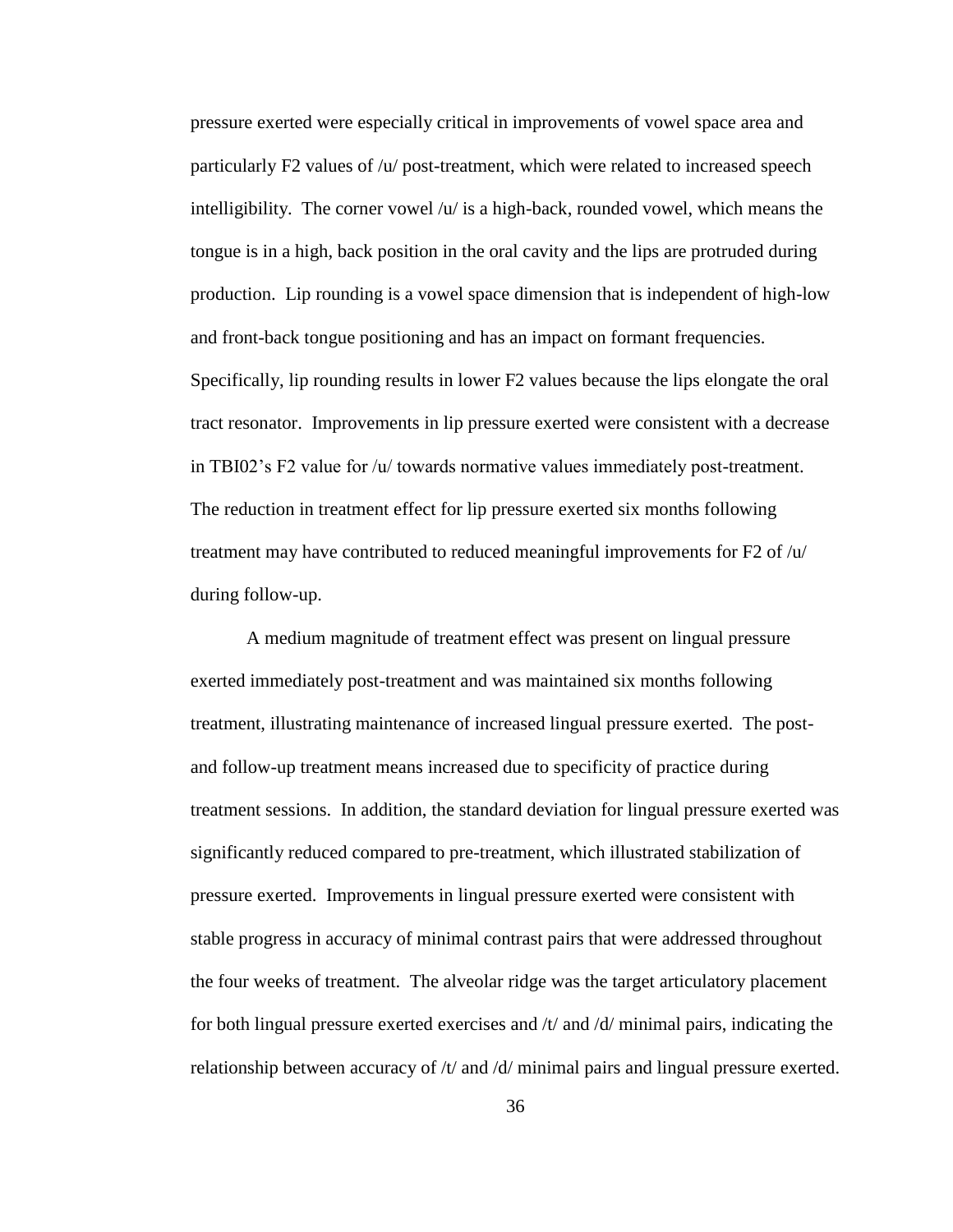#### **CHAPTER FIVE**

#### **5.0 Conclusion**

TBI, one of the leading causes of disability in the United States, frequently results in acquired complex cognitive-linguistic deficits and motor speech disorders. Individuals with TBI are often diagnosed with dysarthria, a motor speech disorder characterized by deficits in strength, range of motion, coordination, and speed of the articulators. Dysarthria can, potentially, limit functional communication, social interactions, and reduce quality of life, particularly when it is chronic in individuals with TBI. Type and severity of dysarthria in individuals with TBI is heterogeneous due to the difference in site and extent of lesion patterns. Therefore, group treatment studies of dysarthria acquired from TBI are rare and a specific treatment approach designed for specific dysarthria types is rare in the literature. This preliminary study aimed to determine the impact of an intensive articulation treatment based on the principles of motor learning on perceptual and acoustic measures of speech intelligibility in an individual with spastic dysarthria acquired from TBI. These results indicated that the participant in this study with spastic dysarthria secondary to TBI improved speech intelligibility at the single word level and increased vowel space area following an intensive articulation treatment that incorporated principles of motor learning.

Implementation of a single-subject design was appropriate to capture the impact of treatment on multiple dependent variables in one individual with spastic dysarthria acquired from TBI. Treatment outcomes were specific to the research participant's individual characteristics, including level of cognitive and linguist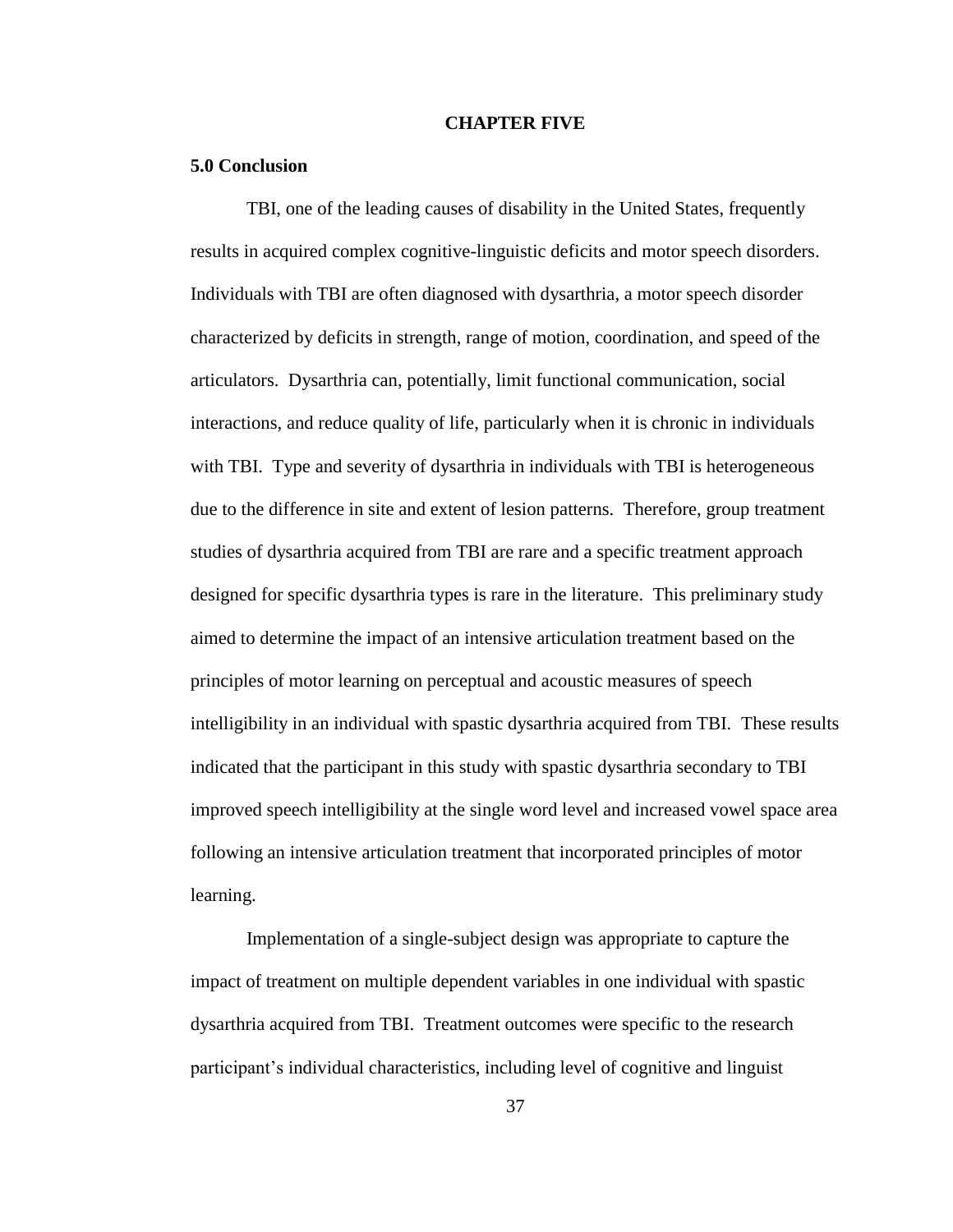abilities and time post-accident. The research treatment was implemented 20 years post TBI02's motor vehicle accident. His treatment outcomes may have been affected by his age at the time of the accident, as well as, the amount of time between his accident and participation in the research study. TBI02 was 18 years-old at the time of his accident and continued maturation post-accident may have been limited. Therefore, it is critical to thoroughly evaluate a patient's level of cognitive-linguistic abilities to determine whether an intensive articulation treatment is an appropriate treatment option. TBI02's cognitive-linguistic abilities appeared to be more severe post-treatment through informal observations due to increased speech intelligibility and comprehensibility. For example, TBI02 demonstrated more severe deficits in orientation and memory when he inaccurately answered a simple question (e.g., "What day is tomorrow?") using his clear speech techniques. This suggested that additional speech exercise may have been warranted to facilitate generalization of clear speech outside of the treatment environment. It is critical that treatment be structured based on the participant's physiology motor speech deficits, as well as, cognitive-linguistic and language abilities. In addition, TBI02's strained-strangled vocal quality associated with spasticity dysarthria may have had a great impact on listener perception. It is recommended that future studies evaluate the effectiveness of an intensive articulation treatment based on principles of motor learning with other types of dysarthria, such as flaccid dysarthria, which is associated with a less distracting vocal quality.

The post-treatment evaluation results indicated significant improvements in single word intelligibility for this individual. However, improvements in single word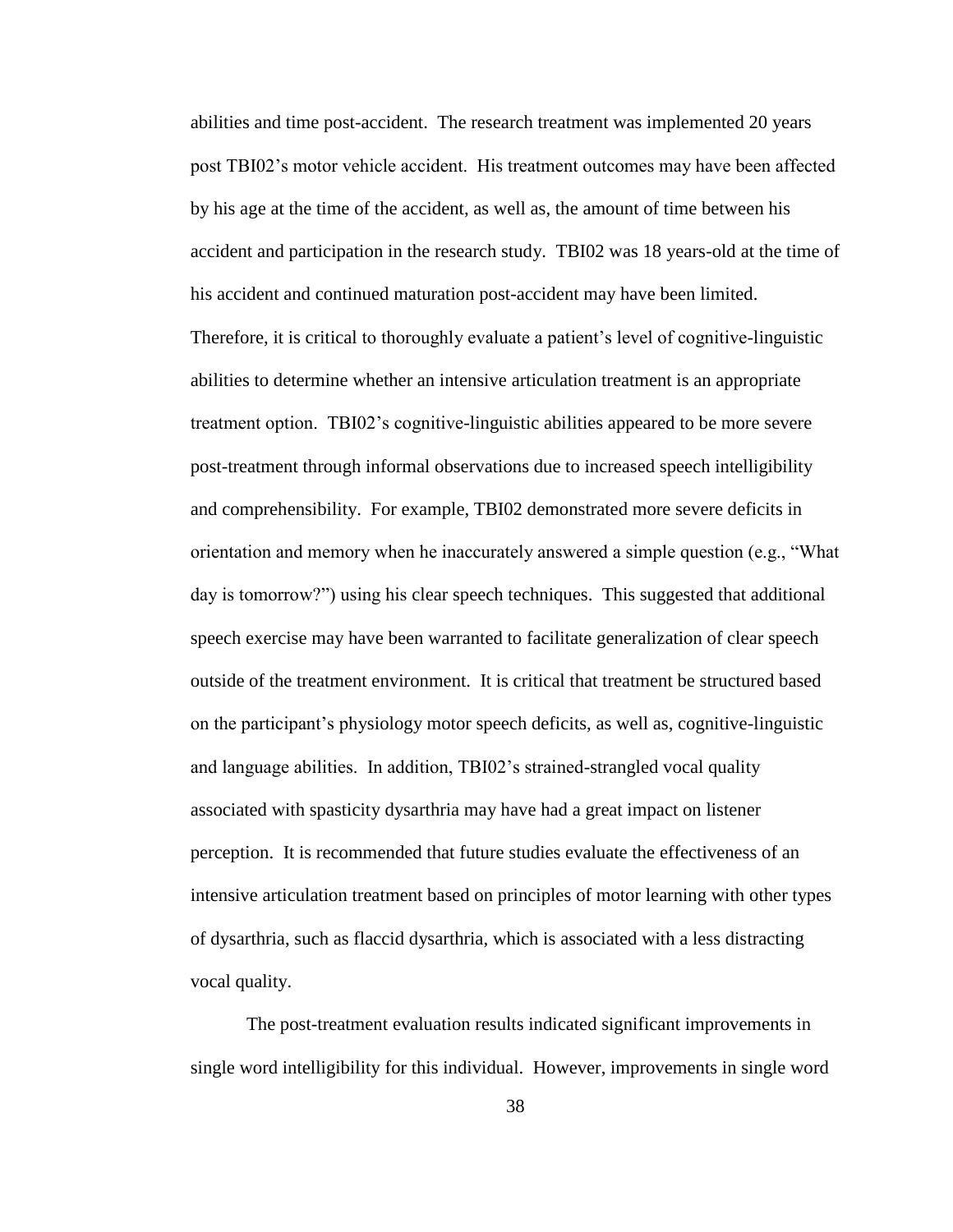intelligibility were not maintained six months following treatment, illustrating reduced treatment effect over time and little maintenance of the targeted communicative behavior. This may have been due to the complex cognitive-linguistic deficits associated with TBI02's brain injury. Therefore, it is recommended that future research studies investigate the feasibility and response to treatment of an intensive speech treatment based on the motor learning literature with increased treatment duration. Duration of treatment should increase to four times per week for six weeks to accommodate cognitive-linguistic deficits associated with TBI. People with nonprogressive dysarthria may need to establish new motor programs for speech motor control and it is possible that a longer treatment duration might facilitate internalization of the cue to speak clearly and reduce reliance on external feedback for greater generalization during functional communication and social participation. The current study was a single subject case study, so the findings cannot be generalized to the population of people who have dysarthria secondary to a TBI. Future studies should include more participants and follow-up evaluations at one and three months to determine whether increased duration of treatment facilitates generalization of improved intelligibility across speech tasks over time and the point in which a decline in intelligibility may begin due to cognitive-linguistic deficits and/or lack of consistent completion of homework tasks. The improvements measured immediately post- and six months following treatment cannot be generalized to all individuals with dysarthria secondary to TBI, but his positive response to treatment indicated that individuals with chronic dysarthria can improve speech intelligibility, even 20 years post injury. Therefore, further studies should be completed to determine whether similar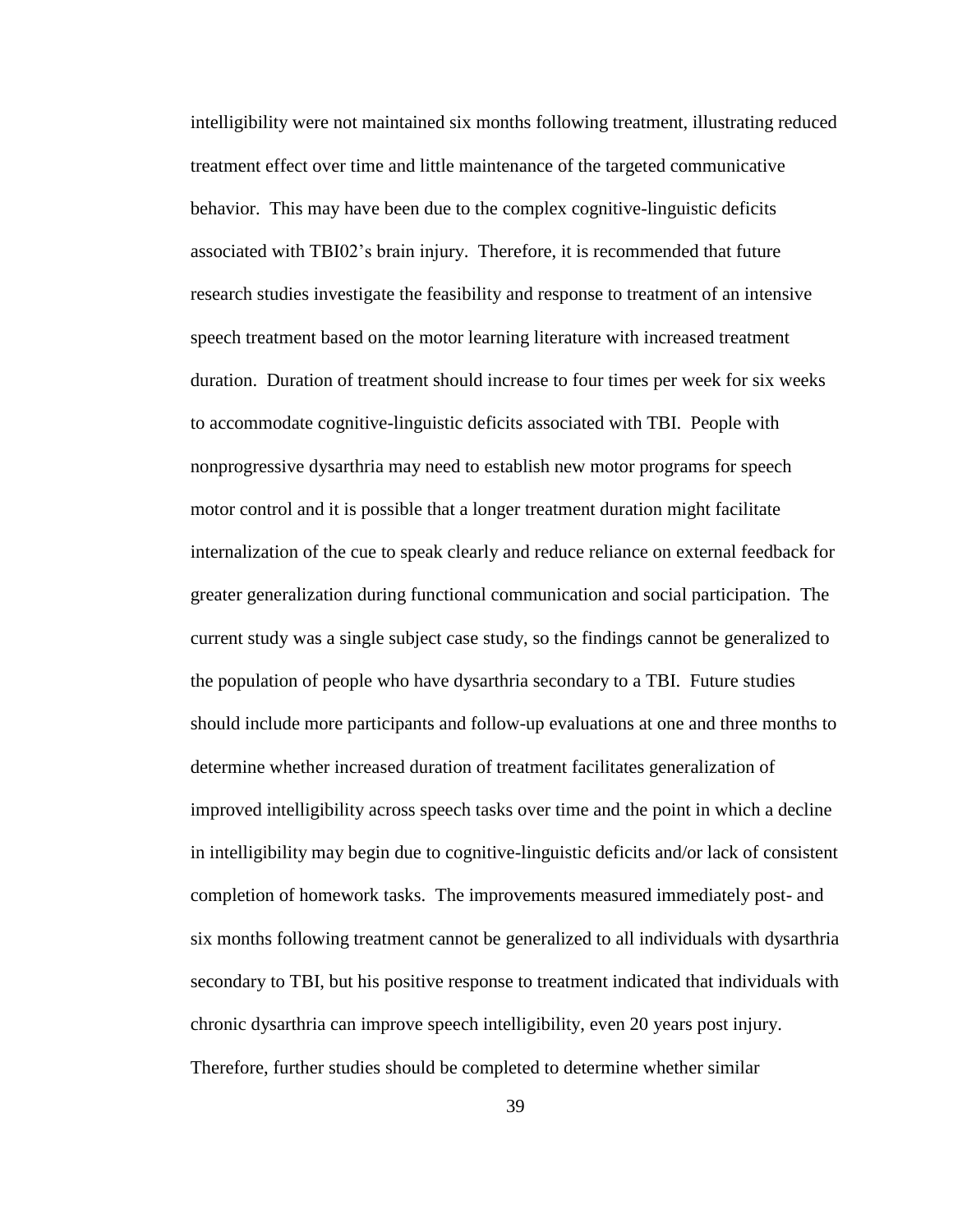improvements in speech intelligibility and comprehensibility are made with additional individuals with chronic dysarthria acquired from TBI.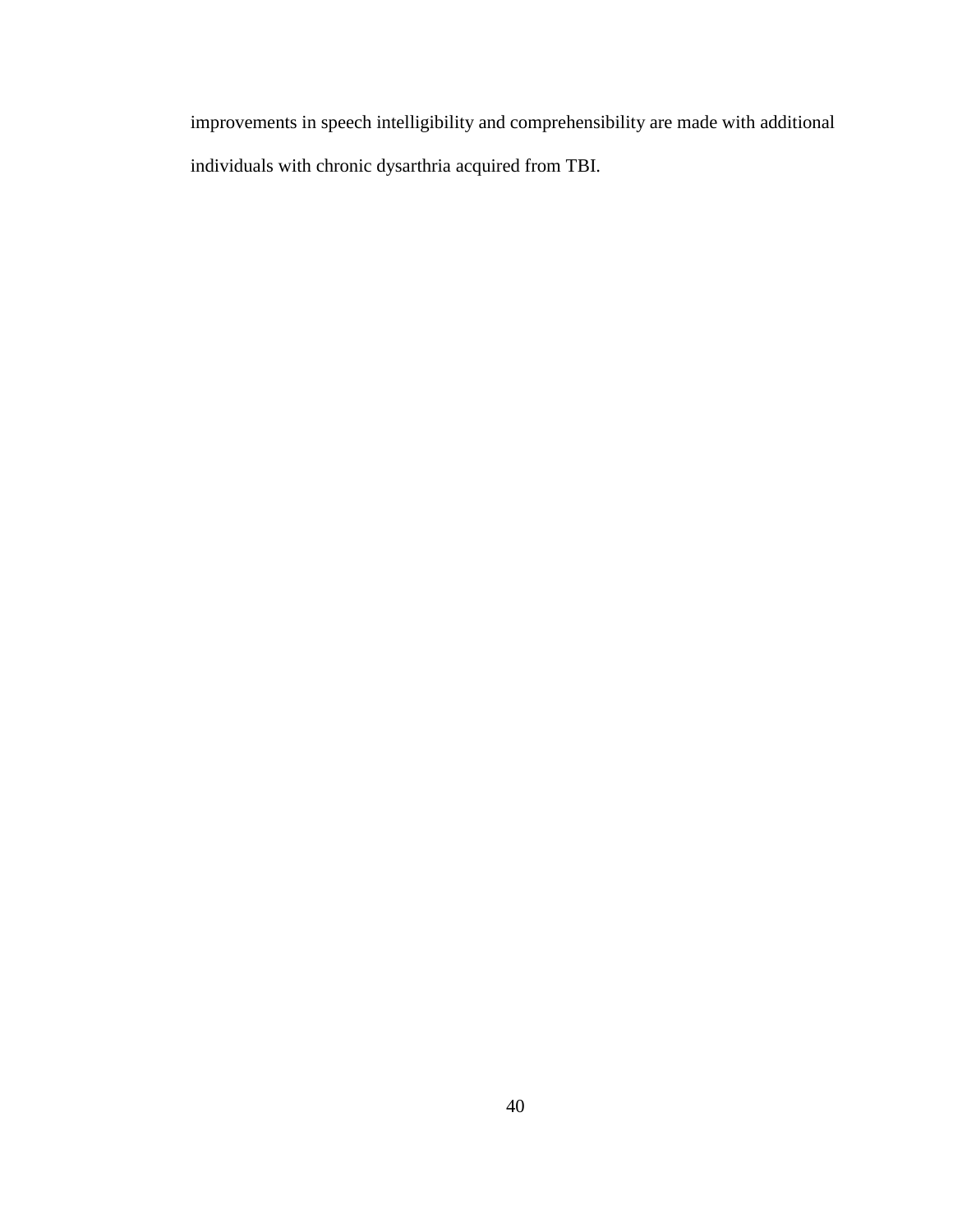| Task          | <b>Instrumentation</b> | <b>Measurement</b> | Dur.    | <b>Purpose/Rationale</b>                 |
|---------------|------------------------|--------------------|---------|------------------------------------------|
|               |                        |                    | (mins.) |                                          |
| Lip Exercises | <b>TOPI</b>            | kPa                | 5       | Emphasize labial, speech positions       |
|               |                        |                    |         | and high effort training for clear       |
|               |                        |                    |         | speech                                   |
| Tongue        | <b>IOPI</b>            | kPa                | 5       | Emphasize lingual, speech positions      |
| Exercises     |                        |                    |         | and high effort training for clear       |
|               |                        |                    |         | speech                                   |
| Sustain       | Sound Level            | dB SPL             | 5       | Increase vocal loudness for clear        |
| Vowel         | Meter                  |                    |         | speech                                   |
| Prolongation  |                        |                    |         |                                          |
| Counting to   | Sound Level            | dB SPL             | 5       | Incorporate high effort training of      |
| 15            | Meter                  |                    |         | articulation and vocal loudness          |
|               |                        |                    |         | during an automatic task with low        |
|               |                        |                    |         | cognitive load                           |
| Minimal       | N/A                    | # of speech        | 5       | Use high effort training to address      |
| Pairs         |                        | errors             |         | specific speech errors in single words   |
| Functional    | Sound Level            | dB SPL             | 20      | Increase intelligibility of phrases that |
| Phrases       | Meter                  |                    |         | are functional and salient               |
| Structured    | Sound Level            | dB SPL             | 15      | Incorporate clear speech techniques      |
| Dialogue,     | Meter                  |                    |         | during salient and meaningful speech     |
| Conversation  |                        |                    |         | tasks based on functional situations     |
|               |                        |                    |         | and interests                            |
|               |                        |                    |         |                                          |

## **APPENDIX A**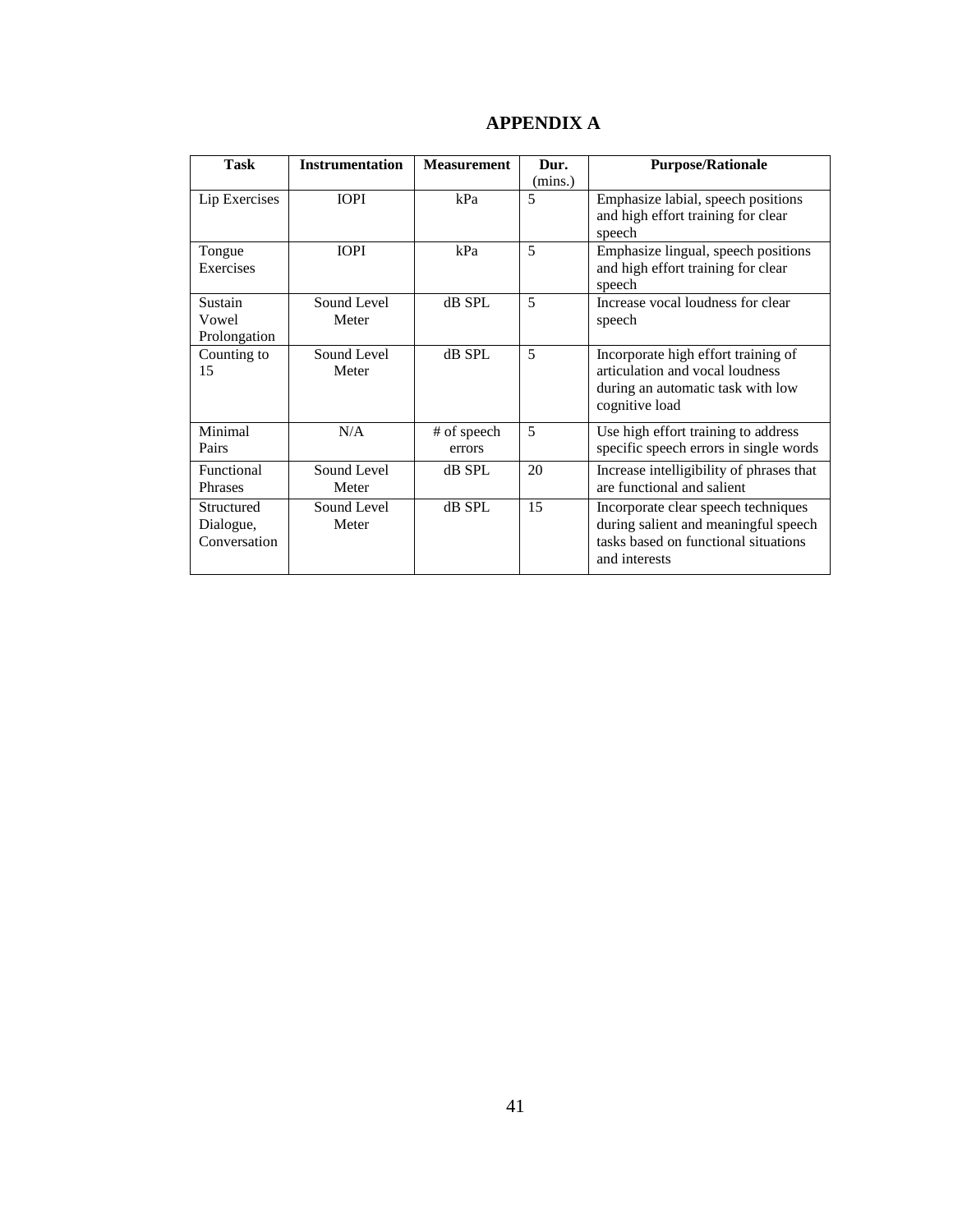## **APPENDIX B**

| <b>TBI02 Minimal Pair Word List</b> |             |            |  |  |  |
|-------------------------------------|-------------|------------|--|--|--|
| Final /t/ and $\frac{d}{dx}$        |             |            |  |  |  |
| 1.                                  | Ant         | And        |  |  |  |
| 2.                                  | Mat         | Mad        |  |  |  |
| 3.                                  | <b>Bet</b>  | <b>Bed</b> |  |  |  |
| $\overline{4}$ .                    | Kit         | Kid        |  |  |  |
| 5.                                  | <b>Beat</b> | Bead       |  |  |  |
| 6.                                  | Set         | Said       |  |  |  |
| 7.                                  | Let         | Led        |  |  |  |
| 8.                                  | Rot         | Rod        |  |  |  |
| 9.                                  | Rat         | Rad        |  |  |  |
| 10.                                 | Cart        | Card       |  |  |  |
| 11.                                 | Heart       | Hard       |  |  |  |
| 12.                                 | Sent        | Send       |  |  |  |

| <b>TBI02 Minimal Pair Word List</b> |        |             |  |  |
|-------------------------------------|--------|-------------|--|--|
| Final $/g$ and $/k/$                |        |             |  |  |
| 1.                                  | Bag    | <b>Back</b> |  |  |
| 2.                                  | Jog    | Jock        |  |  |
| 3.                                  | League | Leak        |  |  |
| 4.                                  | Sag    | Sack        |  |  |
| 5.                                  | Tug    | Tuck        |  |  |
| 6.                                  | Peg    | Peck        |  |  |
| 7.                                  | Wag    | Wack        |  |  |
| 8.                                  | Tag    | Tack        |  |  |
| 9.                                  | Log    | Lock        |  |  |
| 10.                                 | Lag    | Lack        |  |  |
| 11.                                 | Rag    | Rack        |  |  |
| 12.                                 | Pig    | Pick        |  |  |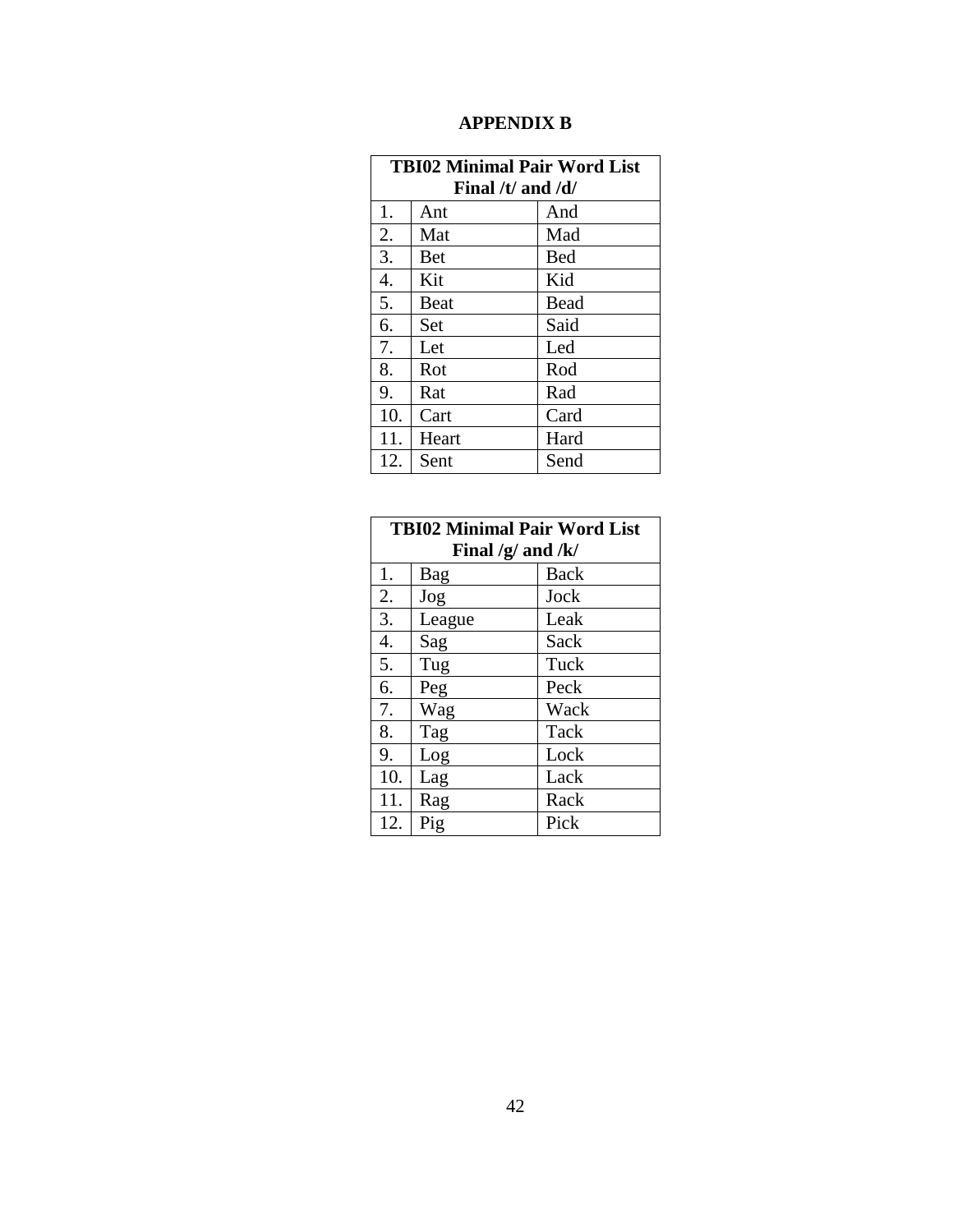## **APPENDIX C**



*Pre-Post Mean Vocal dB SPL for Sustained Phonation*

*Pre-Follow-up Mean Vocal dB SPL for Sustained Phonation*

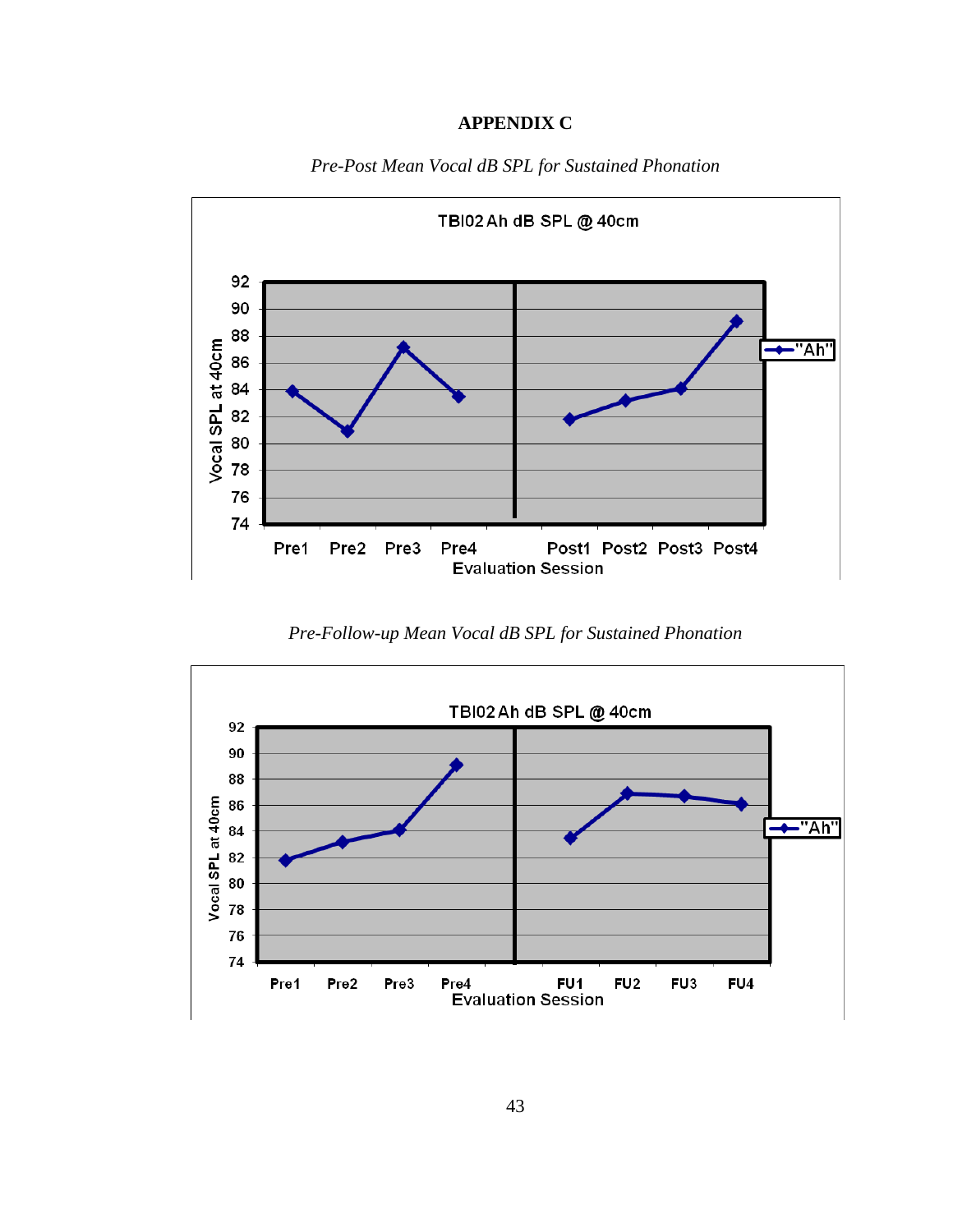#### **APPENDIX D**



*Pre-Post Mean Vocal dB SPL across Speech Tasks*

*Pre-Follow-up Mean Vocal dB SPL across Speech Tasks*

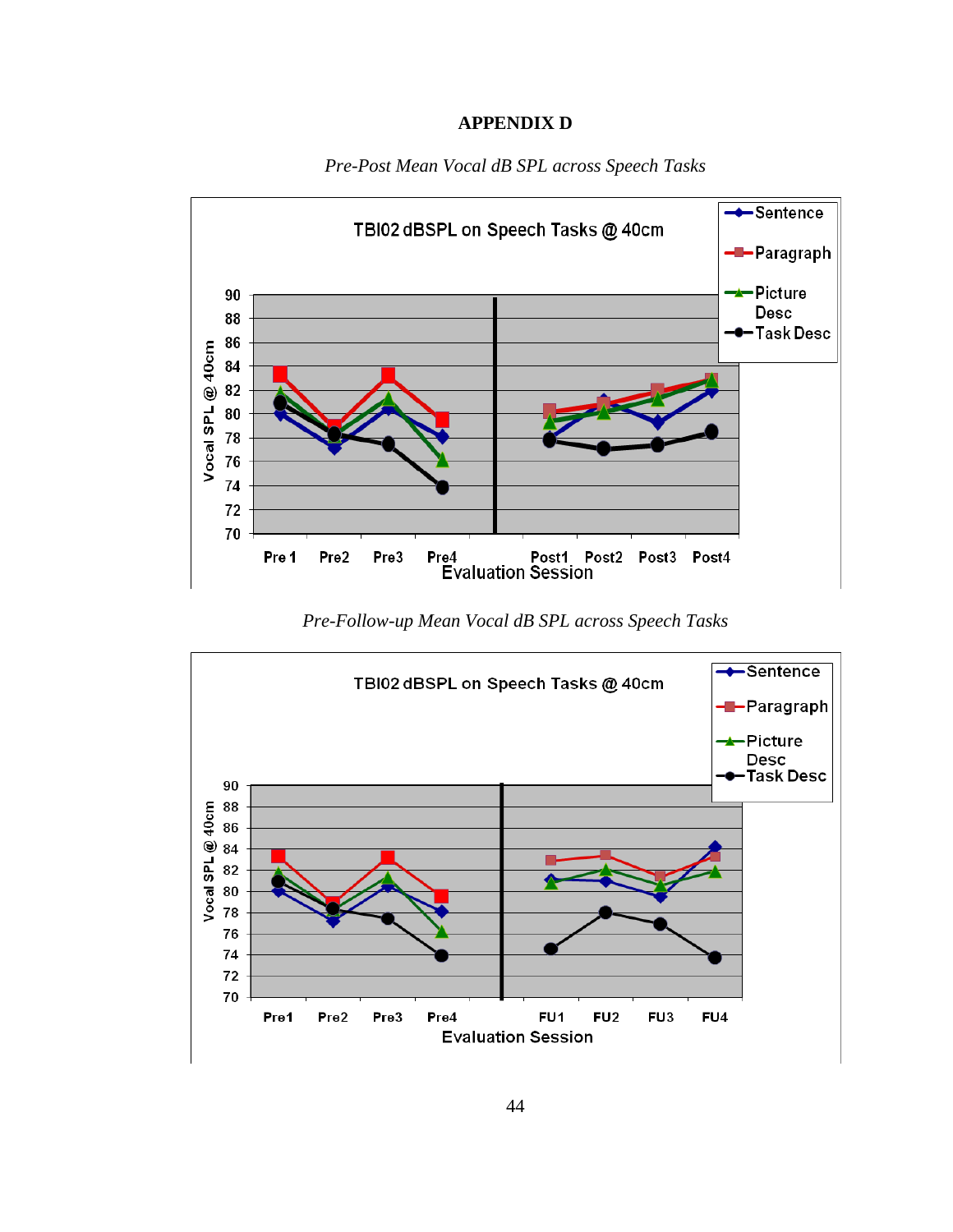#### **BIBLIOGRAPHY**

Axelrod, B. N., Fichtenberg, N. L., Liethen, P. C., Czarnota, M. A., & Stucky, K. (2001). Performance characteristics of postacute traumatic brain injury patients on the WAIS-III and WMS-III. *The Clinical Neuropsychologist*, *15*(4), 516–520.

Beeson, P., & Robey, R.R. (2006). Evaluating single-subject treatment research: Lessons learned from the aphasia literature. *Neuropsychological Review*, 16, 161-169.

Brady, M.C., Clark, A.M., Dickson, S., Paton, G., & Barbour, R.S. (2011). The impact of stroke-related dysarthria on social participation and implications for rehabilitation. *Disability and Rehabilitation*, 33(3), 178-186.

Brain Injury Association of America. (2013). *What is the difference between an acquired brain injury and a traumatic brain injury?* Retrieved from [http://www.biausa.org/FAQRetrieve.aspx?ID=43913&A=SearchResult&SearchID=59](http://www.biausa.org/FAQRetrieve.aspx?ID=43913&A=SearchResult&SearchID=5986227&ObjectID=43913&ObjectType=9) [86227&ObjectID=43913&ObjectType=9](http://www.biausa.org/FAQRetrieve.aspx?ID=43913&A=SearchResult&SearchID=5986227&ObjectID=43913&ObjectType=9) on January 8, 2013.

Bunton, K., Leddy, M., & Miller, J. (2007). Phonetic intelligibility testing in adults with Down syndrome. *Down Syndrome Research & Practice: The Journal of the Sarah Duffen Centre/University of Portsmouth*, 12, 230–239.

Carone, Burns, Gold, & Mittenberg. (2004, February). A comparison of three cognitive screening tests in a traumatic brain injury sample. In *Poster session presented at the 32nd meeting of the international neuropsychological society*.

Center for Disease Control and Prevention. (2012). *Injury Prevention & Control: Traumatic Brain Injury.* Retrieved from<http://www.cdc.gov/TraumaticBrainInjury/> on January 8, 2013.

Collins, M. (1984). Integrating perceptual and instrumental procedures in dysarthria assessment. *Journal of Communication Disorders,* 5, 159-170.

Duffy, J.R. (2013). Motor speech disorders: Substrates, differential diagnosis, and management. (3rd ed.). St. Louis, Missouri: Elsevier Mosby. (pp. 405-433).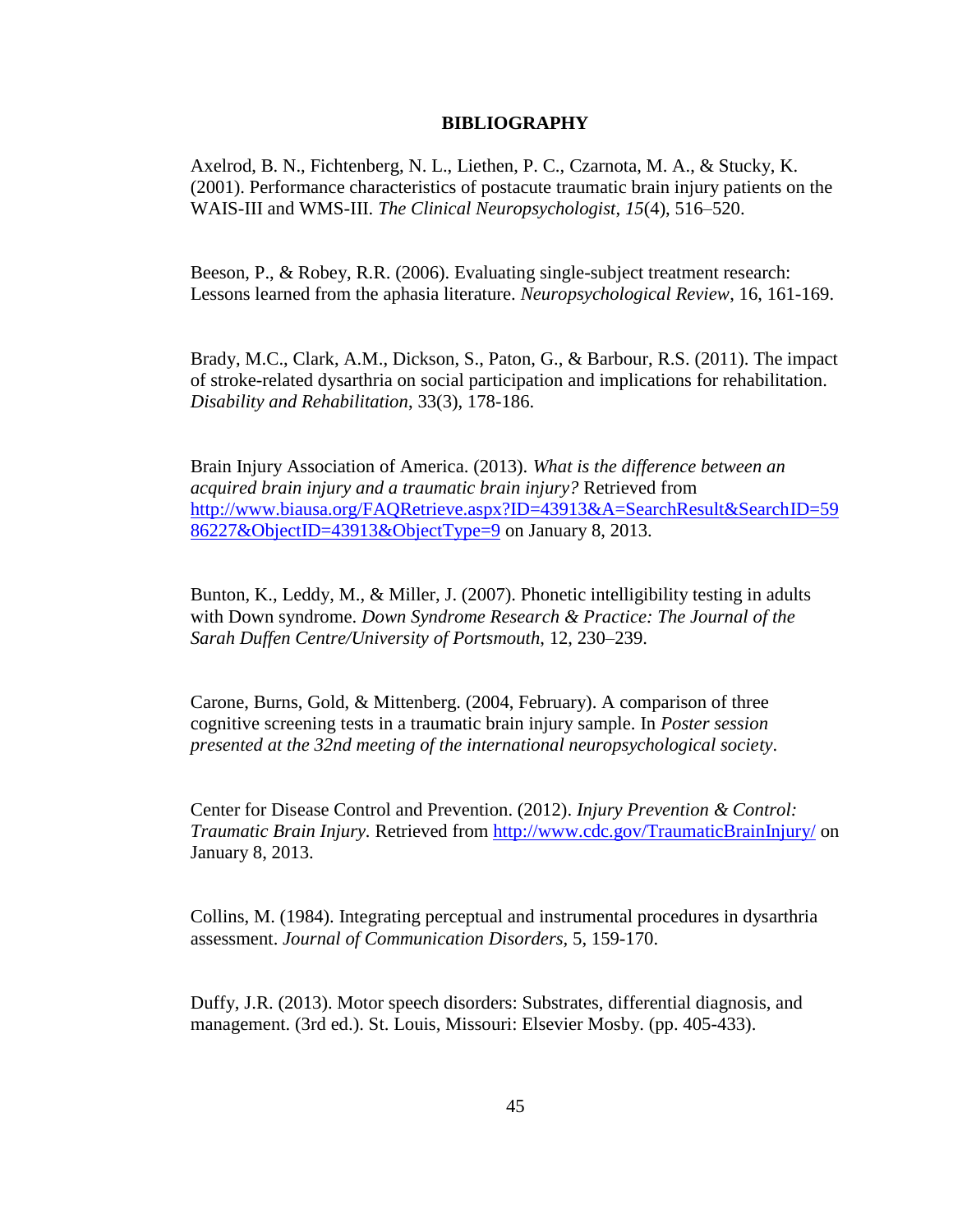Dromey, C. (2000). Articulatory kinematics in patients with Parkinson disease using different speech treatment approaches. *Journal of Medical Speech-Language Pathology*, 8, 155–161.

Garcia, J.M., & Cannito, M.P. (1996). Influence of verbal and nonverbal contexts on the sentence intelligibility of a speaker with dysarthria. *Journal of Speech and Hearing Research*, 39, 750-760.

Goberman, A. M., & Elmer, L. W. (2005). Acoustic analysis of clear versus conversational speech in individuals with Parkinson disease. *Journal of Communication Disorders*, 38, 215–230.

Hustad, K.C. (2008). The relationship between listener comprehension and intelligibility scores for speakers with dysarthria. *American Speech-Language-Hearing Association*. 51, 562-573.

Hillenbrand, J., Getty, L.A., Clark, M.J., and Wheeler, K. (1994). Acoustic characteristics of American English vowels. *Journal of Acoustic Society of America*. 97, 5, 3099-3111.

Kent, R.D., Weismer, G., & Kent, J.F. (1989). Toward phonetic intelligibility testing in dysarthria. *Journal of Speech and Hearing Disorders*, 54, 482-499.

Kent, R. D., Weismer, G., Kent, J. F., Vorperian, H. K., & Duffy, J. R. (1999). Acoustic studies of dysarthric speech: Methods, progress and potential. *Journal of Communication Disorders*, *32*, 141–186.

Kent, R.D., Vorperian, H., Kent, J.F., & Duffy, J. (2003). Voice dysfunction in dysarthria; application of the Multi-dimensional Voice Program. *Journal of Communication Disorders, 34,* 281-306.

Kim, H., Hasegawa-Johnson, M., & Perlman, A. (2010). Vowel contrast and speech intelligibility in dysarthria. *Folia Phoniatr Logop*, 63, 187-194.

Kertesz, A. (1982). *Western Aphasia Battery*. Psychological Corporation.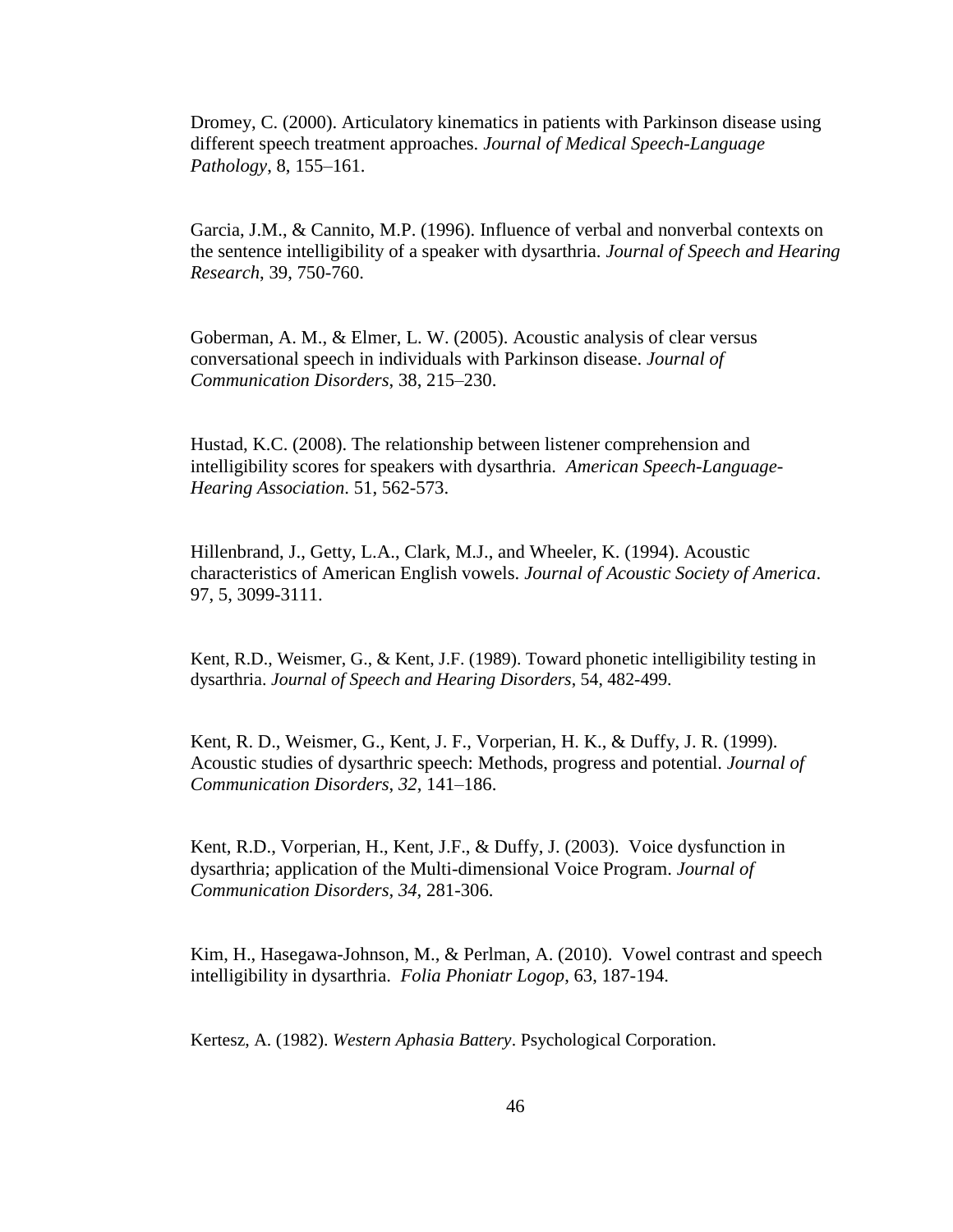Lam, J., Tiaden, K., & Wilding, G. (2012). Acoustics of clear speech effect of instruction. *Journal of Speech, Language, and Hearing Research*, 55, 1807-1821.

Liu, H., Tsao, F., & Kuhl, P. K. (2005). The effect of reduced vowel working space on speech intelligibility in Mandarin speaking young adults with cerebral palsy*. Journal of the Acoustical Society of America,* 117, 3879–3889.

Ludlow, C.L., Hoit, J., Kent, R., Ramig, L.O., Shrivastav, R., Strand, E., Yorkston, K., & Sapienza, C.M. (2008). Translating principles of neural plasticity into research on speech motor control recovery and rehabilitation. *Journal of Speech, Language, and Hearing Research*, 51, S240-S258.

Mackenzie, C., & Lowit, A. (2007). Behavioural intervention effects in dysarthria following stroke: Communication effectiveness, intelligibility, and dysarthria impact. *International Journal of Language & Communication Disorders*. (4), 2, 131-153

Mahler, L., & Jones, H.N. (2012). Intensive treatment of dysarthria in two adults with Down syndrome. *Developmental Neurorehabilitation*, 15, 44-53

Matos, C. (2005). SPL Extractor. Developed by Carlos Matos, MS Electrical Engineering, Salvador, Brazil.

McAuliffe, M., Carpenter, S., & Moran, C. (2010). Speech intelligibility and perceptions of communication effectiveness by speakers with dysarthria following traumatic brain injury and their communication partners. *Brain Injury*, 24(12), 1408- 1415.

McKay, C., Casey, J.E., Wertheimer, J., & Fichtenberg, N.L. (2006). Reliability and validity of the RBANS in a traumatic brain injured sample. *Archives of Clinical Neuropsychology*, 22, 91-98.

Milenkovic, P. (2001). Time-frequency analysis for 32-bit Windows [computer software] Madison, WI: Department of Electrical Engineering, University of Wisconsin-Madison.

Pannbacker, M. (1998). Voice treatment techniques: A review and recommendations for outcome studies. *American Journal of Speech-Language Pathology*. 7(3) 49-65.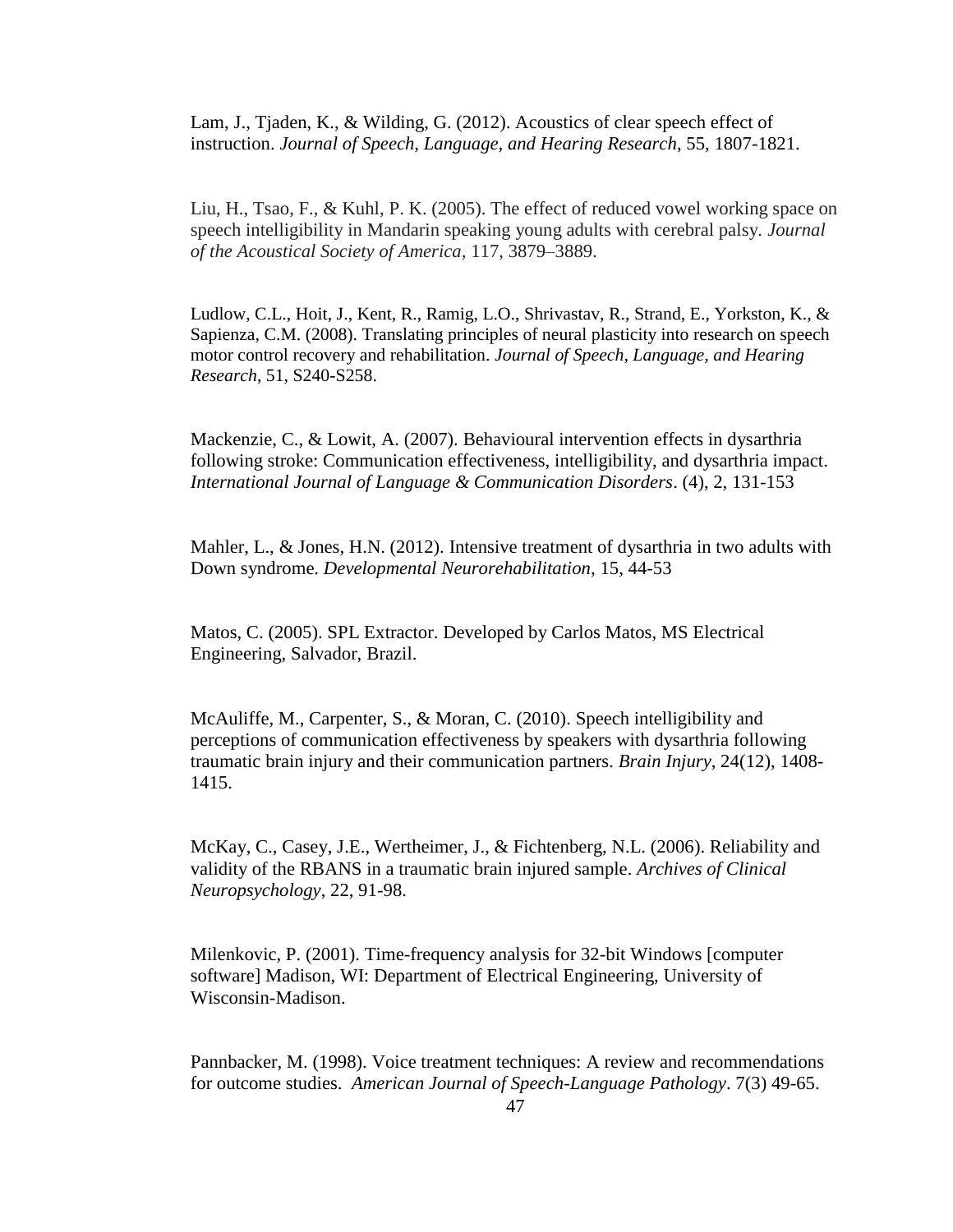Parsonson, B.S. & Baer, D.M. (1992). The visual analysis of data and current research into the stimuli controlling it. In T.R. Kratochwill & R.R. Levin (Eds), *Single-case research design and analysis: New directions for psychology and education*, (pp. 15- 40). Mahwah, NJ: Erlbaum.

Picheny, M. A., Durlach, N. I., & Braida, L. D. (1986). Speaking clearly for the hard of hearing II: Acoustic characteristics of clear and conversational speech. *Journal of Speech and Hearing Research*, 29, 434–445.

Ramig, L., Countryman, S., Thompson, L. & Horii, Y. (1995). Comparison of two forms of intensive speech treatment for Parkinson. *Journal of Speech and Hearing Research*, 38, 1232–1251.

Ramig, L., Sapir, S., Countryman S., Pawlas, A., O'Brien, C., Hoehn, M., & Thompson, L. (2001a). Intensive voice treatment (LSVT LOUD) for individuals with Parkinson disease: A two-year-follow-up. *Journal of Neurology, Neurosurgery, and Psychiatry,* 71, 493-498.

Robey, R.R. (2004). A five-phase model for clinical-outcome research. *Journal of Communication Disorders*, 37, 401-411.

Roy, N., Leeper, H.A., Blomgren, M., & Cameron, R.M. (2001). A description of phonetic, acoustic, and physiological changes associated with improved intelligibility in a speaker with spastic dysarthria. *American Journal of Speech-Language Pathology*, 10, 274-290.

Sellars, C., Hughes, T., & Langhorne, P. (2005). Speech and language therapy for dysarthria due to non-progressive brain damage. Cochrane Database Systematic Review, CD002088.

Shewan, C.M., & Kertesz, A. (1980). Reliability and validity characteristics of the Western Aphasia Battery. *Journal of Speech and Hearing Disorders*, 45, 208-324

Svec, J., Popolo, P., & Titze, I. (2003). Measurement of vocal doses in speech: Experimental procedure and signal processing. *Journal of Logopedic and Phoniatrics,* 28, 181-192.